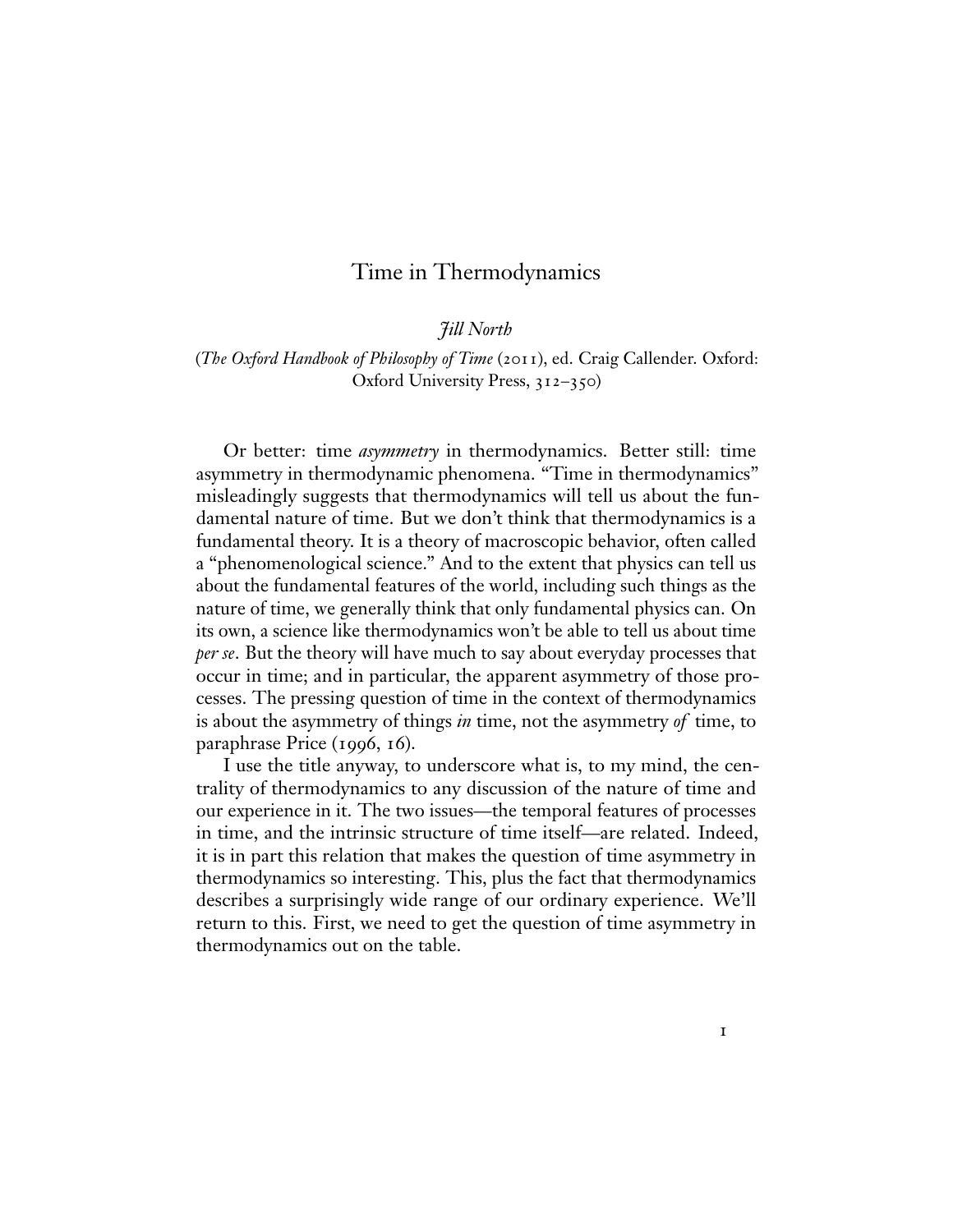## 1. The problem

The puzzle that I want to focus on here, the puzzle that gets to the heart of the role of thermodynamics in understanding time asymmetry, arises in the foundations of physics, and has implications for many issues in philosophy as well. The puzzle comes up in connection with the project of explaining our macroscopic experience with micro-physics; of trying to fit the macroscopic world of our everyday lives onto the picture of the world given us by fundamental physics. The puzzle has been debated by physicists and philosophers since the nineteenth century. There is still no consensus on a solution.

Here is the problem. Our everyday experience is largely of physical process that occur in only one direction in time. A warm cup of coffee, left on its own in a cooler room, will cool down during the day, not grow gradually warmer. A box of gas, opened up in one corner of a room, will expand to fill the volume of the room; an initially spread-out gas won't contract to one tiny corner. A popsicle stick left out on the table melts into a hopeless mess; the hopeless mess sadly won't congeal back into the original popsicle.<sup>1</sup>

While we would be shocked to see the temporally reversed processes, the familiar ones are *so* familiar that they hardly seem worth mentioning. But there is a problem lurking. The problem is that the physical laws governing the particles of these systems are symmetric in time. These laws allow for the time reversed processes we never see, and don't seem capable of explaining the asymmetry we experience.

Suppose I open a vial of gas in a corner of the room. The gas will spread out to fill the room. Take a film of this process, and run that film backward. The reverse-running lm shows an initially spread-out gas contract to one corner of the room. This is something that we never see happen in everyday life. Yet this process, as much as the original one, evolves with the fundamental dynamical laws, the laws that govern the motions of the particles in a system like this. Consider it in terms of Newtonian mechanics. (For ease of exposition, I stick to classical mechanics. Assume this unless explicitly stated otherwise.) The dynamical law of this theory is  $\mathbf{F} = m\mathbf{a}$ . Now, the gas just *is* lots of particles moving around

<sup>&</sup>lt;sup>1</sup>A video, with background music: http://www.youtube.com/watch?v=tPFqBrC9ynE.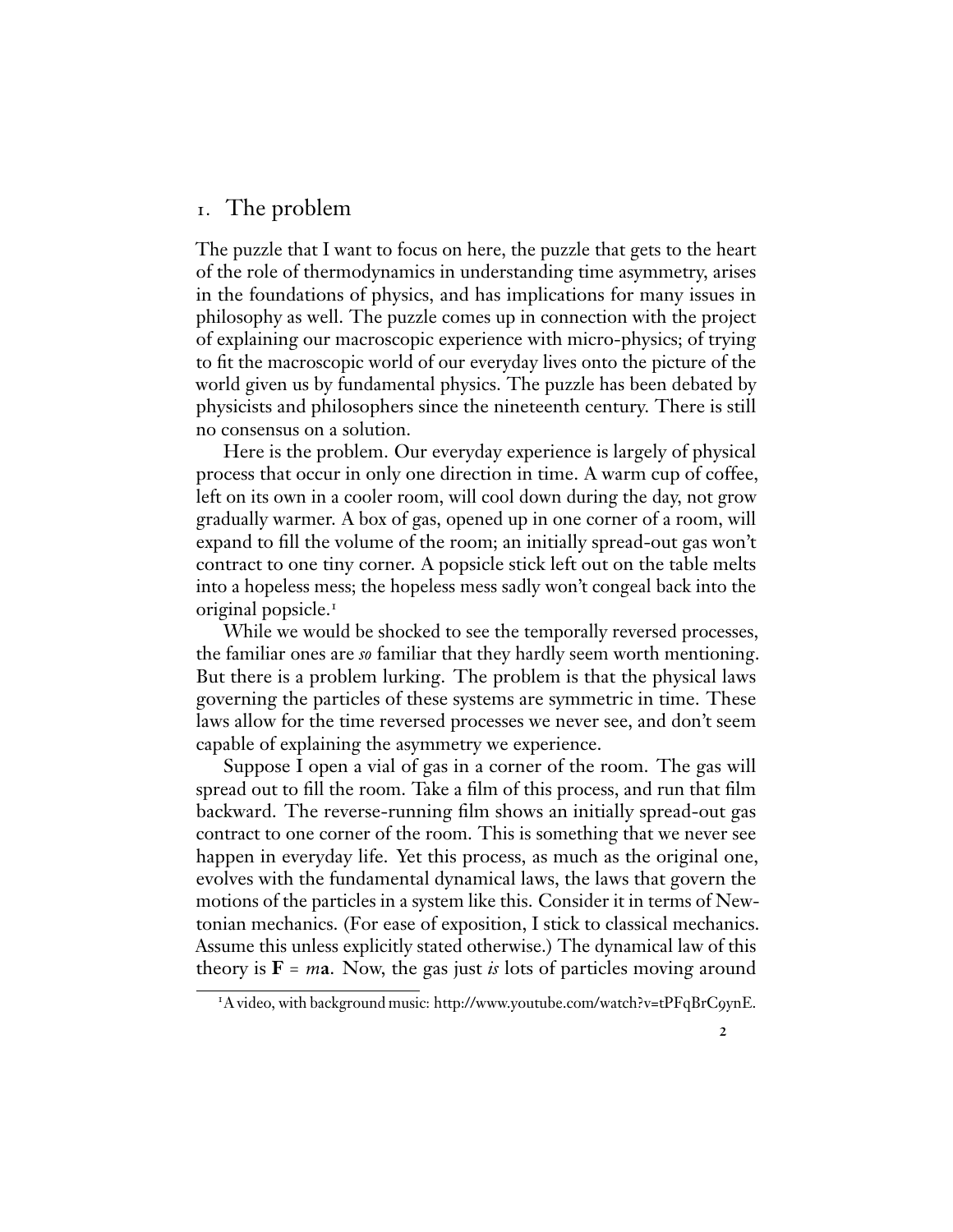in accord with this law. And the law is time reversible: it applies to the reverse-running film as much as to the forward-playing one. Intuitively, the law does not contain any direction of time in it. We can see this by noting that each quantity in the law has the same value in both films: in the backward lm, the forces between the particles are the same as in the forward film (these forces are functions of the particles' intrinsic features and their relative spatial separations); their masses are the same; and their accelerations (the second time derivatives of position) are the same. For any process that evolves with this law, the time reversed process—what we would see in a reverse-running film—will also satisfy the law.

This is, roughly, what we mean when we say that the laws governing a system's particles are time reversal symmetric, or time reversal invariant. The movie-playing image brings out an intuitive sense of time reversal symmetry. On a time reversal invariant theory, the film of any process allowed by the laws of the theory, run backward, also depicts a process that obeys the laws. (A bit more on this in the next section.)

In this sense, the classical laws are time reversal symmetric. Run the film of an ordinary Newtonian process backward, and we still see a process that is perfectly in accord with the Newtonian dynamical laws.<sup>2</sup> This time reversal symmetry isn't limited to classical mechanics, either. For (exceptions and caveats aside for now<sup>3</sup> ) it seems that all the plausible candidates for the fundamental dynamical laws of our world are temporally symmetric in just this way.

But then there is nothing in the relevant physics of particles to prohibit the spontaneous contracting of a gas to one corner of the room, or the warming up of a cup of coffee, or the reconstitution of a melted popsicle what we would see in reverse-running films of the usual processes. And yet we never see these kinds of things happen. That's puzzling. Why don't we ever see boxes of gas and cups of coffee behave like this, if the laws governing their particles say that it is possible for them to do so?

It's not that we never see the temporally reversed phenomena, of course. We do see water turning to ice in the freezer, coffee heating up on the stove, melted popsicles re-congealing in the fridge. But these processes are importantly different from the time reverse of the usual

<sup>&</sup>lt;sup>2</sup>See Feynman (1965, ch. 5) and Greene (2004, ch. 6) for accessible discussion.

<sup>3</sup>Caveats in the next section; an exception in 5.2.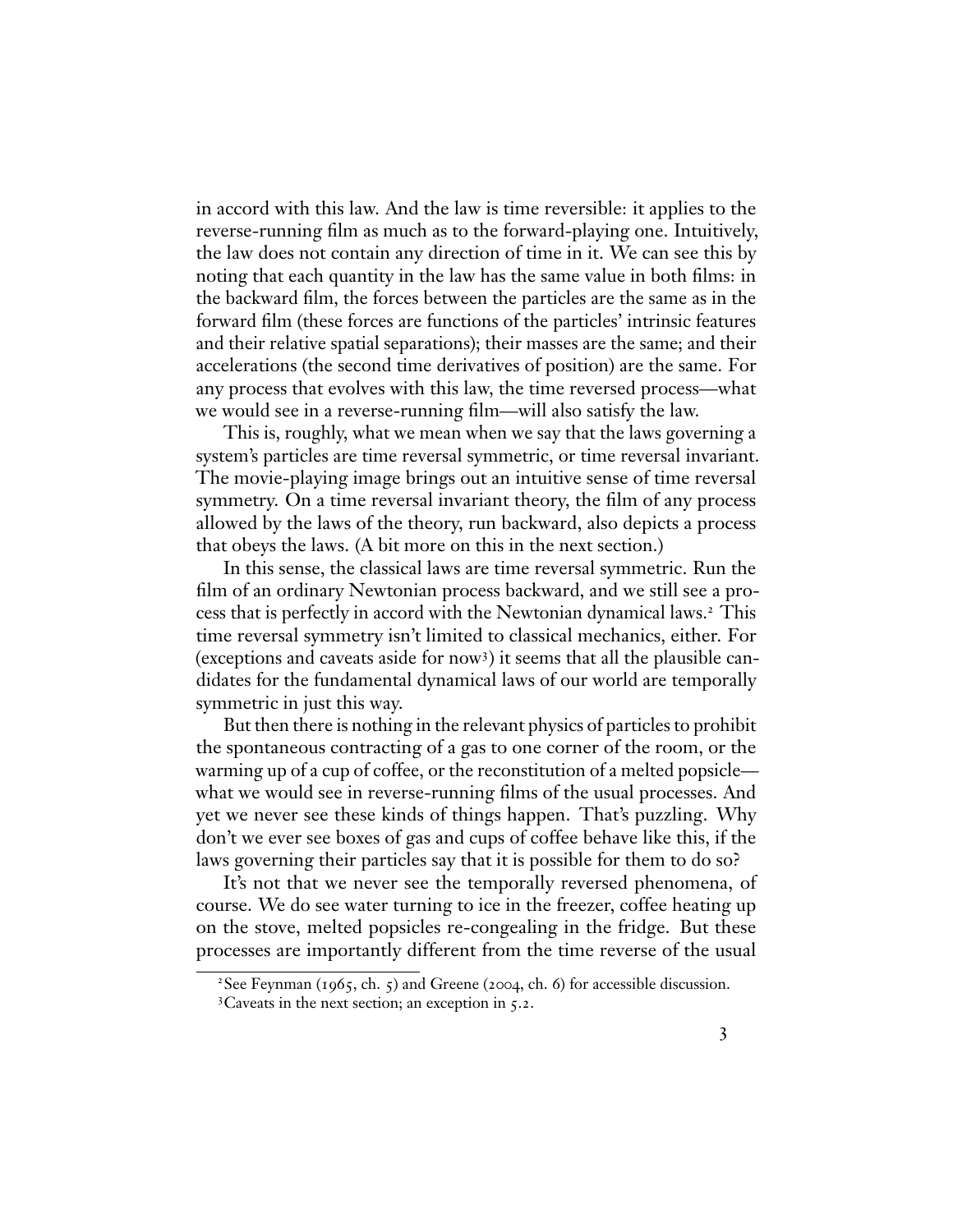phenomena. These processes differ from what we would see in the reverserunning films of ice melting, coffee cooling, and popsicles dripping. For they require an input of energy. (We can formulate the asymmetry as the fact that energetically isolated systems behave asymmetrically in time.<sup>4</sup> )

More, it seems to be a lawlike fact that popsicles melt and gases expand to fill their containers. These generalizations support counterfactuals, they are used in successful explanations and predictions, and so on. They seem to satisfy any criteria you like for lawfulness; they surely don't seem accidental. Think of how widespread and reliable they are.

And, in fact, there is a physical law that describes these processes: the second law of thermodynamics. This law says that a physical quantity we can define for all these systems, the entropy, never decreases. We'll return to entropy in section 3. For now, note that this is a time asymmetric law: it says that different things are possible in either direction of time. Only non-entropy-decreasing processes can happen in the direction of time we call the future.

It turns out that ordinary processes like the expansion of gases and the melting of popsicles are all entropy-increasing processes. All the processes mentioned so far are characterized by the science of thermodynamics; their time asymmetry, in particular, is characterized by the second law of thermodynamics. This law seems to capture the very asymmetry we set out to explain. Does this then solve our initial puzzle?

No. If anything, it makes the problem starker. The question now is where the asymmetry of the second law of thermodynamics comes from, if not from the underlying physical laws. The macroscopic systems of our experience consist of groups of particles moving around in accord with the fundamental physical laws. Our experience is of physical processes that are due to the motions of the particles in these systems. Where does the asymmetry of the macroscopic behavior come from, if not from the motions of systems' component particles? Consider that if we watch a film of an ice cube melting, we can tell whether the film is being played forward or backward. But we won't be able to tell which way the film is

<sup>4</sup>One approach to the puzzle, which I do not discuss here, exploits the fact that typical systems are not in fact energetically isolated. This approach faces similar questions about the asymmetry of the influences themselves: Sklar (1993, 250-254); Albert (2000, 152-153). But see Earman (2006, 422) for a recent suggestion along these lines.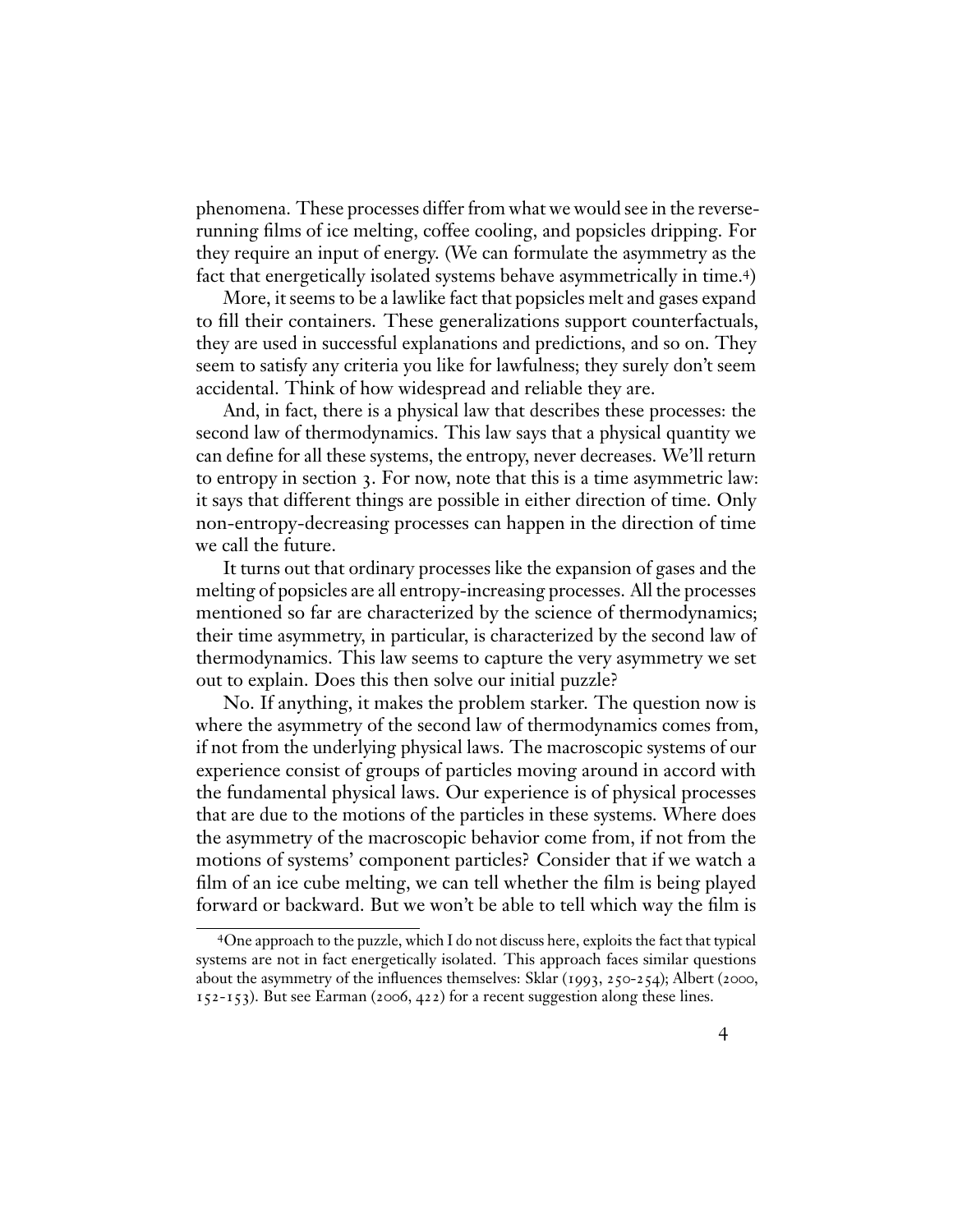playing if we zoom in to look at the motions of the individual molecules in the ice: these motions are compatible with the film's running either forward or backward.<sup>5</sup>

Where does the observed temporal asymmetry come from? What grounds the lawfulness of entropy increase, if not the underlying dynamical laws, the laws governing the world's fundamental physical ontology? Can we can explain the asymmetry of thermodynamics, and of our experience, by means of the underlying physics?

### 2. Interlude: time reversal invariance

The puzzle of time asymmetry in thermodynamics stems from the temporal symmetry of the fundamental physical laws. Before moving on, a caveat and a related issue.

Caveat. We now have experimental evidence that there is a fundamental, lawful time asymmetry in our world. Given the CPT theorem, the observed parity violations in the decay of neutral (chargeless)  $k_0$ -mesons implies a violation of time reversal symmetry. Yet it is widely thought that these violations are too small and infrequent to account for the widespread macroscopic asymmetries of our experience and of thermodynamics.<sup>6</sup> I set this aside here.

A related issue, also interesting and important, but also to be set aside here. Whether the laws are time reversal invariant is the subject of recent debate, for two reasons.

First, what quantities characterize a system's fundamental state at a time is subject to debate. Take Newtonian mechanics. Think of a film of a Newtonian process, such as a baseball flying through the air along a parabolic trajectory. Run this film backward, and we seem to have a process that also evolves with Newton's laws. We see baseballs fly through the air in opposite directions, obeying the laws of physics, all the time. However, the reverse-flying ball only obeys the physics supposing that we invert the directions of the velocities at each instant in the time reversed

<sup>&</sup>lt;sup>5</sup>The example is from Feynman (1965, 111-112).

<sup>&</sup>lt;sup>6</sup>See Sachs (1987, ch. 9) for a summary of the empirical evidence. For dissent on the conclusiveness of this evidence, see Horwich (1987, 3.6). See Arntzenius (2010) for more on time and the CPT theorem.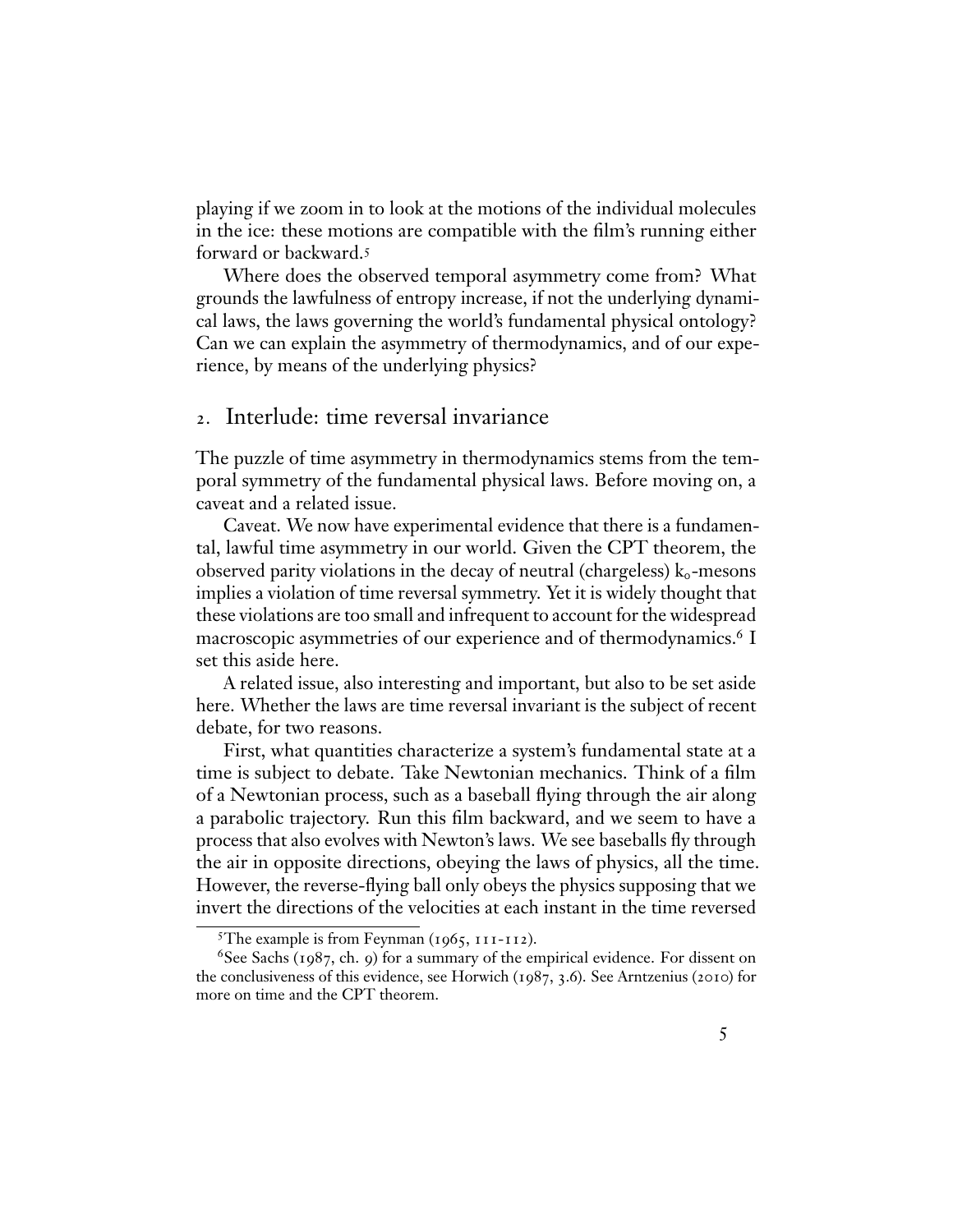process. Otherwise, we get a process in which, at any given instant, the ball at a later instant will have moved in the opposite direction to that in which its velocity had been pointing previously. If we simply take the time reversed sequence of instantaneous states—if we run the sequence of film frames in reverse temporal order—and those states (movie frames) include particle velocities, then not even Newtonian mechanics would be time reversal symmetric: the time reversed process would not be possible.

In other words, if our time reversal operator—the mathematical object we use to figure out whether a theory is time reversal symmetric—only inverts sequences of instantaneous states, and those states include velocities, then Newtonian mechanics will not be symmetric under the time reversal operation. In general, we apply an operator to a theory to learn about the symmetry of the theory and the world it describes. We compare the theory with what happens to it after undergoing the operation. If the theory is the same afterward, then it is symmetric under the operation; we say that the theory is invariant under the operation. And surely Newtonian mechanics is time reversal invariant, if any theory is. Newtonian mechanics, that is, should be symmetric under the time reversal operator.<sup>7</sup> This theory doesn't seem to indicate any asymmetric temporal structure in the worlds it describes.

Physics texts respond by allowing the time reversal operator to act on the instantaneous states that make up a given time reversed process. In Newtonian mechanics, for example, the standard time reversal operator does not just invert the time order of instantaneous states; it also flips the directions of the velocities within each instantaneous state. Then a time reversal invariant theory is one on which, for any process allowed by the theory, the reverse sequence of *time reversed* states is also allowed. This is a slightly different understanding of time reversal symmetry from the intuitive, movie-playing idea. Still, all the candidate fundamental theories (with an exception to come later, and aside from the caveat mentioned above) are time reversal symmetric, on this understanding.

This raises a question. Should we allow time reversal operations on instantaneous states, and if so, which ones? We cannot allow any old time reversal operators, else risk our theories' trivially coming out time

<sup>7</sup>For disagreement on this view of classical mechanics, see Hutchison (1993, 1995); also Ufnk (2002). Savitt (1994); Callender (1995) are replies.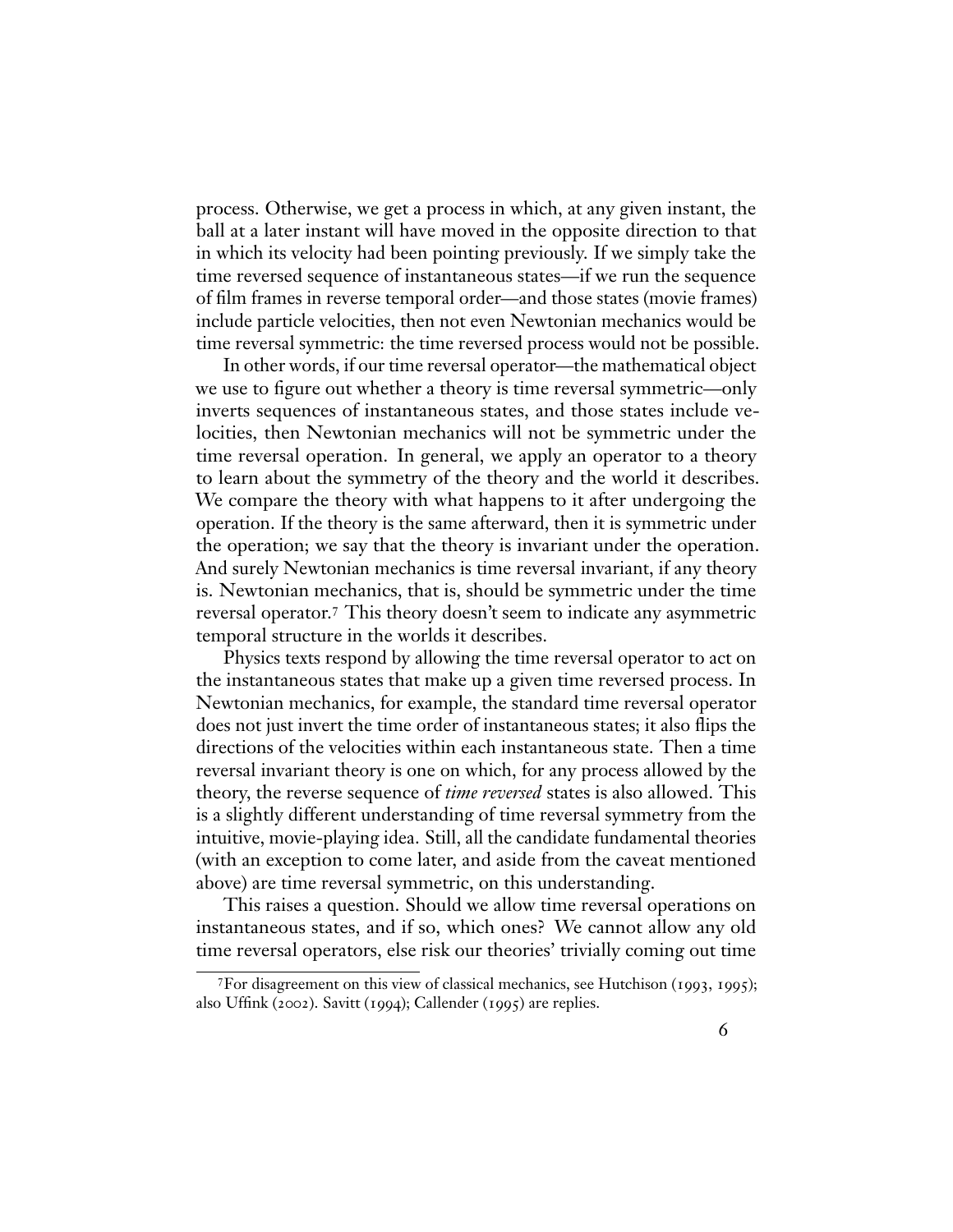reversal symmetric.<sup>8</sup>

An alternative view, advocated by Horwich (1987) and Albert (2000, ch. 1), holds that particle velocities aren't intrinsic features of instantaneous states to begin with. If velocities aren't included in the fundamental state of a system at a time, then when we line up the instantaneous states in reverse temporal order, we won't get the problem that we did above for Newtonian mechanics, the problem that motivated us to move to a slightly different time reversal operation. (Instead, velocities will invert when we take the reverse sequence of position states.) On this view, for any sequence of states allowed by a time symmetric theory, the inverse sequence of the *very same states* is also allowed. Newtonian mechanics, for example, is time reversal invariant. But there are some radical consequences of this view; for example, it loses the time reversal invariance of other theories that are standardly taken to be invariant.<sup>9</sup>

(It is interesting to think of how the debate will go for other formulations of the dynamics. There has not been as much discussion of this.<sup>10</sup> Presumably, equivalent formulations of a theory should all be invariant, or not, with respect to any given operation. For a theory's (non-)invariance indicates (a)symmetries in the world it describes. And different, equivalent formulations of a theory should describe the same set of possible worlds. Thus, take the Hamiltonian formulation of classical mechanics. The equations of motion are  $\frac{\partial H}{\partial p} = \frac{dq}{dt}$  and  $\frac{\partial H}{\partial q} = \frac{-dp}{dt}$ . On the standard view, this theory is time reversal invariant just in case  $H$  is invariant when  $p \rightarrow T - p(-t)$  and  $q \rightarrow T q(-t)$ , where T is the time reversal operator. Why these time reversal properties for the momentum and position coordinates? A common suggestion is by analogy to the Newtonian case: there, we inverted velocities under time reversal; here, we invert the momenta. This suggestion, however, faces Arntzenius' (2004) challenge to justify the time reversal operators used in Newtonian mechanics. Note that it seems that someone with Albert's view can also say that Hamiltonian mechanics

 $8$ See Arntzenius (2004, 32-33).

<sup>9</sup>On this debate, see Earman (1974, 2002); Horwich (1987, ch. 3); Albert (2000, ch. 1); Callender (2000); Arntzenius (2000, 2003); Smith (2003); Malament (2004). See Arntzenius (1997a) for time reversal invariance of indeterministic theories. See Arntzenius and Greaves (2009) for time reversal and quantum field theory.

 $10^{\circ}$  Some discussion of this can be found in Arntzenius (2000); Uffink (2002).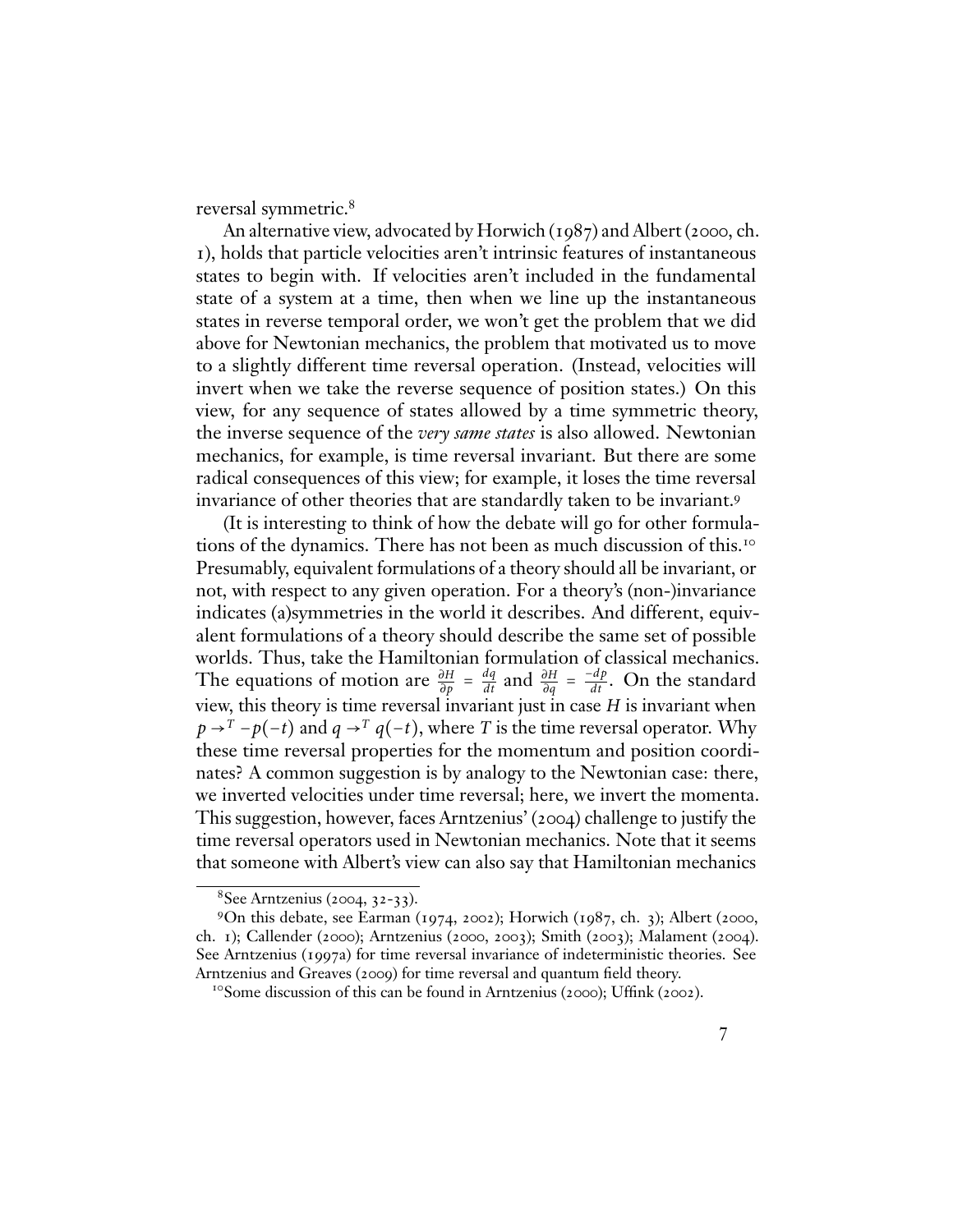is time reversal invariant, but for interestingly different reasons. Albert can get this result by taking the second equation of motion above to be a definition of momentum rather than an additional fundamental law. Albert only allows time reversal operations to act on non-fundamental quantities that are the time derivatives of fundamental quantities; for example, in Newtonian mechanics, particle velocities invert because sequences of positions do. By taking momentum to be defined by this law, it becomes a non-intrinsic, non-fundamental quantity, which then inverts under time reversal because sequences of positions do.)

A second reason that the time reversal symmetry of the laws is subject to recent debate is that the proper action of the time reversal operator is under debate. (A third reason, whether a particular theory of quantum mechanics is correct, will be discussed in section 5.2.) Setting aside their differences on the intrinsic properties of instantaneous states, the above views all agree that the basic action of the time reversal operator is to invert the time order of a sequence of states. But whether this is the proper action for the time reversal operator is debatable. A different notion of time reversal, as an inverting of the temporal orientation, was recently proposed by Malament (2004), and is defended by North (2008).

### 3. Trouble in thermodynamics

Thermodynamics was originally developed in the nineteenth century, by figures such as Carnot, Clausius, and Thomson (Lord Kelvin), as an autonomous science, without taking into account the constituents of thermodynamic systems and the dynamics governing those constituents.<sup>11</sup> The original developers of the theory didn't try to explain thermodynamics on the basis of anything more fundamental. In particular, the puzzle of thermodynamic asymmetry was not yet recognized.<sup>12</sup>

<sup>&</sup>lt;sup>11</sup> Fermi (1956) is a readable book on thermodynamics. Here is Fermi on the autonomy: in thermodynamics, the "laws are assumed as postulates based on experimental evidence, and conclusions are drawn from them without entering into the kinetic mechanism of the phenomena" (1956, *x*).

<sup>&</sup>lt;sup>12</sup>There are many issues that I set aside here. Throughout, I stick with the modern formulation of the second law in terms of entropy. For discussion of the historical development of thermodynamics and of other aspects of the theory, see Sklar (1993);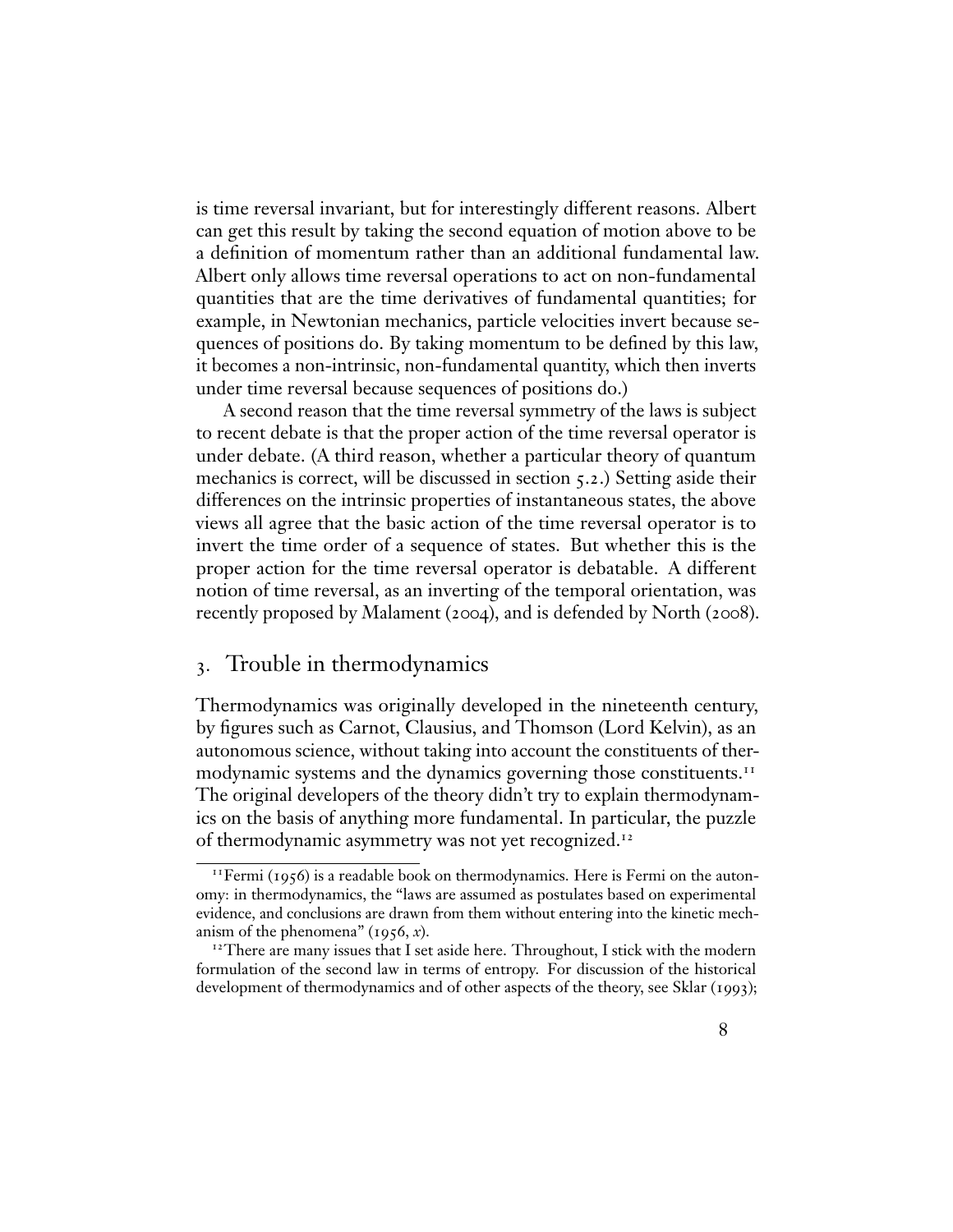That changed with the advent of the atomic hypothesis, and the identification of various thermodynamic quantities with properties of systems' particles.<sup>13</sup> Given the atomic make-up of matter, and given the successful identication of macroscopic properties such as average temperature, pressure, and volume with properties of groups of particles, the question arises as to where the asymmetry of macroscopic behavior comes from.

Statistical mechanics is the physical theory applying the fundamental dynamical laws to systems with large numbers of particles, such as the systems studied in thermodynamics. (Statistical mechanics adds some probability assumptions to the fundamental dynamics, more on which below.) So the question is whether we can explain thermodynamics on the basis of statistical mechanics, and in particular, whether we can locate a statistical mechanical grounding of the second law.<sup>14</sup>

The work of Maxwell, Boltzmann, and Gibbs, among others, led to key components of an answer. Each of them had their own approach to statistical mechanics and the explanation of entropy increase. Since there remains disagreement on the proper understanding of statistical mechanics, there remains disagreement on the proper grounding of thermodynamics. In what follows, I use a Boltzmannian approach. Gibbs' statistical mechanics can be adapted to the discussion (and according to some, it must be); the main difference lies in the conception of entropy. I

Ufnk (2001); Callender (2001, 2008); and references therein. Later axiomatizations of thermodynamics, beginning with Carathéodory in 1909, rigorized the theory; Lieb and Yngvason (2000) explains a recent version. Sklar (1993); Hagar (2005); Uffink (2007); Torretti (2007) (see also references therein) contain surveys of the development of, and different approaches to, both statistical mechanics and thermodynamics. See Earman (1981, 2006); Liu (1994) on the question of a relativistic thermodynamics. On entropy in quantum statistical mechanics, see Hemmo and Shenker (2006); Campisi (2008).

<sup>&</sup>lt;sup>13</sup>On whether this constitutes a reduction of thermodynamics, see Sklar (1993, ch. 9); Callender (1999); Hellman (1999); Yi (2003); Batterman (2005); Lavis (2005).

<sup>&</sup>lt;sup>14</sup>Ehrenfest and Ehrenfest (2002) is a classic text on the development and foundations of statistical mechanics. See also Sklar (1973, 1993, 2000, 2001, 2007); O. Penrose (1979); Ufnk (1996, 2007); Frigg (2008a,b). A different approach is discussed in Liu (2001). Wallace (2002); Emch (2007) discuss issues in the foundations of quantum statistical mechanics. Some textbooks on statistical mechanics, all with varying approaches: Khinchin (1949); Prigogine (1961); Tolman (1979); Landau and Lifshitz (1980); Pathria (1996); O. Penrose (2005a).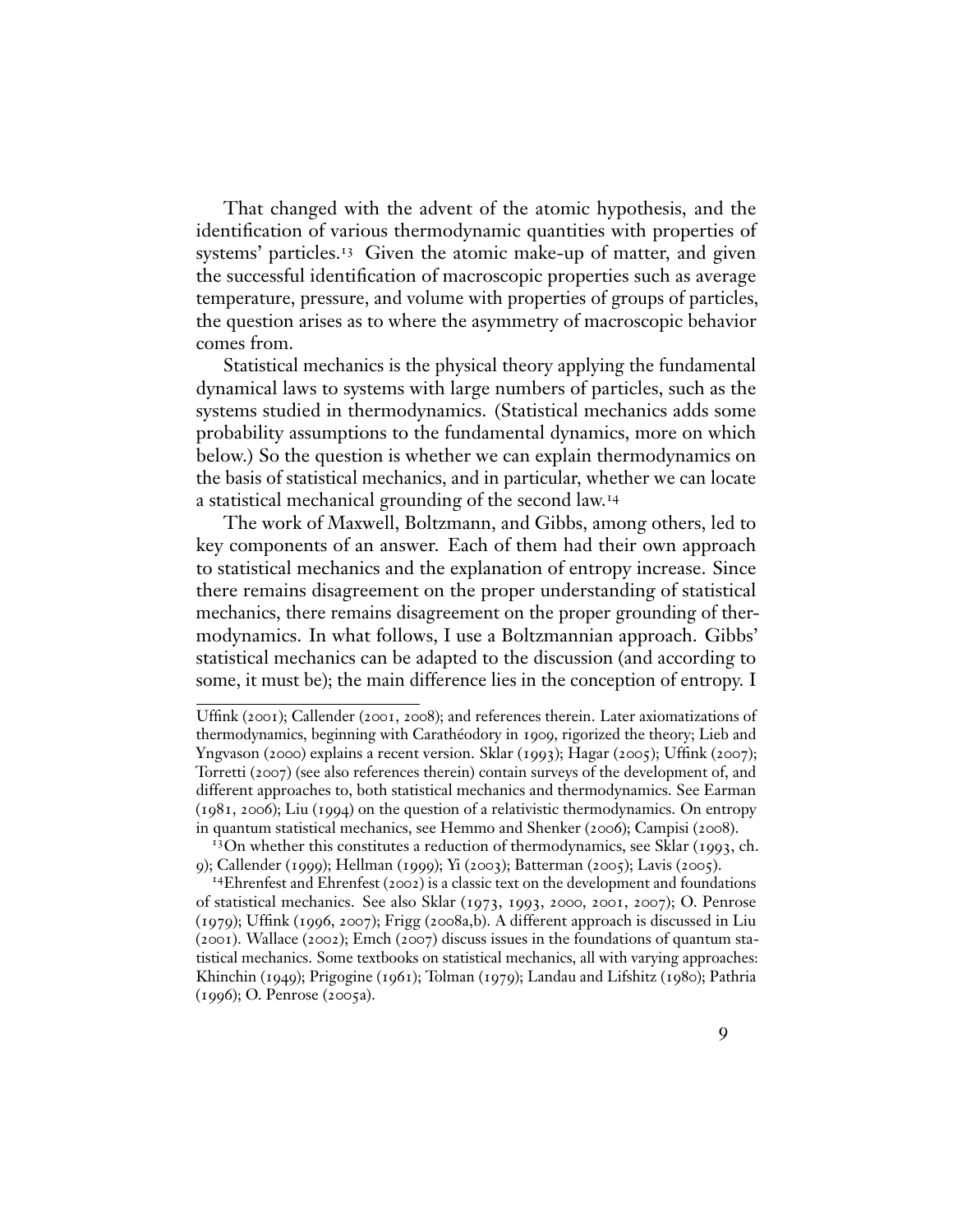will have to stick to one version here, and choose Boltzmann's out of my own views on the matter.<sup>15</sup>

Boltzmann's key insights were developed in response to the so-called reversibility objections (of Loschmidt and Zermelo).<sup>16</sup> The objection, in a nutshell, is the one that we have already seen. If the laws governing the particles of thermodynamic systems are symmetric in time, then entropy increase can't be explained by these laws. Think of any system that has been increasing in entropy, such as a partly melted ice cube, and imagine reversing the velocities of all its particles. The determinism<sup>17</sup> and time reversal invariance of the dynamics entail that the system will follow the opposite time development: the system will decrease in entropy, becoming a more frozen ice cube. (Another reversibility objection, with a similar conclusion for the inability of the dynamics to ground entropy increase, employs Poincaré recurrence.) The time reversed, anti-thermodynamic behavior is just as allowed by the physics of the particles.

The first part of a reply is this. Boltzmann and others realized that, given the time reversal invariance and determinism of the underlying dynamical laws, the second law of thermodynamics can't be a strict law. It must instead be a *probabilistic* law. Entropy decrease is not impossible, but extremely unlikely.

To understand the move to a probabilistic version of the second law, Maxwell's thought experiment is illuminating.<sup>18</sup> Imagine that a demon, or a computer, controls a shutter covering an opening in a wall that divides a box of gas. The gas on one side of the divider is warmer than the gas

<sup>&</sup>lt;sup>15</sup>For more on Gibbs' approach, see Gibbs (1902); Ehrenfest and Ehrenfest (2002); Sklar (1993); Lavis (2005, 2008); Earman (2006); Pitowsky (2006); Ufnk (2007). For arguments in favor of Boltzmann's, see Lebowitz (1993a,b,c, 1999a,b); Bricmont (1995); Maudlin (1995); Callender (1999); Albert (2000); Goldstein (2001); Goldstein and Lebowitz (2004); against the approach, see Earman (2006). On information-theoretic notions of entropy (especially in relation to Maxwell's demon), see Earman and Norton (1998, 1999); Bub (2001); Weinstein (2003); Balian (2005); Maroney (2005); Norton (2005); Ladyman et al. (2007, 2008); and references therein.

 $16$ On the history of the debate over the reversibility objections, see Brush (1975).

<sup>&</sup>lt;sup>17</sup>I set aside the cases of indeterminism in classical mechanics: see Earman (1986); Norton (2008); Malament (2008).

 $18$ More, the thought experiment suggests that Maxwell recognized the reversibility problem, and the probabilistic version of the second law, sooner than did Boltzmann: Earman (2006).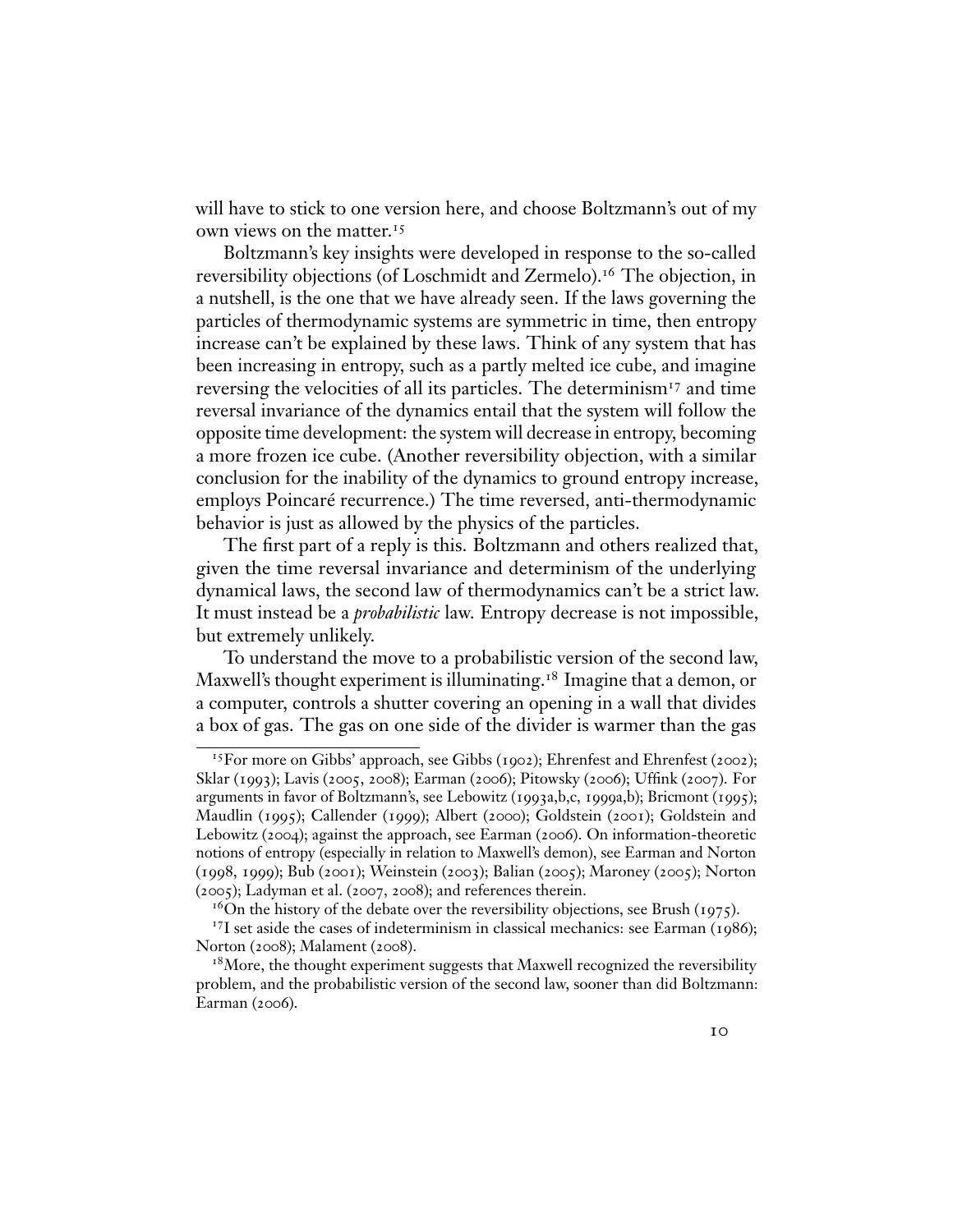on the other side. Now, the average temperature in the gas is a function of the mean kinetic energy of its molecules. Within the warmer portion of the gas, then, there will be molecules that are moving, on average, slower than the rest of the molecules. Within the cooler portion of the gas, there will be molecules that are moving, on average, faster than the rest of the molecules. Suppose that the shutter is opened whenever a slower-on-average molecule within the warmer gas moves near the opening, sending that molecule into the cooler gas; and whenever a faster-on-average molecule within the cooler gas moves near the opening, sending that molecule into the warmer gas. The net result is that the two gases will become *more* uneven in temperature, against the second law of thermodynamics.<sup>19</sup>

Intuitively, this separation in temperature could happen. It could even happen on its own, just by accident. Imagine that there is no shutter, just an opening in the middle of the divider. The particles could just happen to wander through the hole at the right times to cause the gas to grow more uneven in temperature. This seems extremely unlikely; but it also seems possible. The fundamental laws governing the molecules of the gas do not prohibit this from happening.

Still, it would take a massive coincidence, an extremely unlikely coordination among the motions of all the molecules in the gas. In other words: the second law of thermodynamics—the tendency of systems to increase in entropy, such as the tendency of a gas to even out in temperature holds probabilistically. Entropy decrease is possible, but unlikely. Indeed, given the huge numbers of particles in typical thermodynamic systems, and given the extent of the coordination among their motions that would be required, entropy decrease is *extremely* unlikely.

The probabilistic understanding of the second law is a first step toward a solution to the puzzle of time asymmetry in thermodynamics. But it is only a first step (albeit a very large one). For the reversibility objections apply just as much to the probabilistic version of the second law as to the non-probabilistic one. The probabilistic version of the law says that

<sup>&</sup>lt;sup>19</sup>This can arguably be done without doing any work. Whether or not a genuine Maxwell's demon is possible is a matter of continuing debate. See, for example, Earman and Norton (1998, 1999); Albert (2000, ch. 5); Callender (2002); Norton (2005); and references therein.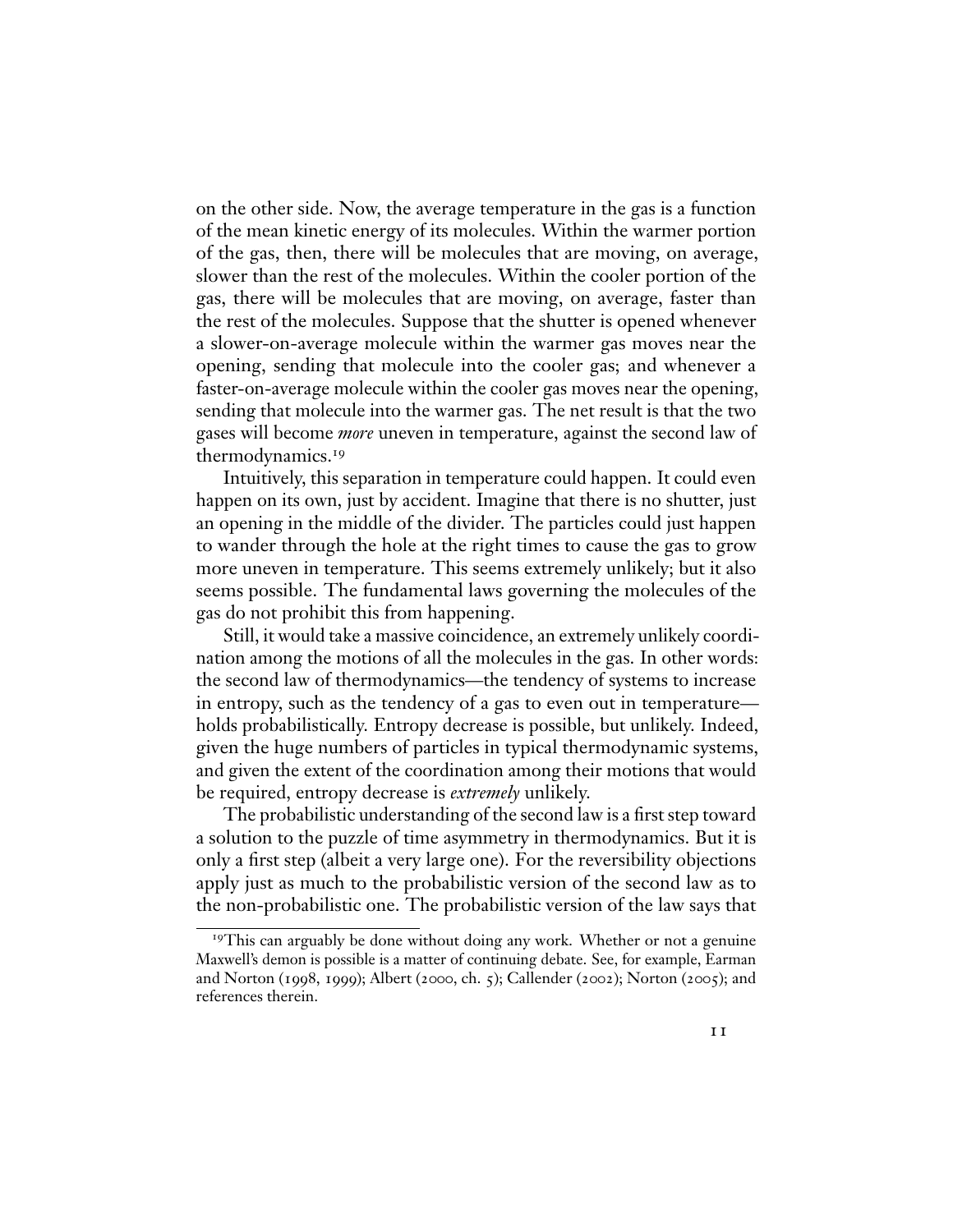entropy decrease, while not impossible, is extremely unlikely. Given the time reversal symmetry of the underlying laws, though, where does *this* asymmetry come from? Why isn't entropy extremely unlikely to decrease in either direction of time? If it's so unlikely that my half-melted popsicle will be more frozen to the future, then why did it "unmelt" to the past? Remember, the temporally symmetric laws don't make any distinction between the past and future time directions. If I feed the current state of my half-melted popsicle into those laws, then how do the laws tell the particles to increase in entropy to the future and not to the past? The laws don't even pick out or *mention* the future as opposed to the past!

Where in the world *is* thermodynamic asymmetry?

### 4. Statistical mechanics

In order to make progress at this point, we need a more detailed understanding of the statistical mechanical basis of the second law.

This takes some setting up. A typical thermodynamic system will have a large number of particles. We can specify the state of such a system by means of its macroscopic features, such as its average temperature, pressure, and volume. These features pick out the *macrostate* of the system. Another way to specify the system's state is by means of the fundamental states of its constituent particles. This gives the system's *microstate*, its most precisely specied state, in terms of the positions and velocities and types of each of its particles. In general, corresponding to any macroscopically specied state, there will be many different compatible microstates, many different arrangements of a system's particles that give rise to the same set of macroscopic features.

Think of this in terms of phase space. The phase space of a system is a mathematical space in which we represent all its possible fundamental states. For a classical system with *n* particles, the phase space has  $6n$ dimensions, one dimension for the position and velocity of each particle, in each of the three spatial directions. (The phase space has dimension 2*nr*, where *n* is the number of particles and *r* is the number of degrees of freedom, here assumed to be the three dimensions of ordinary physical space.) Each point in phase space picks out a possible microstate for the system; a curve through the space represents a possible micro-history. A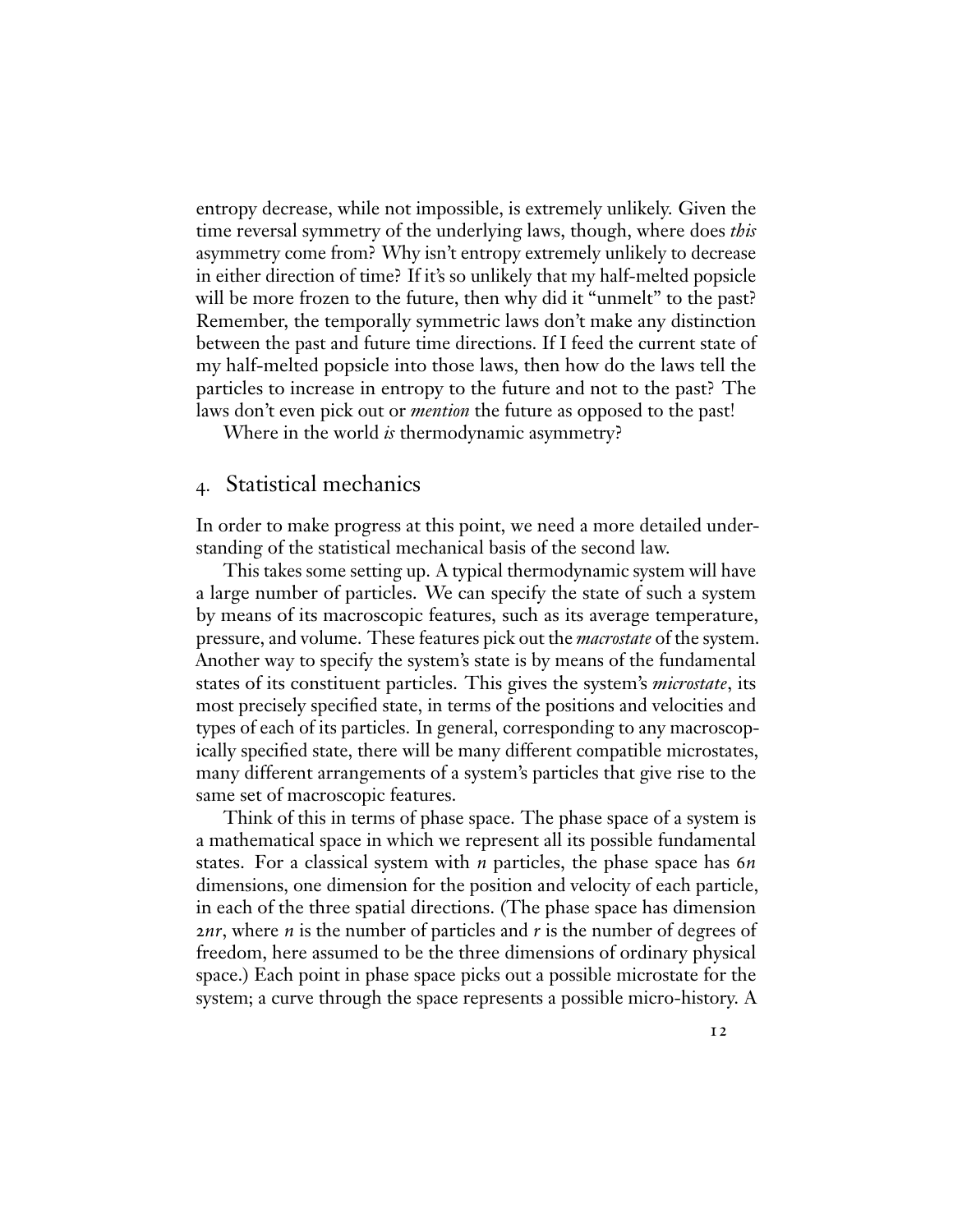macrostate corresponds to a region in phase space, each point of which picks out a microstate that realizes the macrostate.

In the phase space of a gas, for example, each point represents a different possible way for the particles in the gas to be arranged, with different positions and velocities. Think of a macrostate of the gas, say the one where it lls half the room. Think of all the different ways the particles could be arranged to yield a gas that lls this volume of the room. Swap some of their positions, or change a few of their velocities, and we still get a gas that fills this volume of the room. These changes amount to picking out a different point in the phase space of the gas, consistent with its filling this volume of the room. The region comprising all those points represents the macrostate in which the gas fills half the room.<sup>20</sup>

Now we can get more precise about Boltzmann's insight. Boltzmann showed that the thermodynamic entropy, S, of a given system, the same entropy appearing in the second law of thermodynamics, is a function of how many arrangements of the system's particles are compatible with its macrostate. He found that  $S = k \log n$  (up to additive constant), where  $n$  is the "number" of microstates consistent with the macrostate, and k is a constant. Here  $n$  is the "number" of particles in the sense of the size of the region in phase space that the corresponding macrostate takes up—the region's volume, on the standard measure.<sup>21</sup> This quantity has been empirically determined to track the thermodynamic entropy. Boltzmann thus arguably discovered a statistical mechanical correlate of thermodynamic entropy, just as had been done for other thermodynamic quantities, such as the identication of average temperature with the mean kinetic energy of a system's particles, or of average pressure with the rate and force of particle collisions with a system's container.<sup>22</sup>

<sup>&</sup>lt;sup>20</sup>I skirt over details about how to divide up, or coarse-grain, the phase space: see Sklar (1993); Albert (2000, ch. 3); Earman (2006); Ufnk (2007).

<sup>&</sup>lt;sup>21</sup>The standard measure in classical statistical mechanics is the Liouville volume measure: the standard Lebesgue measure defined over the canonical coordinates. Boltzmann's equation is thus  $S = k \log |\Gamma_M|$ , where  $|\Gamma_M|$  is the standard (normalized) volume of the phase space region corresponding to the macrostate M. Typically, the constant energy  $E$  is one of the macro constraints; in which case we use the volume induced by the standard measure on the  $6n - 1$  energy hypersurface. A bit more on this later.

<sup>&</sup>lt;sup>22</sup>Rather, for a system whose microstate realizes the equilibrium macrostate, Boltzmann saw that this quantity agrees with the thermodynamic entropy defined for systems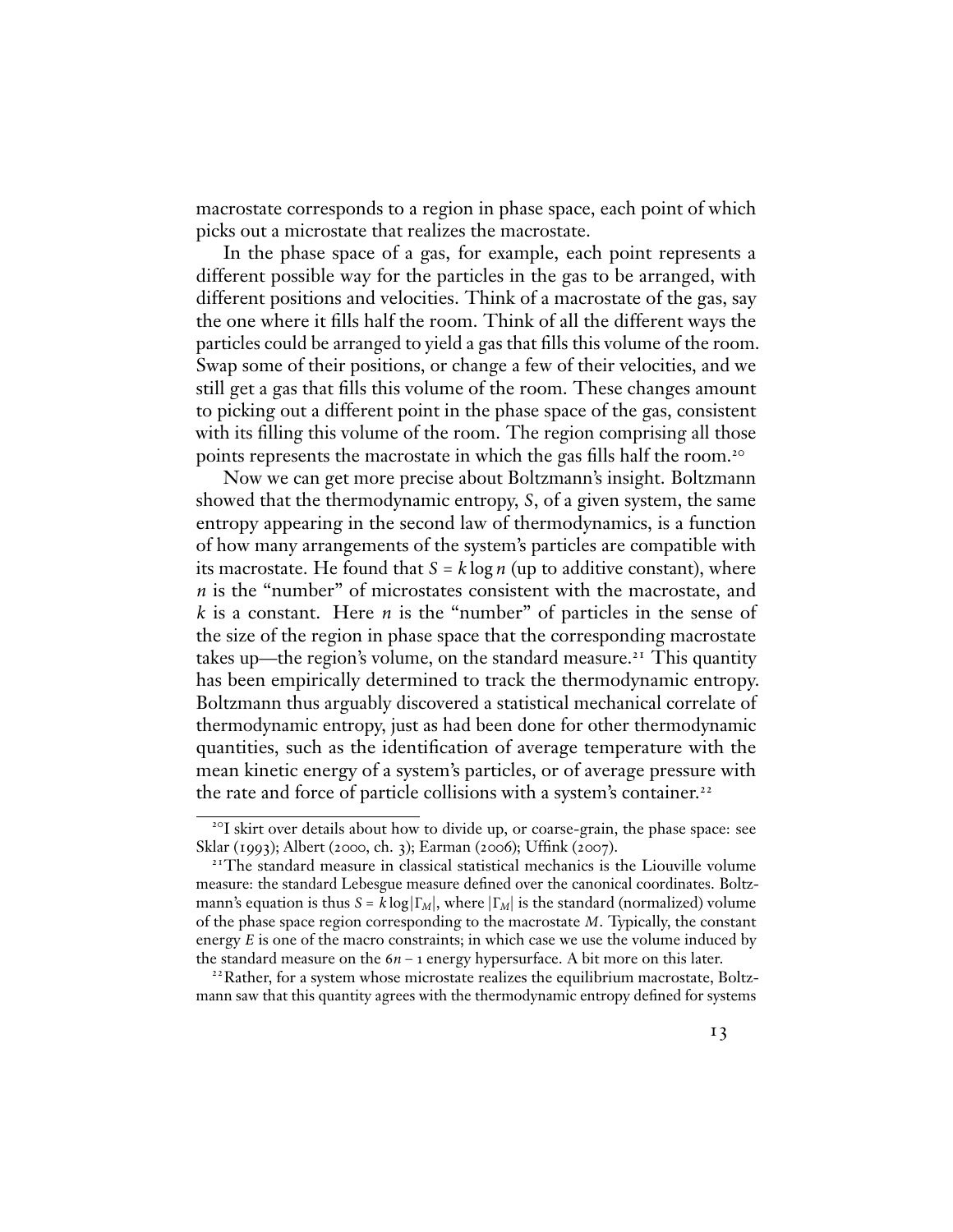Boltzmann's equation tells us that macrostates compatible with many distinct microstates—macrostates that can be formed by many different arrangements of a system's particles, macrostates that correspond to large regions of a system's phase space—have higher entropy than macrostates compatible with fewer microstates. Basic combinatorics shows that these macrostates have *overwhelmingly* higher entropy. Thus, spread-out, uniform, even-temperature macrostates have overwhelmingly higher entropy than concentrated, unevenly distributed ones. Think of the gas in the room. Intuitively, there are many more ways for the gas' particles to be arranged so that the gas is spread out in the room than concentrated in one tiny part: there are many more microstates compatible with the spread-out macrostate. This is reflected in the difference in entropy. The state in which the gas has spread out to fill the room has a much higher entropy than the state in which it is concentrated in one corner. The equilibrium macrostate, the one in which the gas has stabilized to fill the volume of the room, has the overwhelmingly highest entropy.

So higher entropy macrostates have many, many more distinct possible microstates than do lower entropy macrostates. Boltzmann showed this to be the case for all thermodynamic systems.

This suggests that we can understand entropy increase as the progression toward more and more probable macrostates. Add to our theory a natural-seeming probability assumption, that a system is as likely to be in any one of its possible microstates as any other—that is, place a uniform probability distribution, on the standard measure, over the phase space region corresponding to the system's macrostate—and we get that high entropy, large-volume-occupying macrostates are overwhelmingly more *probable* than low entropy, small-volume ones.<sup>23</sup> At any time, a system is overwhelmingly likely to evolve to a microstate realizing a macrostate that

at equilibrium. Boltzmann then extends this notion of entropy to systems not at equilibrium too; indeed, that is one of the reasons to prefer his notion to Gibbs': Callender (1999); Lebowitz (1999b); Goldstein and Lebowitz (2004). Though whether it can be so extended is a matter of continuing debate.

<sup>&</sup>lt;sup>23</sup>Where this probability distribution comes from is another large subject of debate. See Sklar (1973, 1993, 2001, 2007); Jaynes (1983); Lebowitz (1993b); Bricmont (1995); Strevens (1998, 2003); Callender (1999); Albert (2000, ch. 4); Goldstein (2001); Loewer (2001, 2004); Wallace (2002); North (2004, ch. 3), (2010); Goldstein and Lebowitz (2004); Lavis (2005, 2008); Earman (2006); Maudlin (2007b); Frigg (2008a).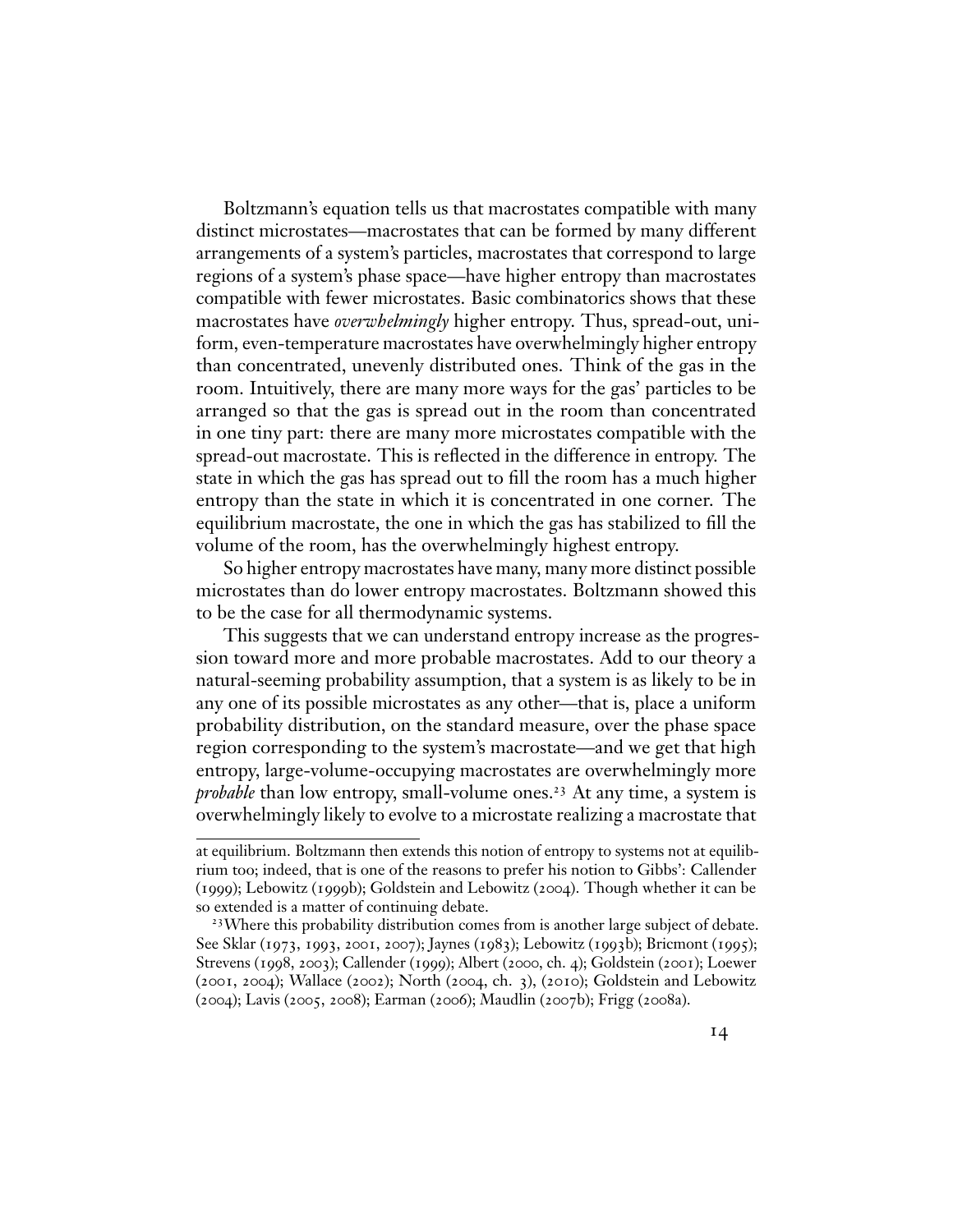takes up a larger phase space region (or to stay in its current macrostate if it is already at equilibrium), the very higher entropy macrostate that thermodynamics says it should evolve into. This is because, according to the particle dynamics and the uniform probability measure, there are overwhelmingly more such states for the system to be in.

Have we finally found the statistical mechanical grounding of thermodynamics? Have we managed to derive the probabilistic version of second law from the underlying dynamics and the statistical postulate (as it is often called) of uniform probabilities over the microstates compatible with a system's macrostate?

Well, no. But it turns out to be a big start.

We know that this can't be enough to ground the thermodynamic asymmetry, for the now-familiar reason that the dynamical laws are time reversible. Take any entropy-increasing microstate compatible with a system's macrostate—any microstate for which, if the system starts out in it, the dynamical laws predict that it will (deterministically, on the classical dynamics) increase in entropy—and there will be another, entropy*decreasing* microstate compatible with that macrostate: just reverse all the particle velocities. There is a one-one mapping between microstates and their time reverses. And for any microstate that is compatible with a given macrostate, so is its time reverse. So there will be just as many entropy-increasing as entropy-decreasing ways for the system to evolve from its current state. But then entropy increase can't be any more likely than entropy decrease.

In other words, the uniform probability distribution, combined with a dynamical law like  $\mathbf{F} = m\mathbf{a}$ , will predict overwhelmingly likely entropy increase to the future of any thermodynamic system. That is all to the good. But the uniform probability distribution, combined with the dynamics, also says that any system is overwhelmingly likely to increase in entropy to the *past*. That is decidedly *not* to the good. It is contrary to the second law of thermodynamics—not to mention most of our ordinary experience. We remember the coffee having been warmer than the room, the gas having been more concentrated, the popsicle more frozen. These are the mundane observations that got us going along this puzzle-solving path in the first place! Although the elements of our theory thus far predict what we expect for these systems' future behaviors, they radically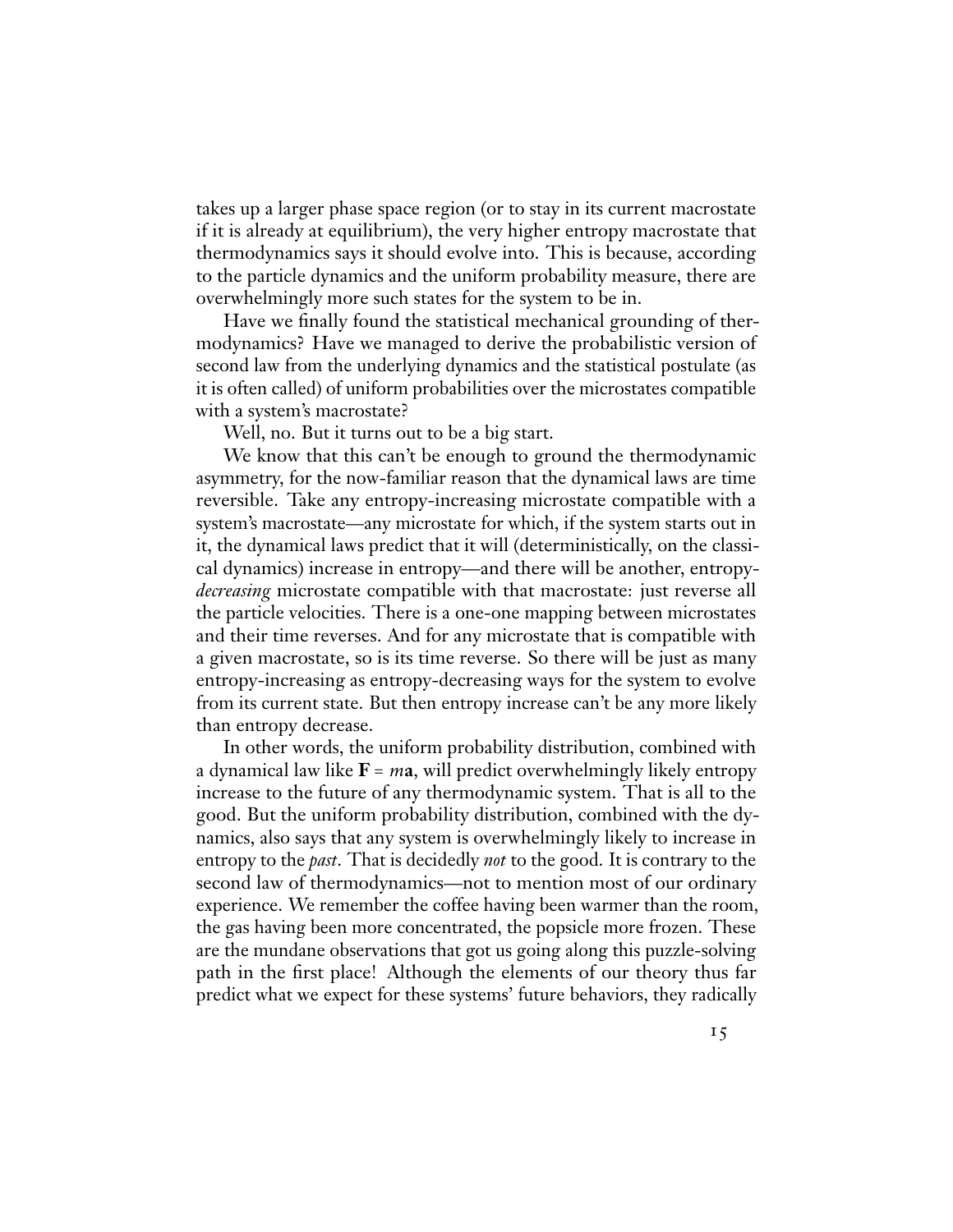contradict what we take to be the case for their pasts. Hence the depth of our problem. Statistical mechanics seems to make predictions that are radically falsied by our ordinary experience and by the evidence we have for the second law of thermodynamics.

Our problem goes deeper still. If statistical mechanics says that the past was radically different from what our current evidence suggests, then this undermines the very evidence we have for the physics that got us into this mess! Take the current macrostate of the world, a uniform probability distribution over its compatible microstates,<sup>24</sup> and the dynamics governing the world's particles. These are the elements of our statistical mechanical theory as it now stands. In the overwhelming majority of these microstates, the world increases in entropy to the future; but likewise, in the overwhelmingly majority of these microstates, the world increases in entropy to the past. In other words, the overwhelming majority of possible micro-histories for our world are ones in which the records we currently have are not, in fact, preceded by the events that they seem to depict. It is overwhelmingly *more* likely that the current state of the world, apparent records and all, spontaneously fluctuated out of a past equilibrium state, than that our current records are veridical accounts of the world's having evolved from an extremely unlikely low entropy state. Statistical mechanics deems it extremely unlikely that any of our evidence for the world's lower entropy past is reliable. And that is the very evidence we have for the dynamical laws and the uniform distribution in the first place. Not only does this undermine the asymmetry of thermodynamics, but it undermines all of the evidence we have for thermodynamics, not to mention the rest of physics. We have on our hands the threat of "a full-blown skeptical catastrophe" (Albert, 2000, 116).<sup>25</sup>

At this point, it may be surprising to hear that we have made any headway; but indeed we have. The work done by Boltzmann and others

<sup>24</sup>Alternatively, take the macrostate of any given sub-system and a uniform distribution over its possible microstates. Whether the theory can be applied to the world or universe as a whole remains contentious. For a particularly forceful contention, see Earman  $(2006).$ 

<sup>&</sup>lt;sup>25</sup>See Albert (2000, ch. 6) for more on the problem of records and the solution to it discussed below. Earman (2006) argues against both the apparent problem and this solution.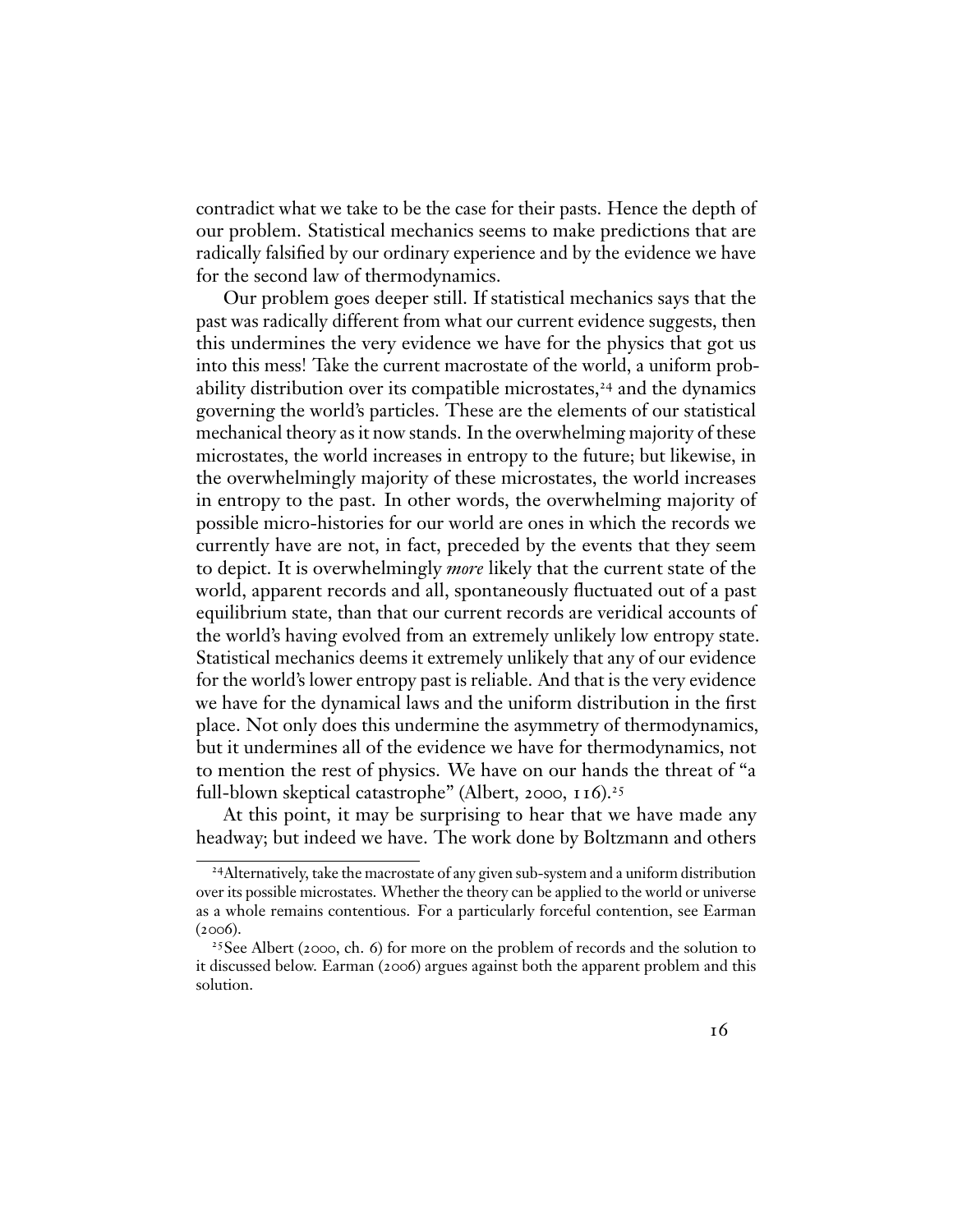in the foundations of statistical mechanics suggests that we can conclude this much: for any given macrostate, the overwhelming majority of its compatible microstates are those for which, if the system were in it, the system would (deterministically) increase in entropy. So we can reasonably infer entropy increase to the future, just as our experience leads us to expect.

The problem is that we can just as reasonably infer entropy increase to the past. That is the problem we now have to solve.

# 5. Different approaches

In order to explain thermodynamics, we will need a temporal asymmetry somewhere in our fundamental theory. As Price (1996) emphasizes: no asymmetry in, no asymmetry out.<sup>26</sup> The question is where. Answers can generally be divided into one of two camps: an asymmetry in boundary conditions or an asymmetry in the dynamics. Within each of these camps, there are differing approaches. I survey here a few of the representative and, to my mind, most promising. For discussion of other approaches (interventionism, expansion of the universe, others), I refer the reader to the references cited here; for comprehensive overviews, see especially Sklar (1993); Price (1996); Ufnk (2007); Frigg (2008b).

#### 5.1. Boundary conditions

Recall the problem we have now gotten ourselves into. If Boltzmann's reasoning explains overwhelmingly likely entropy increase to the future, then why isn't entropy just as likely to increase to the past?

Another way of seeing the problem is emphasized by Albert (2000, ch. 4) in order to motivate the move to asymmetric boundary conditions. Take a partly melted popsicle. A uniform probability distribution over the microstates compatible with its macrostate, when combined with  $\mathbf{F} = m\mathbf{a}$ , predicts that the popsicle is overwhelmingly likely to be more melted in five minutes. But a uniform distribution over the microstates compatible with the macrostate that obtains five minutes from now, combined with

<sup>&</sup>lt;sup>26</sup>See Price (1996) for arguments that many accounts can be faulted for smuggling in unwarranted asymmetric assumptions.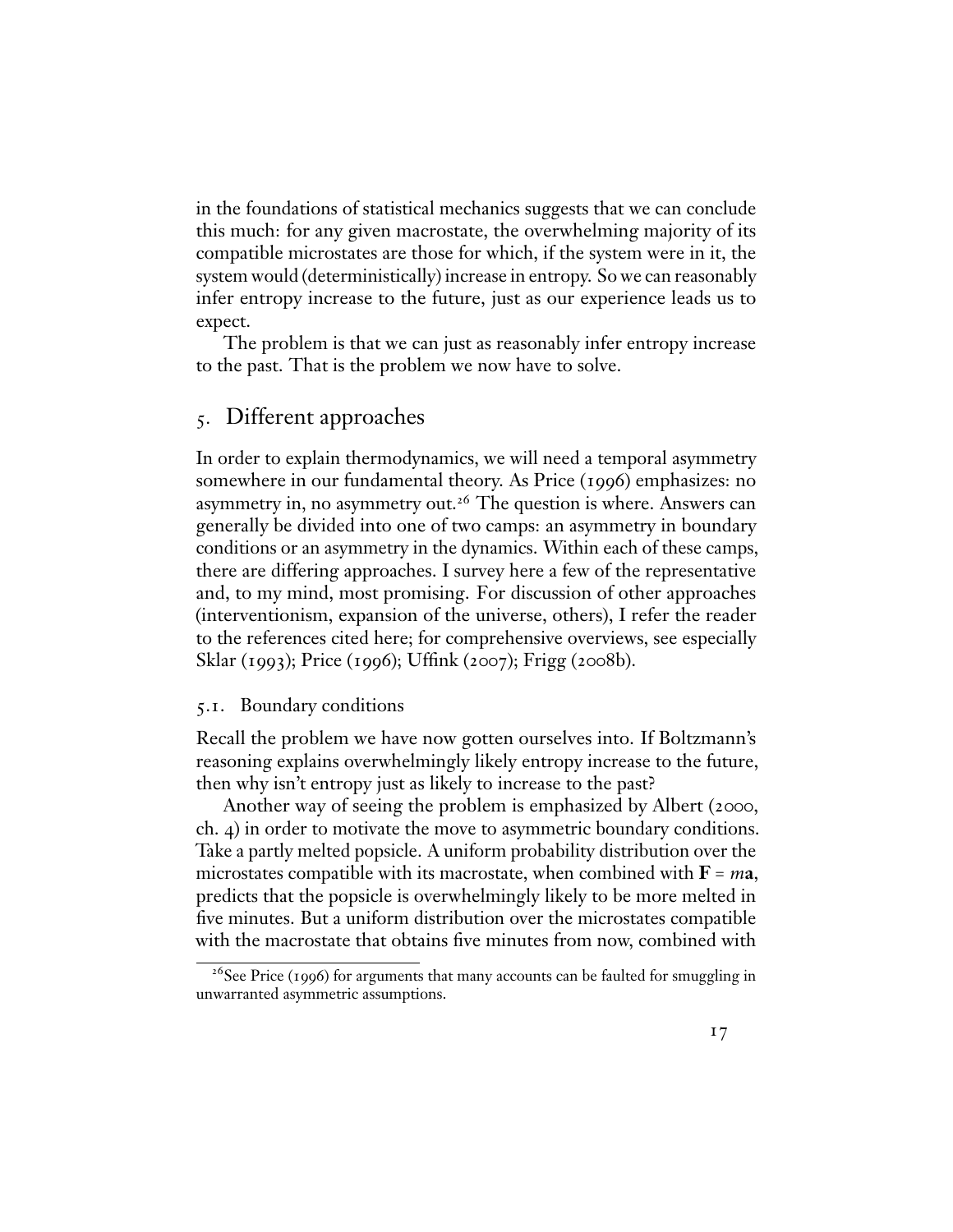**, predicts that the popsicle is overwhelmingly likely to have been** more melted five minutes ago—contrary to our initial assumption, as well as to thermodynamics. Not only does our theory make false predictions about the past, but it cannot be consistently applied at more than one time in a system's history. Apply the theory at one time, and the theory itself predicts that it will fail at any other time.<sup>27</sup>

The solution in terms of boundary conditions goes like this. The basic idea is simple. *Assume* that entropy was lower to the past, as our records and memories suggest that it was, and take the uniform probability distribution over the compatible microstates then. The dynamical laws will predict overwhelmingly likely entropy increase to the future of that time. That is what we learned from the work of Boltzmann and Gibbs.

Think of our partly melted popsicle. Our theory as it currently stands predicts that the popsicle is extremely likely to be more melted five minutes from now, and also five minutes ago. But suppose we now *posit* that the popsicle was more frozen five minutes ago; suppose we keep the more-frozen macrostate fixed to the past. Relative to this posit, the uniform distribution (taken over the microstates compatible with the five-minutes-ago macrostate) and the dynamics predict overwhelmingly likely entropy increase for the popsicle's future. Of course, this won't help if we want to make inferences about the popsicle half an hour ago: the popsicle is overwhelmingly likely to have been more melted half an hour ago. So now move the low entropy posit to the thirty-minutes-ago macrostate. Relative to that posit, the popsicle is extremely likely to keep on melting to the future.

You see where this is going. In order to predict entropy increase for the entire history of the world, posit the low entropy macrostate at its very beginning. This past hypothesis, as Albert (2000) calls it, that soon after the big bang the entropy of our universe was extremely low, disallows the high entropy inferences that statistical mechanics makes about the past.<sup>28</sup>

<sup>&</sup>lt;sup>27</sup>For disagreement on this point, see Earman (2006); another source of disagreement will be discussed in section 6.2. Note that this is not the case for any probabilistic theory. In Bohmian quantum mechanics, for example, the compatibility of the dynamics and the probabilities, at all times, can be demonstrated: Dürr et al. (1992a,b).

<sup>&</sup>lt;sup>28</sup>The idea has been suggested in different ways by Boltzmann (1964) (see Uffink (2007); Goldstein (2001)); Feynman (1965, ch. 5); Penrose (1989, ch. 7), (2005b, ch. 27);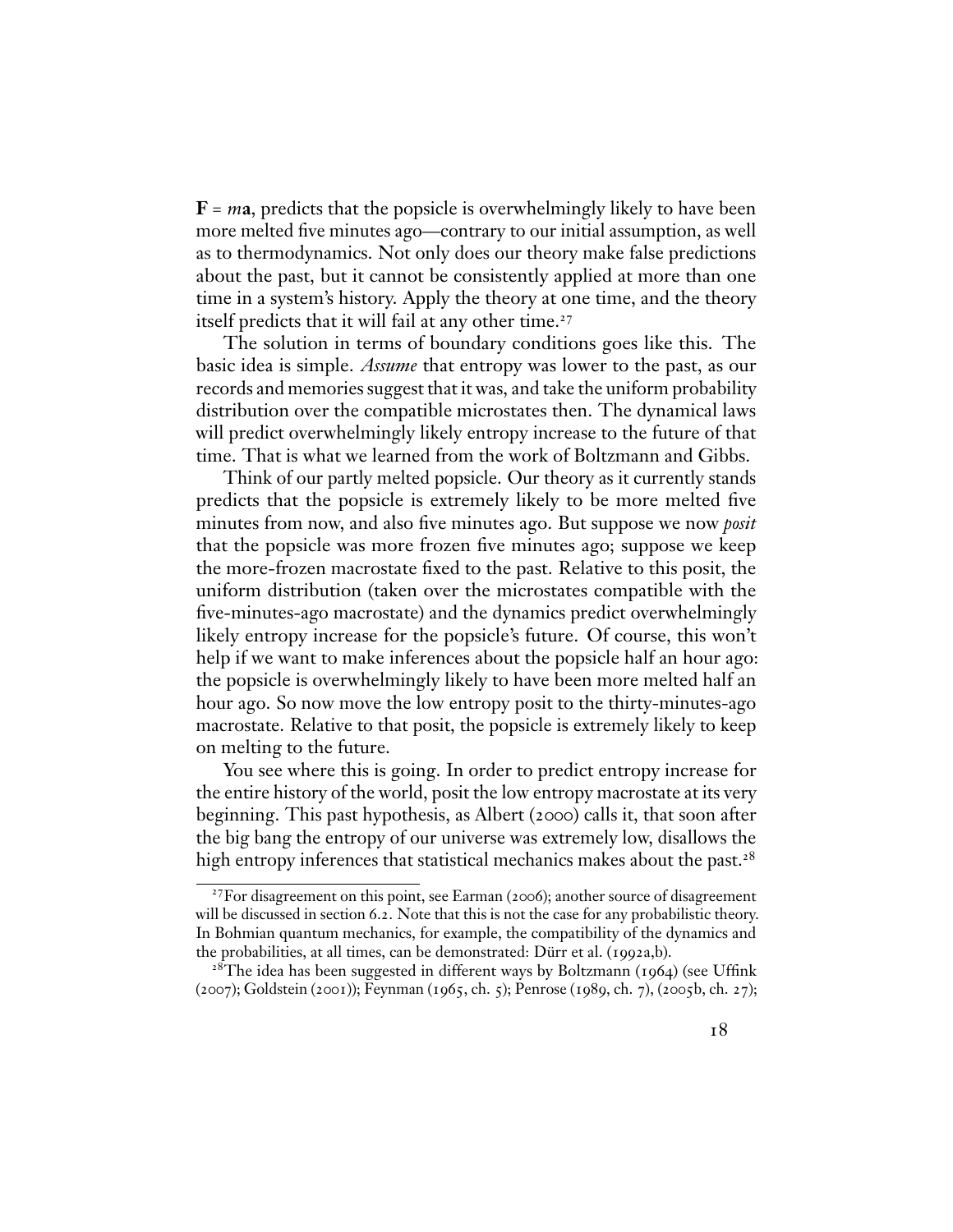Add the past hypothesis to statistical mechanics, and plausibly, we can explain the fact that thermodynamic systems behave asymmetrically in time, even though the dynamical laws governing their particles are time reversible. It is because the world started out with extremely low entropy, and at any given time entropy is overwhelmingly likely to go up. Don't posit a low entropy "future hypothesis" since the evidence suggests that entropy was lower to the past and not to the future. (That is, unless we found evidence to the contrary.) On this view, the time asymmetry of thermodynamics comes from an asymmetry in the boundary conditions of our universe.

In this way, amazingly, modern big bang cosmology seems to be getting at what we need in order to explain thermodynamics. The reasoning we get in statistical mechanics from the likes of Boltzmann and Gibbs, and the empirical evidence we get from cosmology, are converging on the same initial low entropy macrostate of our universe.<sup>29</sup> Although we must ultimately assume the past hypothesis, since without it our evidence of past low entropy is likely mistaken, this gives us a kind of justication for the assumption: the evidence we have from both foundations of statistical mechanics and cosmology, evidence empirical and theoretical, suggests that we can reasonably assume initial low entropy. That, plus the fact that all of this evidence would be self-defeating without the assumption of the past hypothesis. Without this assumption, remember, physics deems it overwhelmingly likely that the past was completely different from what we think, and that the laws are completely different as well.

Lebowitz (1993a; 1993b; 1993c; 1999b); Bricmont (1995); Price (1996; 2002a; 2002b; 2004); Albert (2000); Goldstein (2001); Goldstein and Lebowitz (2004); Callender (2004a,b); Wald (2006). Challenges to its account of thermodynamics are in Winsberg (2004a); Parker (2005); Earman (2006); a bit more of which soon.

<sup>29</sup>See Earman (2006) for sustained argument against this claim. Earman points out, for example, that not just any low entropy macrostate will be capable of grounding thermodynamics; it should be the kind of small, dense, hot, uniform state that big bang cosmology suggests it was. Even then, we need further details about the initial state to show that this should yield thermodynamics; and in Earman's view, no details likely to be forthcoming will do the job. More, the initial posit doesn't say anything about the rate at which entropy will increase. We need more details about the dynamics to show that the theory predicts a current macrostate of relatively low entropy. All of which leads Earman to conclude that this is no more than a "just-so" story, "a solution gained by too many posits and not enough honest toil" (2006, 412).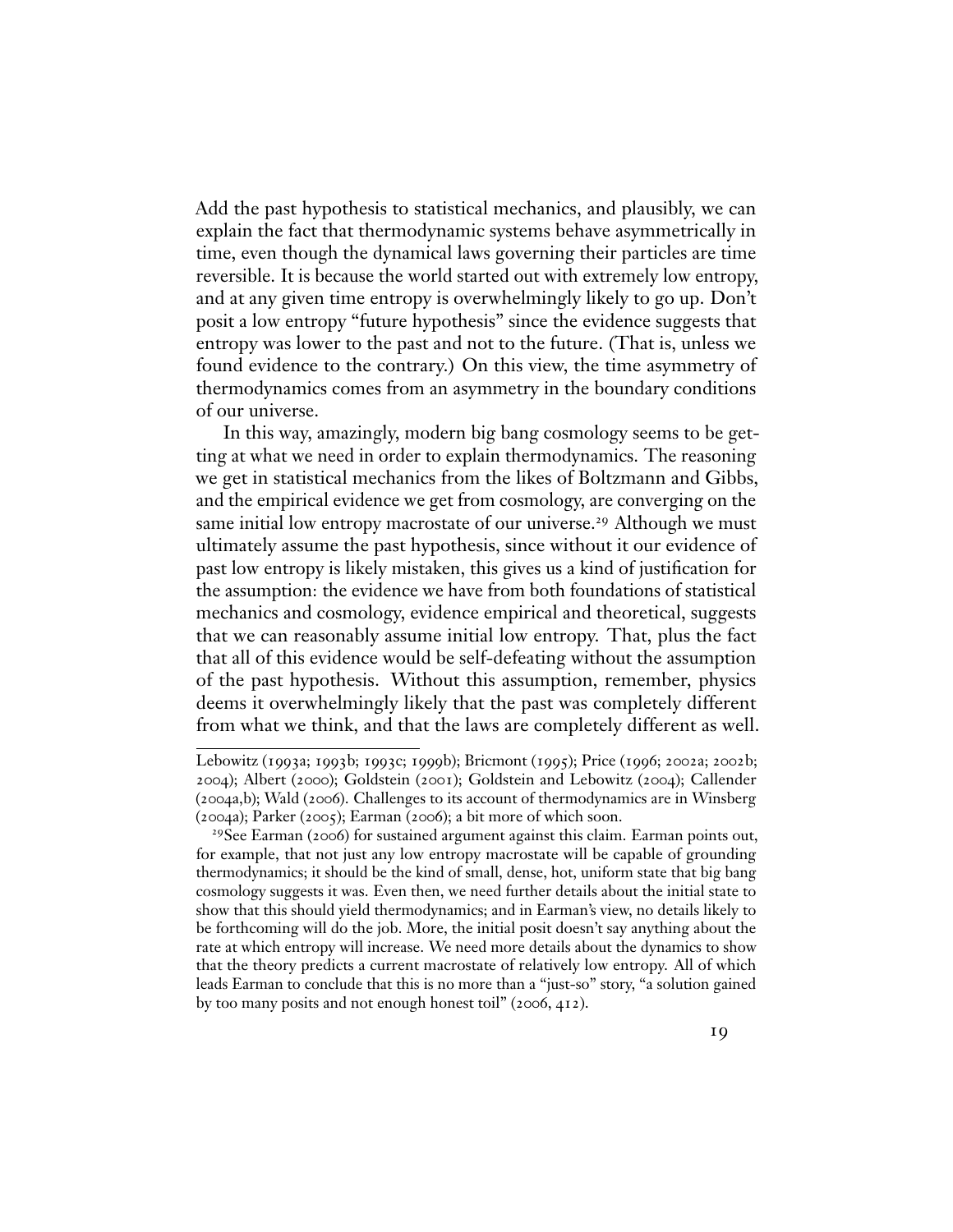We would have no reliable evidence for what the physics of our world is really like, and no reason to infer anything in particular about the past or future. We could not even trust our belief in Newtonian mechanics. For what evidence we have deems it overwhelmingly likely that this evidence is radically misleading. If we assume the past hypothesis, however, we plausibly avoid getting into that muddle.

Some objections, replies, and clarifications, before moving on.

*What is the status of the past hypothesis?* Some (Albert, Feynman, Penrose, among others) regard the past hypothesis as a fundamental law. Whether you agree will depend on your view of laws. The past hypothesis does satisfy many of the generally accepted criteria of lawhood (counterfactual support, explanatory and predictive success), but for its being a non-dynamical generalization. Still, if successful, the past hypothesis yields a simple and unifying theory—no need to add anything to the laws we already have other than a simple statistical constraint on initial conditions—and this counts in favor of its law status.<sup>30</sup> Note that if we do treat the past hypothesis like this, then there is an asymmetry in the fundamental laws after all, albeit non-dynamical one. If not, then the past hypothesis is a contingent generalization for which we have empirical evidence, albeit evidence that is only reliable once we assume that it is.

*Why does the initial state have low entropy? Doesn't big bang cosmology say that the universe began in a uniform macrostate?* Although this has not been worked out rigorously, there is a rough answer that strikes many people as plausible.<sup>31</sup> Immediately after the big bang, the universe was in a uniformly hot "soup," with matter and energy uniformly distributed in thermal equilibrium. This state did have high thermodynamic entropy. The thought is that it had extremely low entropy due to gravity. Gravity is an attractive force: matter tends to clump up under this force, and then to stay clumped up. We know from thermodynamics that maximal entropy

<sup>&</sup>lt;sup>30</sup>In particular on a Lewisian best-system account: Loewer (2001; 2004). But see Frigg (2008a, 2010); Winsberg (2008) for argument against this.

<sup>31</sup>Such as Penrose (1989, 317-322), (2005b, ch. 27). See Earman (2006) for disagreement. Earman argues that even the rough answer is implausible, for we do not have, and are unlikely to get, a theory of the entropy due to gravity, let alone such a theory that allows us to calculate the entropy of the entire universe. Wald (2006) is more optimistic. See Callender (2010) for recent discussion. See Ellis (2007) for recent discussion on this and other philosophical issues in cosmology.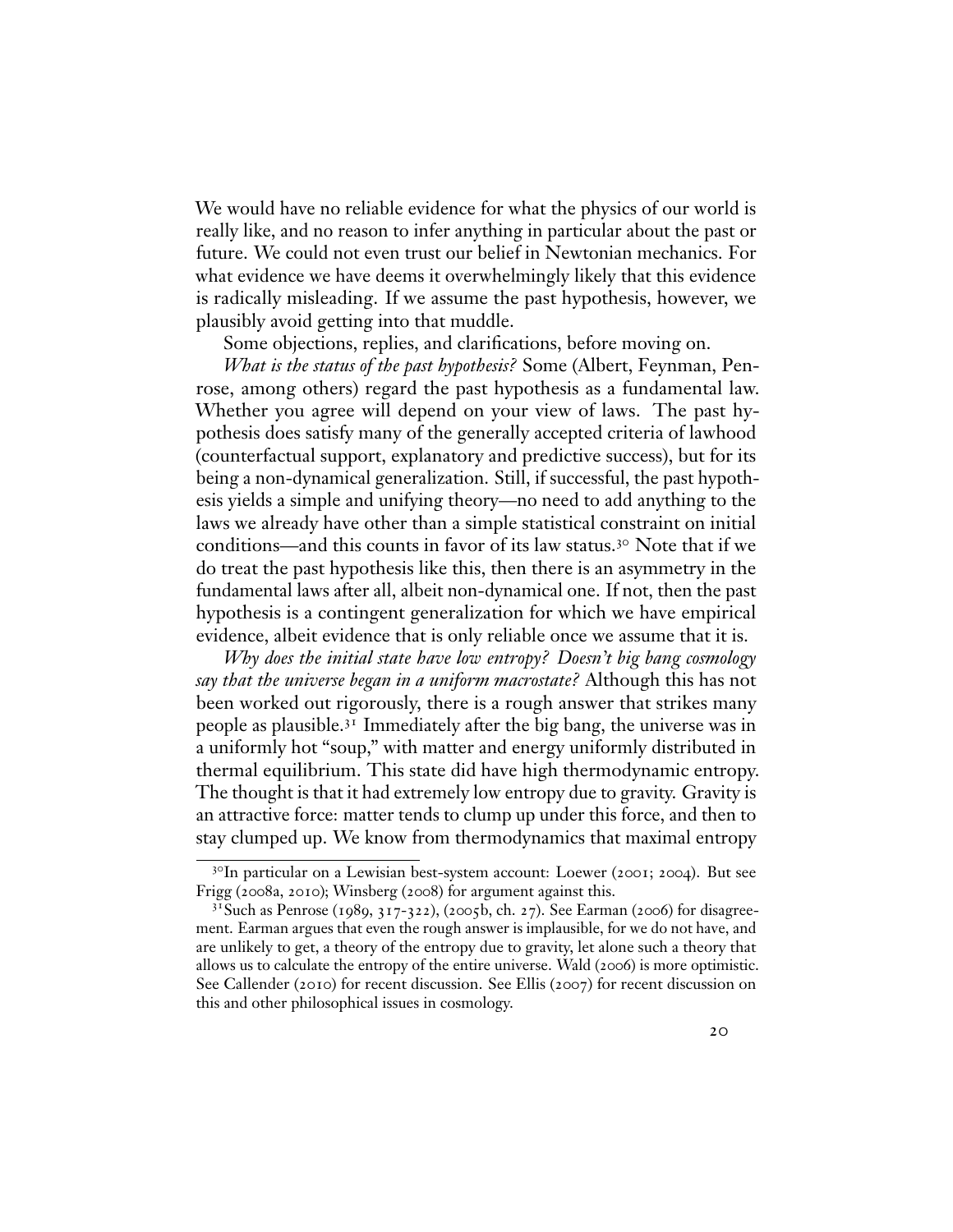states are the equilibrium states toward which systems tend to evolve and then stay. For systems primarily under the influence of gravity, then, a clumped-up state has high entropy.<sup>32</sup> The early state of the universe, non-clumped-up and uniformly spread out, had extremely low entropy due to gravity.<sup>33</sup>

*Why did the universe start out in such an unlikely state?* This account tells us to assume something that is extremely unlikely by its own lights.<sup>34</sup> Price (1996, 2002a,b, 2004), who argues in favor of the boundary conditions strategy, says that more is needed to complete the story. In his view, the real puzzle about thermodynamic asymmetry is to explain the low entropy initial state itself.<sup>35</sup> We know that entropy increase is extremely likely from the work of Boltzmann and others, after all. The puzzle, according to Price, is why entropy was so low to begin with. On a view which thinks of this state as a fundamental law, though, this search for explanation will seem misguided. Even without that view of the past hypothesis, one might question the need to explain initial conditions.<sup>36</sup>

*How can the past hypothesis get us anywhere, when statistical mechanics says that all the evidence we have for it is extremely likely to be mistaken?* Without the past hypothesis, our theory says it's extremely likely that our current memories and records are mistaken, and radically so. If we don't start out assuming past low entropy, then the overwhelmingly most likely scenario is that our current records and memories—no matter how well-correlated they are with other records and alleged states of the world—spontaneously fluctuated out of past equilibrium. Yet once we assume the past hypothesis, the suggestion is, this will no longer be the case. For, given past low entropy, it is overwhelmingly more likely

<sup>&</sup>lt;sup>32</sup> Another way of putting it is that the state will be spread out in momentum space, even though it will be relatively clumped up in position space.

<sup>33</sup>Though not completely uniform: enough non-uniformities are needed to start the clumping-up process that leads to the formation of stars and galaxies and so forth.

<sup>34</sup>How unlikely? See Penrose (1989, 343).

<sup>35</sup>A similar view is in Carroll (2008).

<sup>36</sup>As do, for example, Boltzmann (in Goldstein (2001)); Sklar (1993, 309-318); Callender (1998, 2004a,b); North (2002). Penrose (1989, ch. 7), (2005b, ch. 28) argues that there may be a dynamical explanation on which the initial state is not unlikely. Carroll and Chen (2004, 2005); Carroll (2008) attempt to explain the initial state by means of the large-scale structure of the multiverse. Wald (2006) argues against these ideas.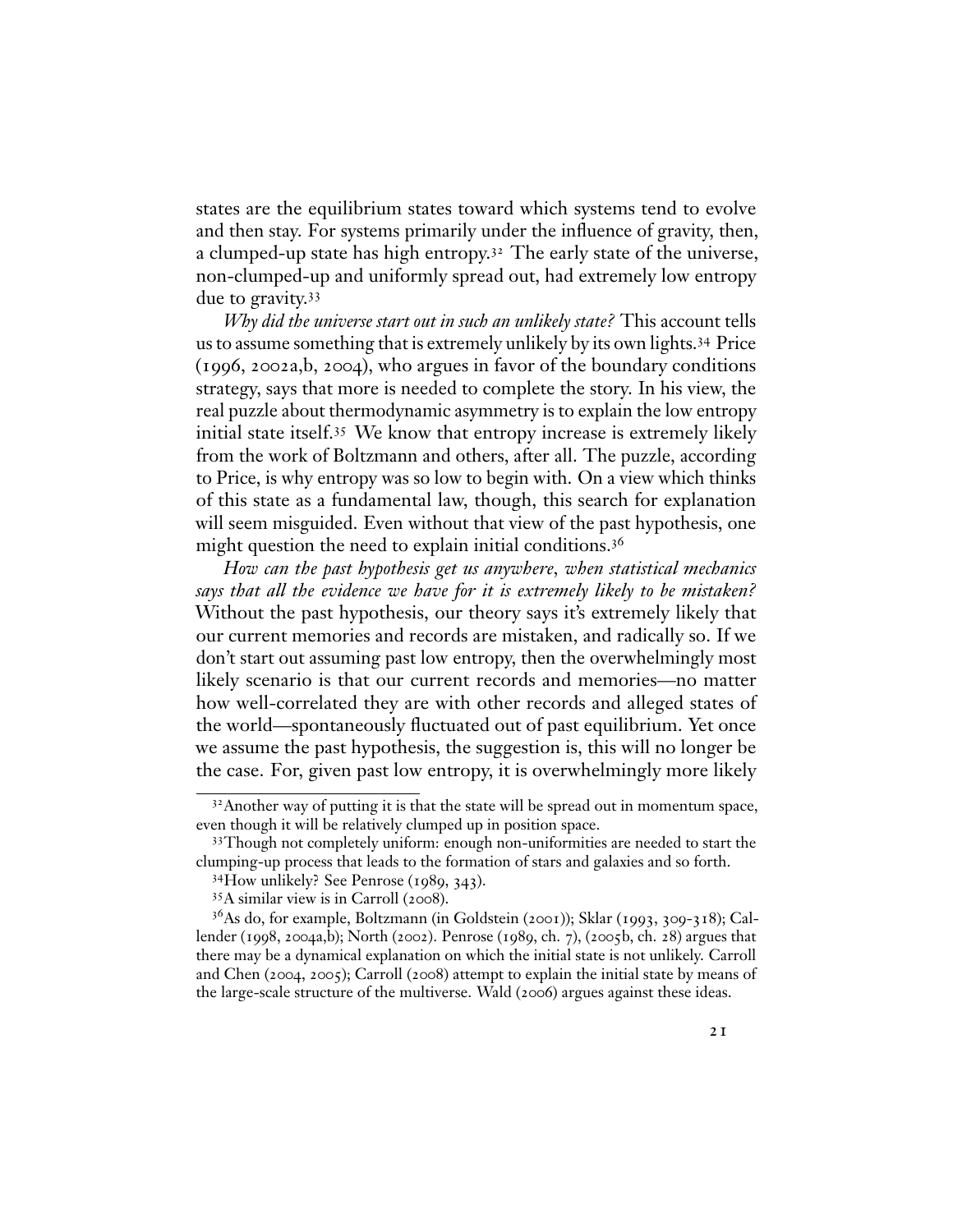that a popsicle had been more frozen to the past than that it formed spontaneously out of a homogeneous soup. Relative to the assumption that the popsicle was frozen to the past, the overwhelming majority of micro-histories yielding its current state will have come by way of that lower entropy past state; for if that weren't the case, then the entropy of the popsicle would not have been increasing since then. See a footprint on a beach, and without the past hypothesis, the footprint is overwhelmingly likely to have spontaneously formed out of past equilibrium; assume past low entropy, and this is much less likely than a person's having walked on the beach.<sup>37</sup> Relative to the assumption of past low entropy, it is much more likely that the world is in a microstate, compatible with its current macrostate, which evolved through a lower entropy past state with a person on the beach.

In other words, plausibly, the low entropy initial posit makes it overwhelmingly likely that our usual causal accounts for how things got to be the way that they currently are, are correct: that there was a person to cause the footprint on the beach, a more frozen popsicle to cause my memory, and not just a homogeneous equilibrium soup. For the past hypothesis makes it overwhelmingly likely that the correlations among our current records and memories are due to past states of the world. This is not a rigorous argument. It is a plausibility claim that the theory should be able to ground our records in this way, given Boltzmann's reasoning in statistical mechanics, and given big bang cosmology's account of the formation of stars and galaxies, which in turn lead to the existence of beaches and people, who in turn lead to the existence of frozen popsicles, and so on.<sup>38</sup> Plausibly, given the past hypothesis, we can reconstruct a picture of the world on which our inferences, and the records that they rely on, come out successful in the way that we think they are.<sup>39</sup>

(Take the current macrostate of the world, the fundamental dynamics, and the probability postulate. Conditionalize on the past hypothesis, and

<sup>38</sup>See Penrose (1989, ch. 7).

<sup>37</sup>See Earman (2006) for disagreement on both parts of this claim.

<sup>39</sup>Note the different sense of "record" here from that of Lewis (1979). Rather than being a determinant, a record is something in the current state relative to which, conditional on the past hypothesis, it is overwhelmingly likely that the system passed through the state that the record appears to be a record of.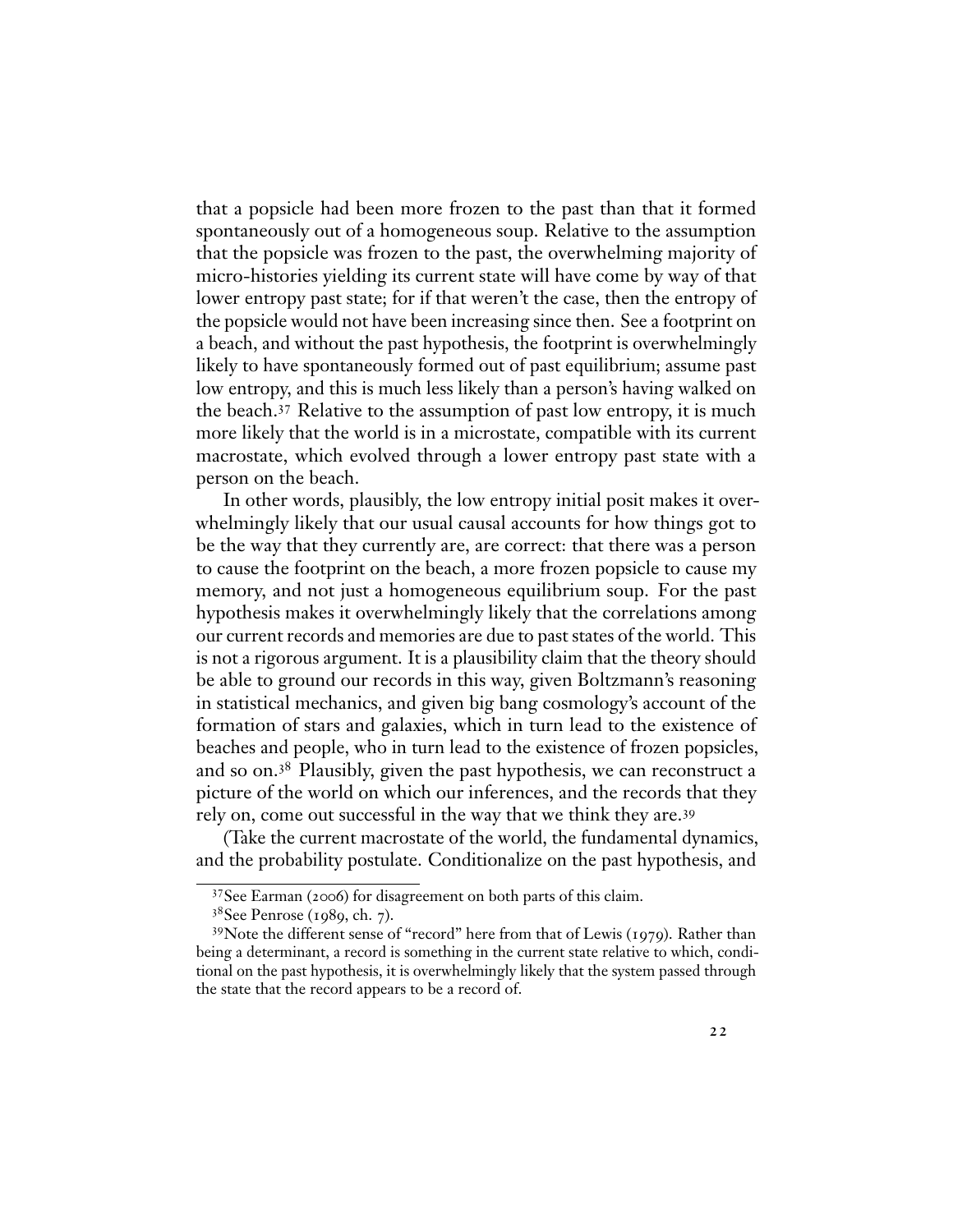we constrain the overwhelming majority of possible world-histories to those in which our records are by and large veridical. Hence the basis for Albert's (2000, ch. 6) claim that this explains why we know more about the past than about the future: initial low entropy restricts the possible pasts of our world more than its possible futures. Not that it restricts the set of possible past microstates more than possible future microstates. By Liouville's theorem, the volume in phase space taken up by the world's macrostate at any time will be the same. Rather, there is a "branching tree structure" to the world (Loewer, 2007), in which the initial low entropy macrostate constrains the possible past macrostates of the world more than the possible future macrostates, relative to the current macrostate.<sup>40</sup>)

*This only gives us records at the level of entire macrostates of the world. What about the localized records we're familiar with—footprints, photographs, and the like?* More needs to be done to suggest that the past hypothesis, even if necessary for thermodynamics, is sufficient as well; in particular, for the localized records that make up our ordinary evidence for thermodynamics. More details about the initial state might help. Immediately after the big bang, everything in the universe was distributed relatively uniformly, in a dense, hot, equilibrium soup; the matter and fields were evenly distributed and particles were moving around randomly.<sup>41</sup> Some of these randomly moving particles will eventually collide, and under gravity, some clumps of matter will begin to form. These clumps contain accelerating particles and will be hotter on average than the surrounding space. As the universe expands, then, it evolves away from its initial homogeneous state into macrostates that consist of hotter clumps of matter in a cooler surrounding space. Relative to the assumption of initial homogeneity, these later states indicate that there had been particle collisions in the past. For if everything started out moving randomly in an even-temperature soup, the later states containing warmer masses within a cooler surrounding

<sup>40</sup>Why this structure? Plausibly, because the microstates of the world compatible with its macrostate at any time are on trajectories that spread out, or "fibrillate," over more and more distinct macrostates to the future; see note 45. Objections to the explanation of the asymmetry of knowledge are in Parker (2005); Frisch (2005a, 2007); Earman  $(2006).$ 

<sup>41</sup>We'll ultimately need quantum mechanics to describe an equilibrium state of matter and energy. Even then, you may be skeptical that such a description is possible: note 31. A very brief sketch of how that might go is at the end of North (2003).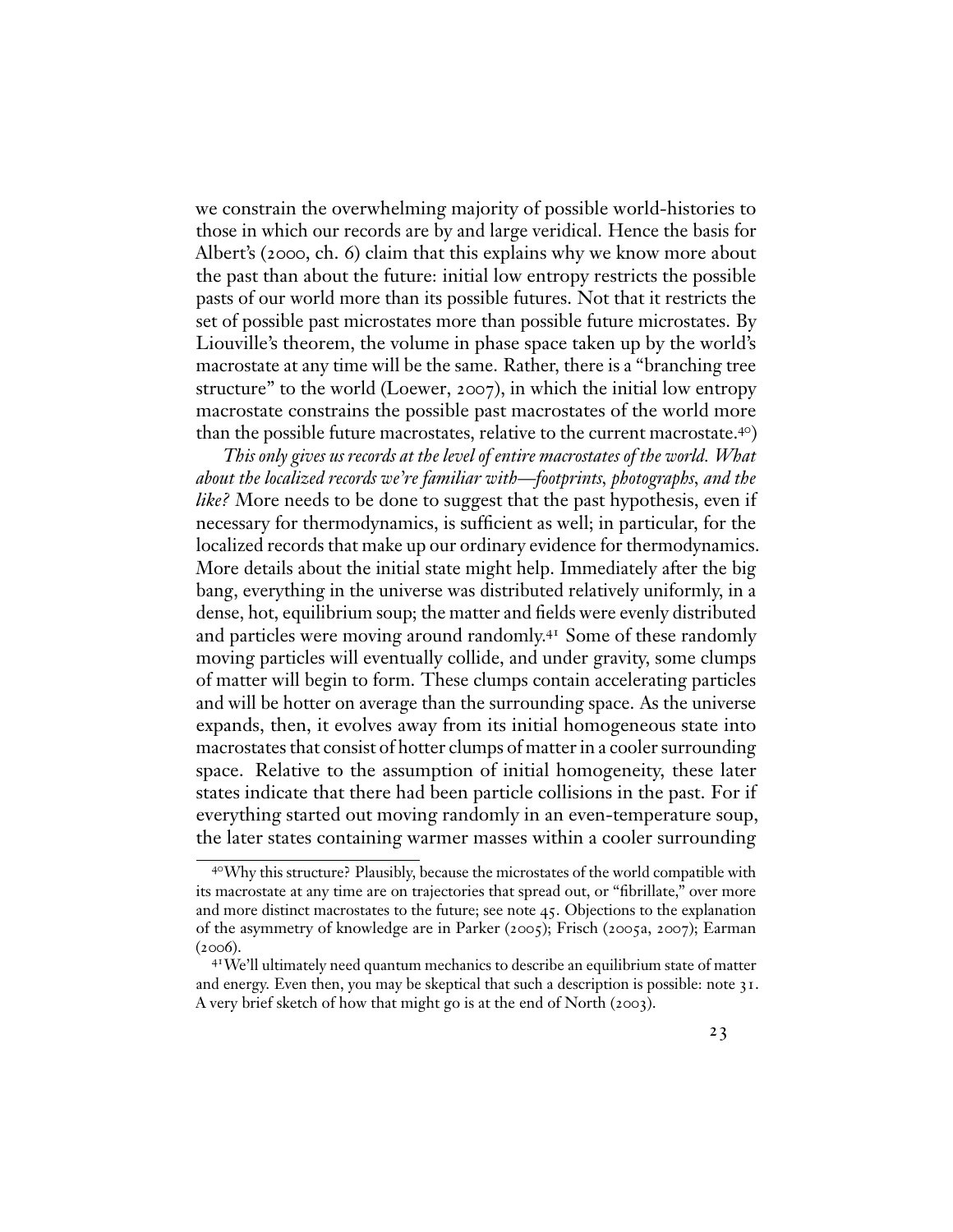space indicate past particle collisions and not future ones. More, the clumps are relatively localized records of past collisions.<sup>42</sup>

*How can the past hypothesis explain entropy increase in the world's various sub-systems, even if it can ground entropy increase for the universe as a whole?*<sup>43</sup> Given the deterministic dynamics, a probability distribution taken over the microstates compatible with the macrostate of the world at any time will induce a probability distribution over the world's possible microstates at any other time: conditionalize the initial distribution on the macroscopic constraints at the other time. By means of this conditionalizing procedure, the initial distribution will assign probabilities to the different possible fundamental states of the world at any time. But any microstate of the world includes a specication of the exact state of any sub-system. So the distribution taken over the phase space of the world, by assigning probabilities to its possible microstates at any time, will also assign probabilities to the possible microstates of any sub-system at any time. Restrict the initial distribution to the region representing the sub-system's macrostate; i.e., conditionalize the initial universal distribution on the system's macroscopic features. More, this should yield relatively uniform probabilities over the sub-system's compatible microstates (see below).<sup>44</sup>

*Why should this yield the same probabilities as the empirically conrmed ones of ordinary statistical mechanics? Ordinary statistical mechanics takes the uniform distribution at any time we choose to call the initial one, without condi-*

<sup>44</sup>A standard assumption in statistical mechanics makes it plausible that, for any system, the initial distribution will be relatively uniform throughout any sub-space of the higher-dimensional phase space. So that when we conditionalize the initial distribution on the sub-space (and renormalize), we get another distribution that is relatively uniform. See Lebowitz (1993b,c, 1999b); and below.

 $42$ This is extremely rough, at best only a very beginning. See Elga (2007) for a more worked-out account; see also Albert (2000, ch. 6).

<sup>43</sup>Winsberg (2004a), for example, argues that we need a further posit to rule out local anti-thermodynamic behavior (since small, relatively isolated sub-systems will have randomized microstates as a result of past interactions with the rest of the universe), a posit which, moreover, we don't think is true; Earman (2006, 420) concurs. A similar criticism is in Reichenbach's "branching systems" objection (Sklar, 1993). (See Winsberg (2004b) for an updated version of Reichenbach's idea.) Frigg (2008b) suggests that the standard measure cannot tell us the probabilistic behavior of an ordinary system, whose microstate is confined to an energy hypersurface, since any such lower-dimensional space gets zero measure on the standard volume measure taken over all of phase space.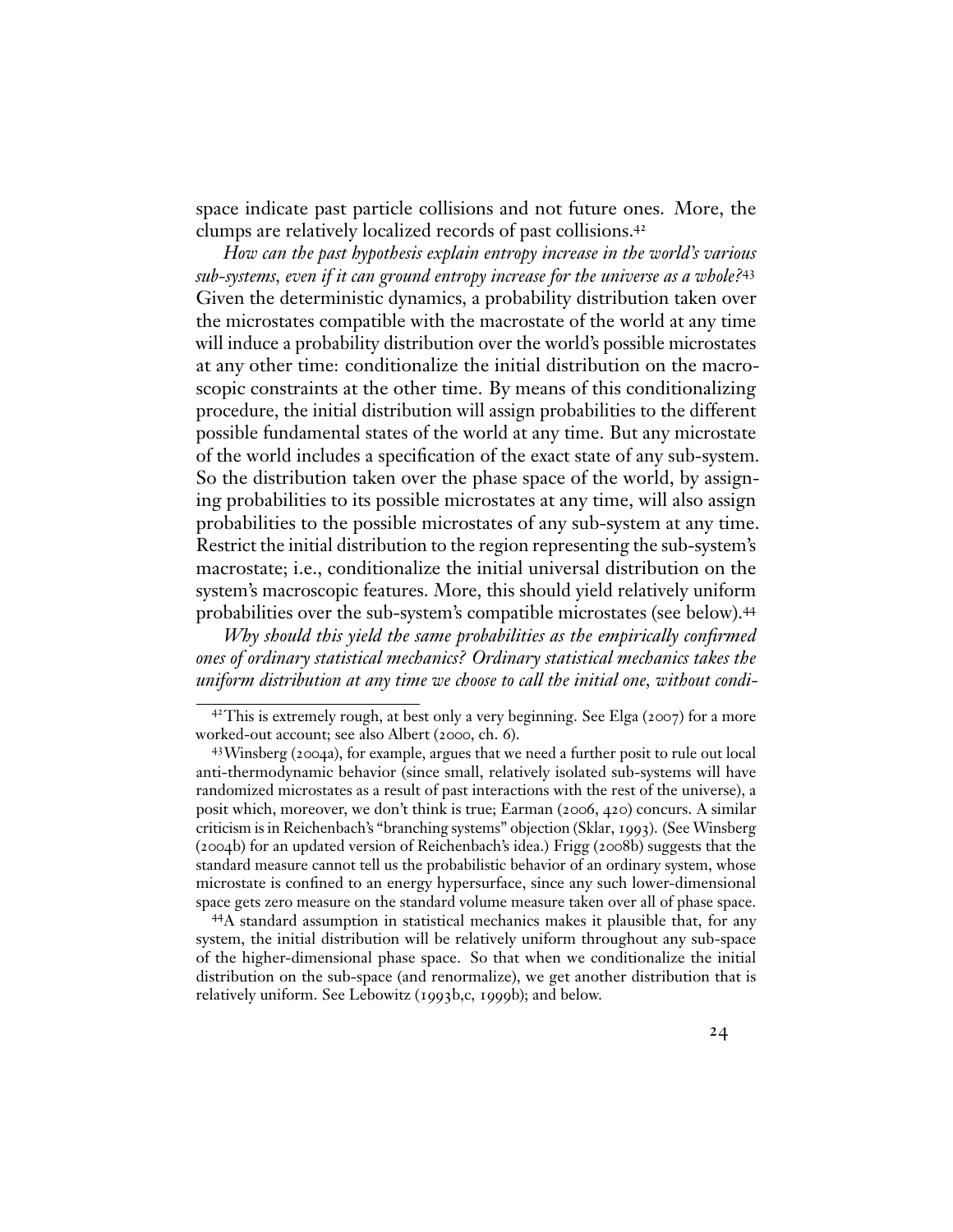*tionalizing on the past.* Two reasons. The first is Boltzmann's combinatorics, which suggests that the overwhelming majority of microstates compatible with any given macrostate lie on trajectories that increase in entropy (both to the future and to the past). That is, think of the phase space region representing a system's macrostate. Boltzmann's reasoning suggests that the proportion of the volume of this region that is taken up by microstates leading to entropy increase is overwhelmingly large; and the proportion taken up by microstates leading to entropy decrease is overwhelmingly small. The second is a randomness assumption. Within any phase space region corresponding to a system's macrostate, the microstates leading to entropy decrease will be scattered, relatively randomly, throughout. Again, this is a reasonable, if unproven, assumption of ordinary statistical mechanics.<sup>45</sup> All of which suggests that the standard uniform distribution will yield the same probabilities of future thermodynamic behavior as the uniform distribution that is first conditionalized on the past hypothesis. At the same time, the distribution conditionalized on the past hypothesis will improve upon the standard one with respect to inferences about past thermodynamic behavior.<sup>46</sup>

#### 5.2. Dynamics

Another way of trying to solve our puzzle is with laws that aren't time reversal invariant. If the fundamental dynamical laws say that different things can happen to the past and to the future, then this might explain the asymmetry of thermodynamics.

You might wonder if even the classical laws, time reversal invariant though they be, could do the job. You might think that these laws have some property that will show entropy likely to increase over time; say,

<sup>&</sup>lt;sup>45</sup>Thus Lebowitz: "for systems with realistic interactions the domain  $\Gamma_{Mab}$  will be so convoluted that it will be 'essentially dense' in  $\Gamma_{Mb}$ " (1993a, 10); M refers to the system's macrostate,  $\Gamma$  the phase space,  $\Gamma_M$  the phase space region corresponding to M,  $M_a$  the system's initial macrostate,  $M_b$  its later macrostate, and  $\Gamma_{Mab}$  the region of  $\Gamma_{Mb}$ that came via  $\Gamma_{Ma}$  (the set of microstates within  $\Gamma_{Mb}$  that are on trajectories that come from  $\Gamma_{Ma}$ ). Again: "interactions the domain  $\Gamma_{Mab}$  will be so convoluted as to appear uniformly smeared out in  $\Gamma_{Mb}$ . It is therefore reasonable that the future behavior of the system, as far as macrostates go, will be unaffected by their past history" (1999b, S349).

 $46$ More on this is in North (2004, ch. 3).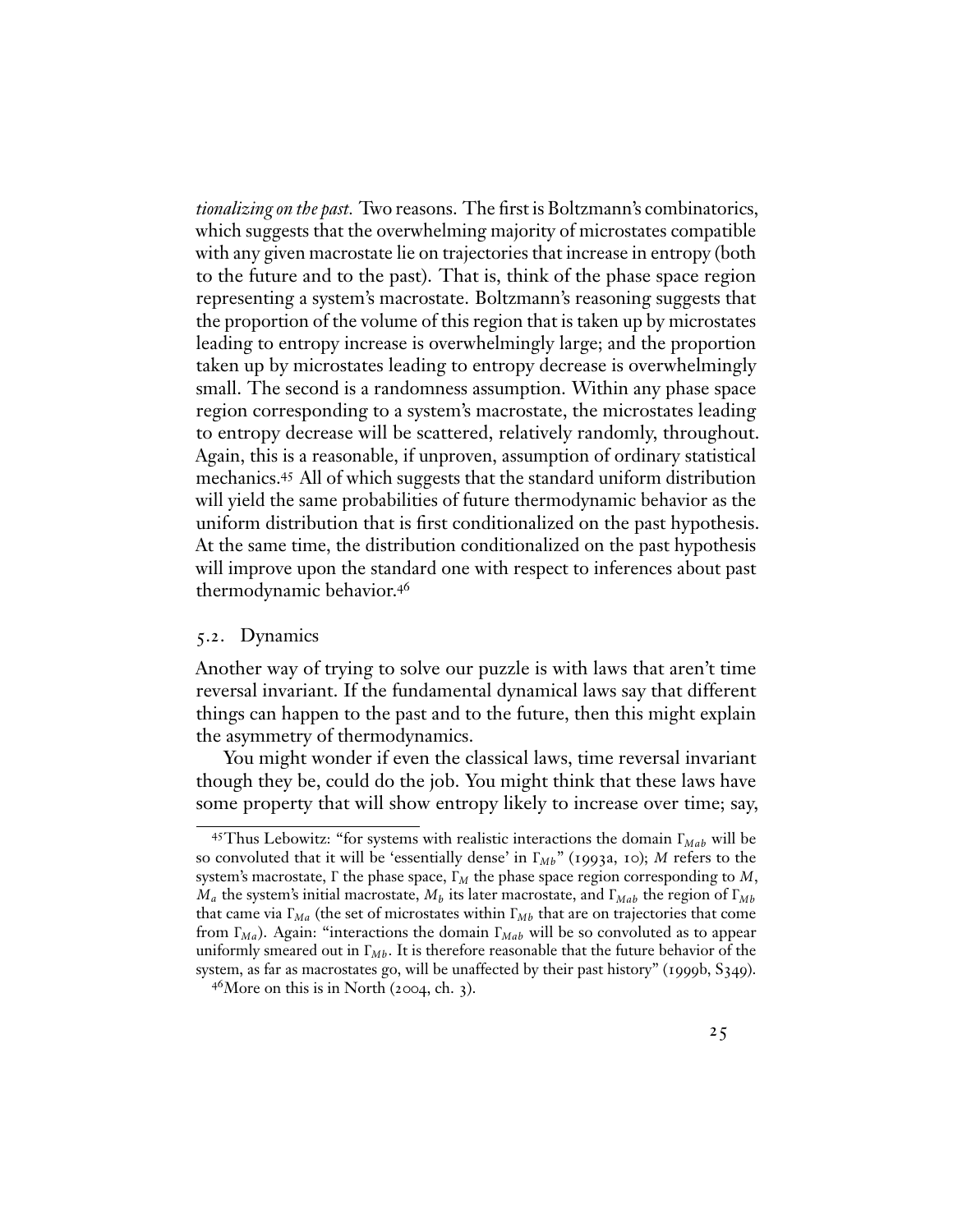some chaotic property. You would not be alone. There is a history of trying to show just this, a history that continues to the present.<sup>47</sup> Yet no approach relying on these as the fundamental laws can suffice to explain the thermodynamic asymmetry; not without asymmetric boundary assumptions. This is for the usual reasons, namely, the time reversal symmetry and determinism that lead straight to the reversibility objections.<sup>48</sup>

That is why ergodic theory cannot do the job, as far as explaining thermodynamics goes. This approach to statistical mechanics uses mathematical theorems from ergodic theory to pinpoint features of the dynamics to explain entropy increase. In so doing, the approach also tries to explain the probability distribution that standard statistical mechanics, and its explanation of entropy increase, relies on.<sup>49</sup> This is a large approach to the foundations of statistical mechanics, which I cannot adequately address here; for survey and references, see Sklar (1993); Uffink (2004, 2007). Let me mention the reasons to be skeptical of its ability to ground the second law of thermodynamics. First, it has not been shown that ordinary

<sup>47</sup>Part of this history lies in Boltzmann's own H-theorem. For more on the H-theorem and on Boltzmann's later account—that the universe as a whole is almost always at maximum entropy, but we happen to be on the up-slope of one of its fluctuations out of equilibrium—see Ehrenfest and Ehrenfest (2002); Feynman (1965); Sklar (1993, ch. 2); Price  $(1996, ch. 2)$ ; Uffink  $(2004)$ . For more on symmetric cosmological accounts, see Price (1996, ch. 4). For a recent version of a "symmetric on the whole" theory, see Carroll and Chen (2004, 2005); Carroll (2008); also discussed in Wald (2006).

 $48$ Nor does this depend on your view of time reversal (section 2). Even someone like Albert, who thinks that most theories other than Newtonian mechanics are non-time reversal invariant, won't for that reason explain the second law of thermodynamics. As Albert (2000, ch. 1) puts it, these theories are still symmetric with respect to the evolutions of particle positions, and that is enough to get the puzzle about thermodynamic systems going.

<sup>49</sup>The tradition of invoking ergodic theory in explanations of statistical mechanics goes back to Boltzmann (Ehrenfest and Ehrenfest, 2002). Boltzmann's original idea was that a system is ergodic if, for almost all (standard measure 1) initial conditions, its trajectory passes through every point in the available phase space. A version of Birkhoff's theorem then says that for such a system, the infinite time average of the phase function corresponding to a macroscopic property equals the function's average over the phase space. (Birkhoff's theorem says that infinite time averages exist for almost all initial conditions. A corollary says that if a system is ergodic, then those infinite time averages equal the standard (microcanonical) phase averages for almost all initial conditions. See Earman and Rédei (1996).)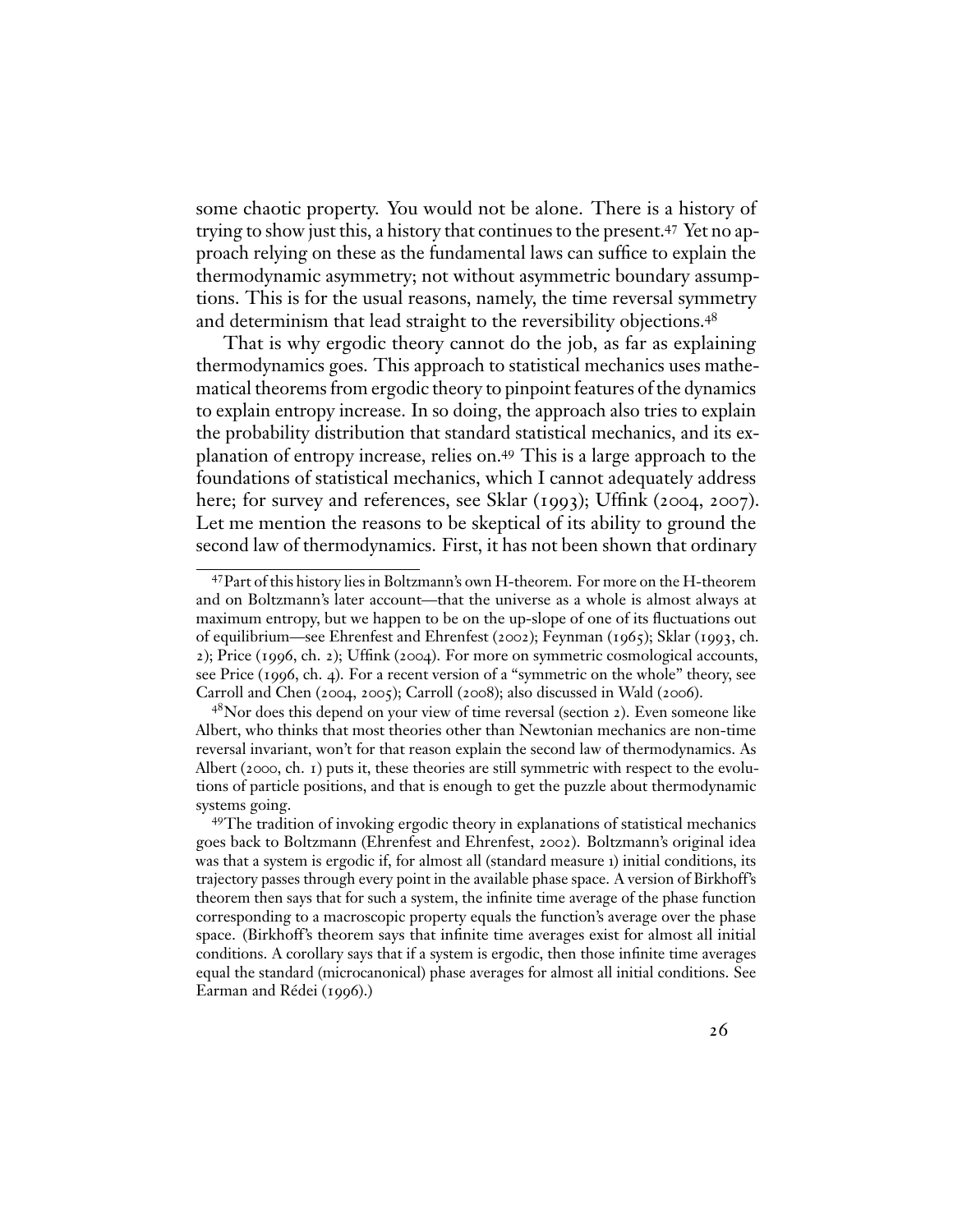systems are, in fact, ergodic. Although some notions of ergodicity have been demonstrated to hold of certain simple systems, results such as the KAM theorem suggest that most statistical mechanical systems will fail to satisfy any strict notion of ergodicity.<sup>50</sup> More generally, the results using ergodic theory do not seem necessary to the statistical mechanical grounding of thermodynamics. Goldstein (2001) argues that many of these results (such as the technique of Gibbs phase averaging, used to calculate the values of thermodynamic quantities at equilibrium) can be shown to hold regardless of whether a system is ergodic. Ergodic theory seems insufficient for this project as well, since it cannot avoid the need for some initial probability assumption: the ergodic approach can't derive all probabilistic posits from the dynamics alone (as in the "measure zero problem" discussed in the literature), with laws that are deterministic and time reversal invariant, though that is one of its chief motivations. In particular, it can't avoid the need for an asymmetric boundary assumption like the one above.<sup>51</sup> (Though not enough to solve the puzzle here, note that ergodicity could help ground the randomness assumption (section 5.1; note 45): that the compatible microstates on entropy-decreasing trajectories will be scattered randomly throughout a system's phase space; that they will spread out over the phase space.<sup>52</sup>)

A recent proposal based on non-time reversal invariant dynamics comes from Albert (1994, 2000). Here, too, the basic idea is simple, though we must now take into account quantum mechanics.<sup>53</sup> The sug-

<sup>50</sup>See Sklar (1993, ch. 5); Earman and Rédei (1996).

<sup>51</sup>See Sklar (1973), (1993, ch. 5); Friedman (1976); Leeds (1989); Earman and Rédei (1996); van Lith (2001) for presentations of the problem and various proposals for addressing it. For recent ergodic-based accounts that improve upon the traditional ones, see Malament and Zabell (1980); Vranas (1998); also Campisi (2005). Vranas, for example, suggests that something close enough to ergodicity might actually hold of ordinary systems. See Strevens (1998, 2003, 2005) for a different, non-ergodicbased approach to demonstrating that macroscopic generalizations, such as those of thermodynamics, come from chaotic properties in the micro-dynamics.

<sup>52</sup>See Berkowitz et al. (2006) for recent work along these lines. See Earman (2006, 406) for such a suggestion based on a mixing property (stronger than ergodicity). Earman, however, argues that this suggestion undermines the Boltzmann apparatus.

<sup>53</sup>A different approach, using quantum decoherence, is in Hemmo (2003); Hemmo and Shenker (2001, 2003, 2005). Bacciagaluppi (2007) is another. An overview of different theories of quantum mechanics is in Albert (1992).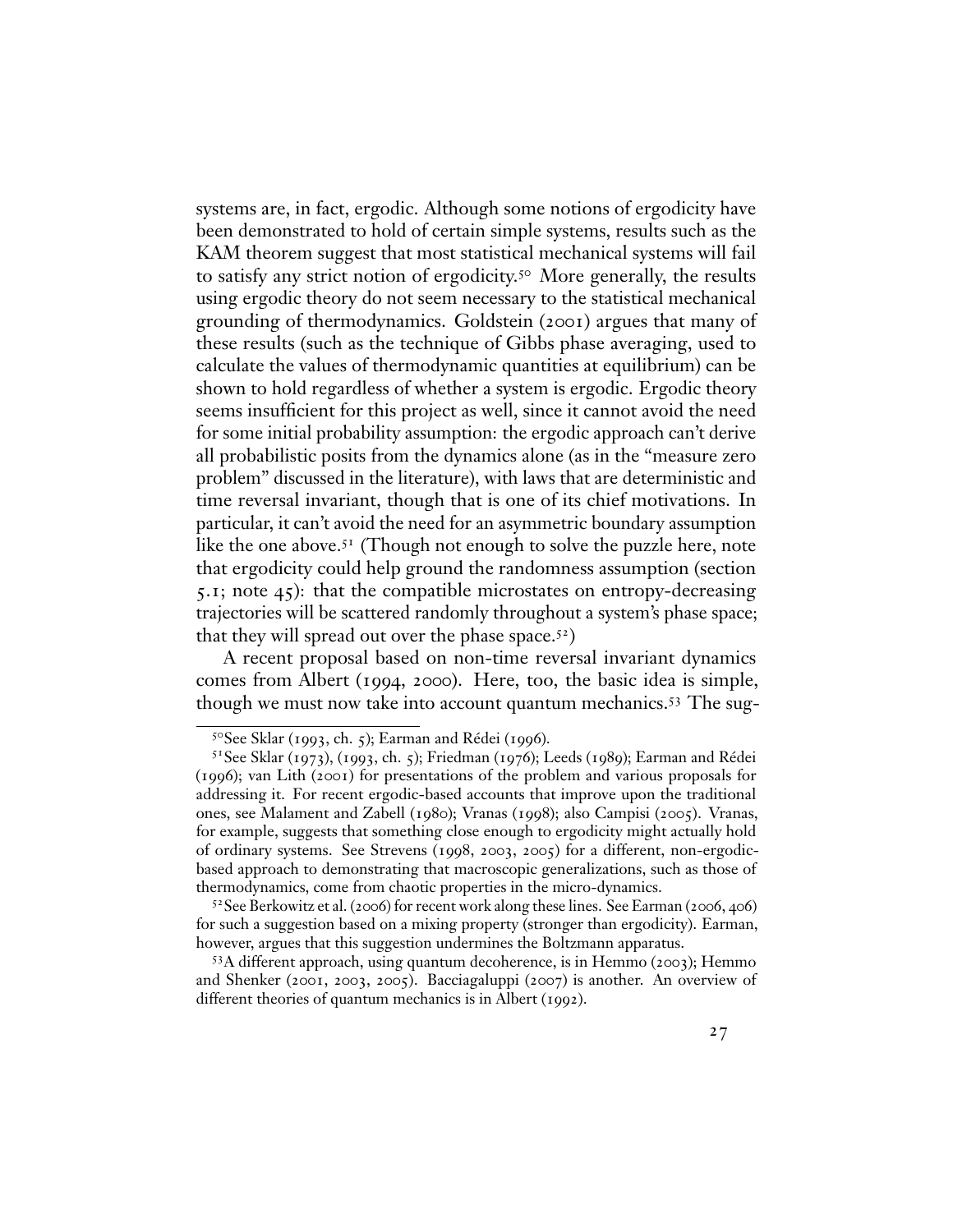gestion is that a certain theory of quantum mechanics, the collapse theory of Ghirardi, Rimini, and Weber,<sup>54</sup> or GRW, is non-time reversal invariant in a way that can account for the thermodynamic asymmetry.<sup>55</sup>

In quantum mechanics, questions of time asymmetry are tricky, since there are different versions of the theory on the table. But there are some broad similarities and differences that are relevant to our question here.

All theories of quantum mechanics take the Schrödinger equation to be a fundamental law. This is a deterministic and time reversal invariant equation of motion.<sup>56</sup> It governs the evolution of a system's wavefunction, the mathematical object that describes a system's fundamental quantum state at a time. Different theories of quantum mechanics disagree on the scope of this law. Non-collapse theories of quantum mechanics, such as Bohm's theory or many worlds, posit the Schrödinger equation as the fundamental dynamical law governing the evolution of a system's wavefunction, at all times.<sup>57</sup> Collapse theories, on the other hand, say that Schrödinger evolution fails to hold whenever the wavefunction "collapses" onto one of its components, in accord with probabilities dictated by the theory. Collapses are non-unitary, indeterministic transitions, not governed by Schrödinger evolution.

GRW is a collapse theory. It posits a fundamental, probabilistic collapse law governing the evolution of the wavefunction, in addition to the Schrödinger equation. In GRW, the collapse law gives a probability per (small) unit time of a wavefunction collapse,<sup>58</sup> at which point the wavefunction is multiplied by a normalized Gaussian function. The result is that the wavefunction is localized to a small region within its phase

<sup>54</sup>See Ghirardi et al. (1985, 1986).

<sup>55</sup>On the relevant sense of time reversal non-invariance, see Arntzenius (1997a).

 $5<sup>6</sup>$ It is time reversal invariant given the standard time reversal operator in quantum mechanics, which maps  $t \mapsto -t$  and also takes the complex conjugate. Whether this is a legitimate time reversal operator is open to question: see section 2.

<sup>57</sup>The guiding equation of Bohm's theory, which governs particle evolutions, comes from the Schrödinger equation plus some natural symmetry considerations: Dürr et al.  $(1992b, 852-854).$ 

 $58$ Roughly per "particle." Recent empirical evidence suggests that a probability of collapse per atom isn't right, but there are other versions available. I say "particle" since there are no fundamental particles on this theory, and so arguably no particles at all: see Albert and Loewer (1995); Albert (1996).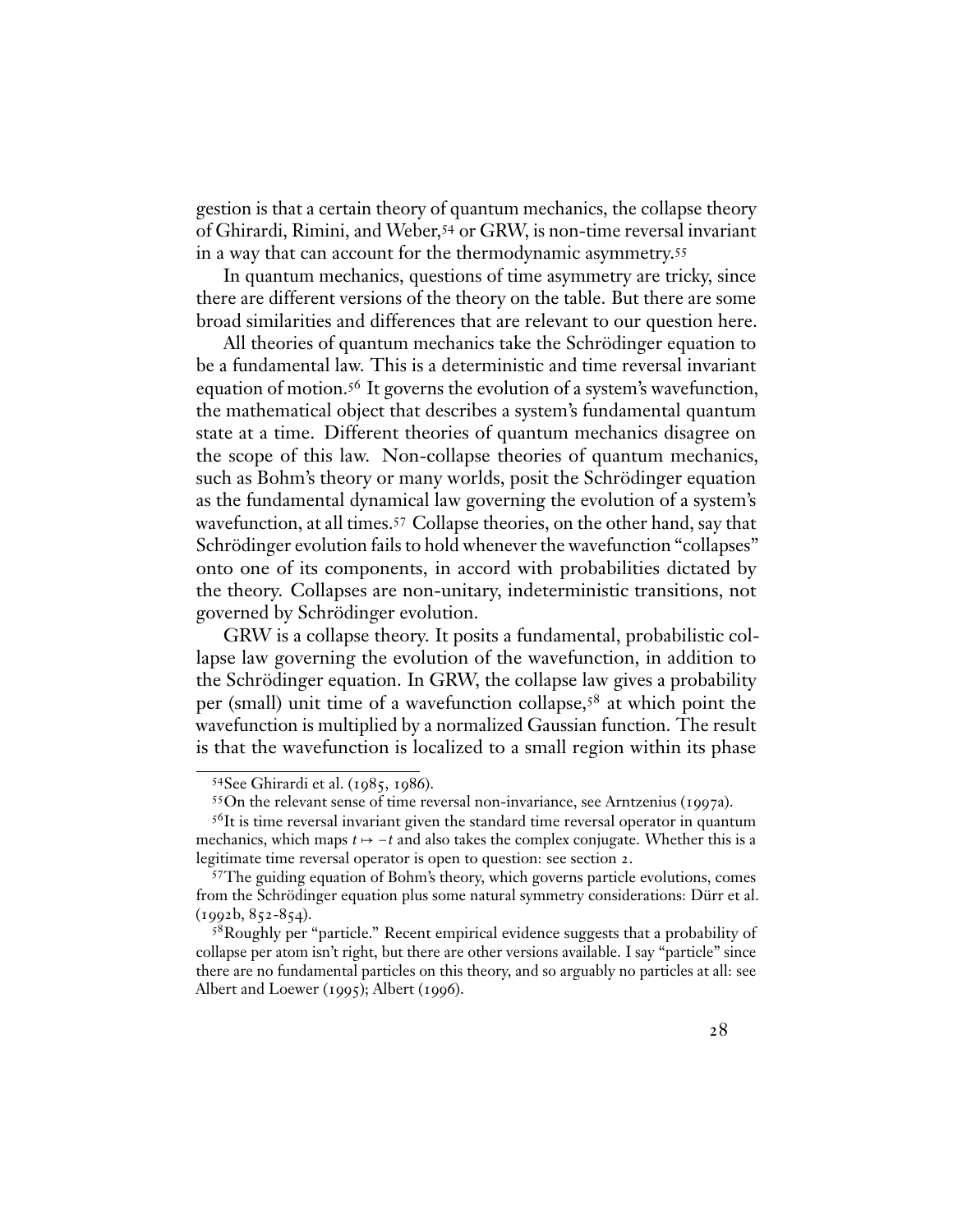space.<sup>59</sup> The probability that the multiplying Gaussian is centered on any given location in phase space depends on the wavefunction just before the collapse, in accord with the usual square amplitudes.

Not only is wavefunction collapse governed by a fundamental, indeterministic law on this theory, but by a fundamental, non-time reversal invariant law. GRW assigns probabilities to the different possible future wavefunctions that a system's current wavefunction could collapse into. (After which the wavefunction will evolve deterministically, in accord with the Schrödinger equation, until another collapse occurs.) The theory doesn't assign probabilities to different possible past wavefunctions, given a system's current wavefunction. The collapse law doesn't say anything about the chances of different past wavefunctions.<sup>60</sup> GRW then says that different things can happen in either direction of time: wavefunctions can collapse in accord with lawful probabilities to the future, not the past.

Time reversal invariant theories of quantum mechanics face the same problem of explaining the asymmetry of thermodynamics that classical theories do. As a result, in order to ground thermodynamics, these theories will need an asymmetric boundary assumption such as the one discussed above. This assumption is needed in order to make it unlikely that a system ever starts out in an entropy-decreasing quantum state; for if it did, then the deterministic and time reversible dynamics entails that the system will decrease in entropy to the future of that state. $61$ 

Albert's suggestion is that this won't be the case for GRW. On this theory, there is a fundamental time asymmetry in the dynamics. So maybe

<sup>59</sup>Except for the "tails": Albert and Loewer (1995).

 $60$ As Arntzenius (1997a) puts it, GRW is a theory of forward transition chances, with no backward transition chances. Against this, Price (1996, 2002a,b) argues that a theory like GRW might really be a symmetric theory, with backward transition chances in addition to the usual forward ones; the backward chances don't result in observed frequencies because they are subordinate chances that are overridden by the initial low entropy condition. One might wonder, though, why we should believe in the existence of lawful chances in that time direction, if they are never manifested in observable frequencies. More, it seems we can only add backward transition chances at the expense of empirical adequacy, since quantum phenomena don't display invariant backward transition frequencies, as argued by Arntzenius (1995, 1997a,b).

 $61$ <sup>61</sup>There remains the question of how to define a uniform probability measure over the complex infinite-dimensional vector spaces of quantum mechanics. This is a large question for any version of quantum statistical mechanics.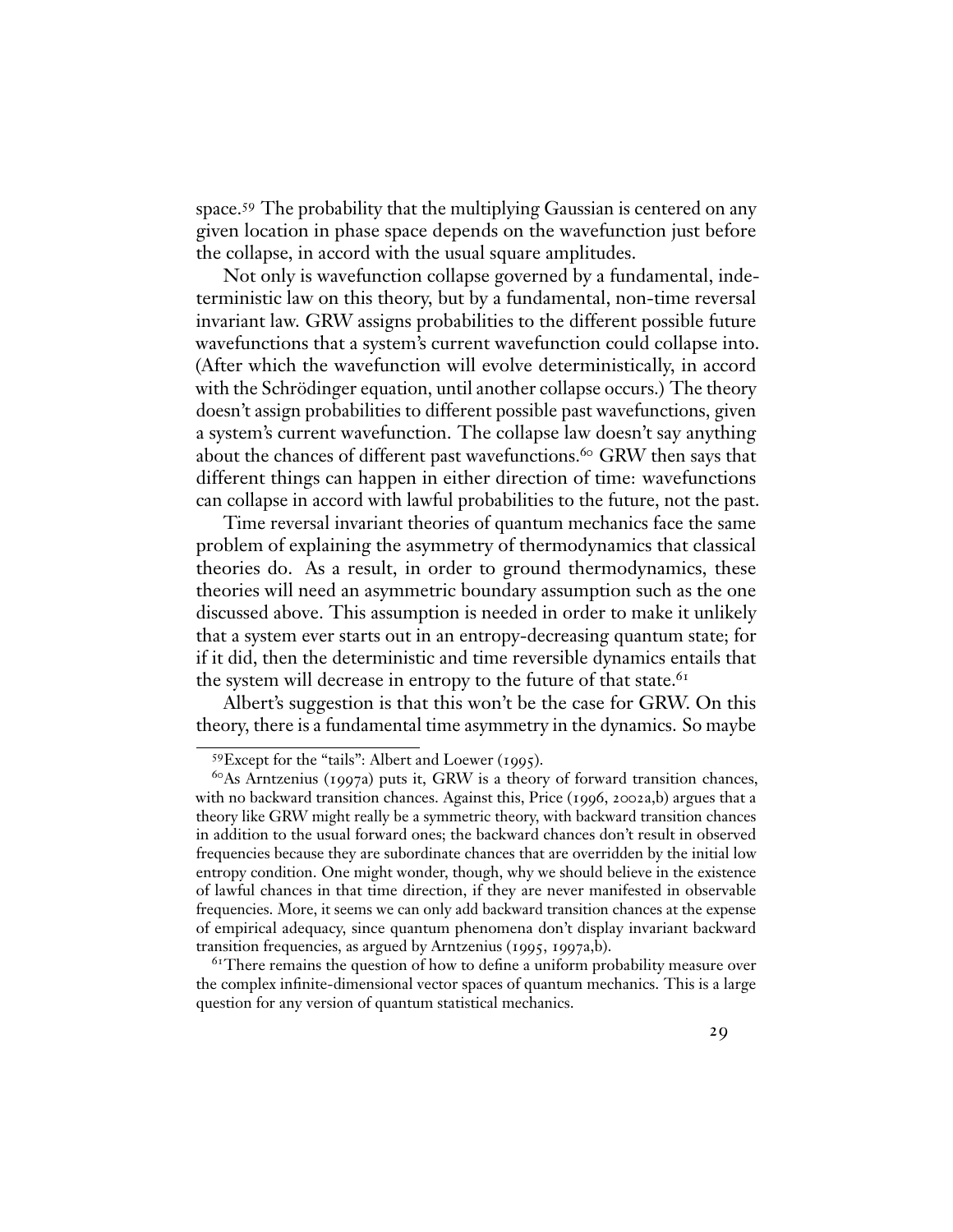this fundamental asymmetry can explain the macroscopic asymmetry of thermodynamics.

The reason to think that GRW might be able to do this stems from the structure of the entropy-decreasing microstates in phase space, combined with the nature of the theory's transition probabilities. Recall that, plausibly, the phase space regions consisting of the entropy-decreasing microstates (really, the microstates leading to any abnormal thermodynamic behavior) are scattered randomly, in extremely tiny clumps, throughout a system's phase space. Indeed, these entropy-deacreasing regions will be so scattered and tiny that a uniform probability distribution taken over just about any phase space region—any region that is not as tiny and scattered as the entropy-decreasing regions themselves—will deem it overwhelmingly unlikely that a system will decrease in entropy. That is, entropy decrease (to the future as well as to the past) is overwhelmingly unlikely not only given a uniform distribution over the phase space region corresponding to a system's macrostate, but also given a uniform distribution over virtually any sub-region of that phase space region, however small; including the neighborhood of any single microstate, whether entropy-decreasing or not.<sup>62</sup> This is what Boltzmann made plausible.

If this is right, then the entropy-decreasing microstates are extremely unstable: any system that's in an entropy-decreasing state is extremely "close" to being in an entropy-increasing one.<sup>63</sup> Plausibly, therefore, on a theory of fundamental, indeterministic wavefunction collapses, any system will be overwhelmingly likely to increase in entropy. For it is overwhelmingly likely that, if the system is in an entropy-increasing quantum state at some time, then a wavefunction collapse to the future will keep its state within the entropy-increasing regions of its phase space—the regions containing the quantum states that will deterministically, in accord with the Schrödinger equation, increase in entropy to the future. And it is overwhelmingly likely that, if the system is in an entropy-*decreasing* state at some time, then a wavefunction collapse to the future will cause it to jump to a state within the entropy-increasing regions. Given the extent of the instability of the entropy-decreasing microstates, these wavefunction

 $62$ See also note 43.

 $63$ But see note 61.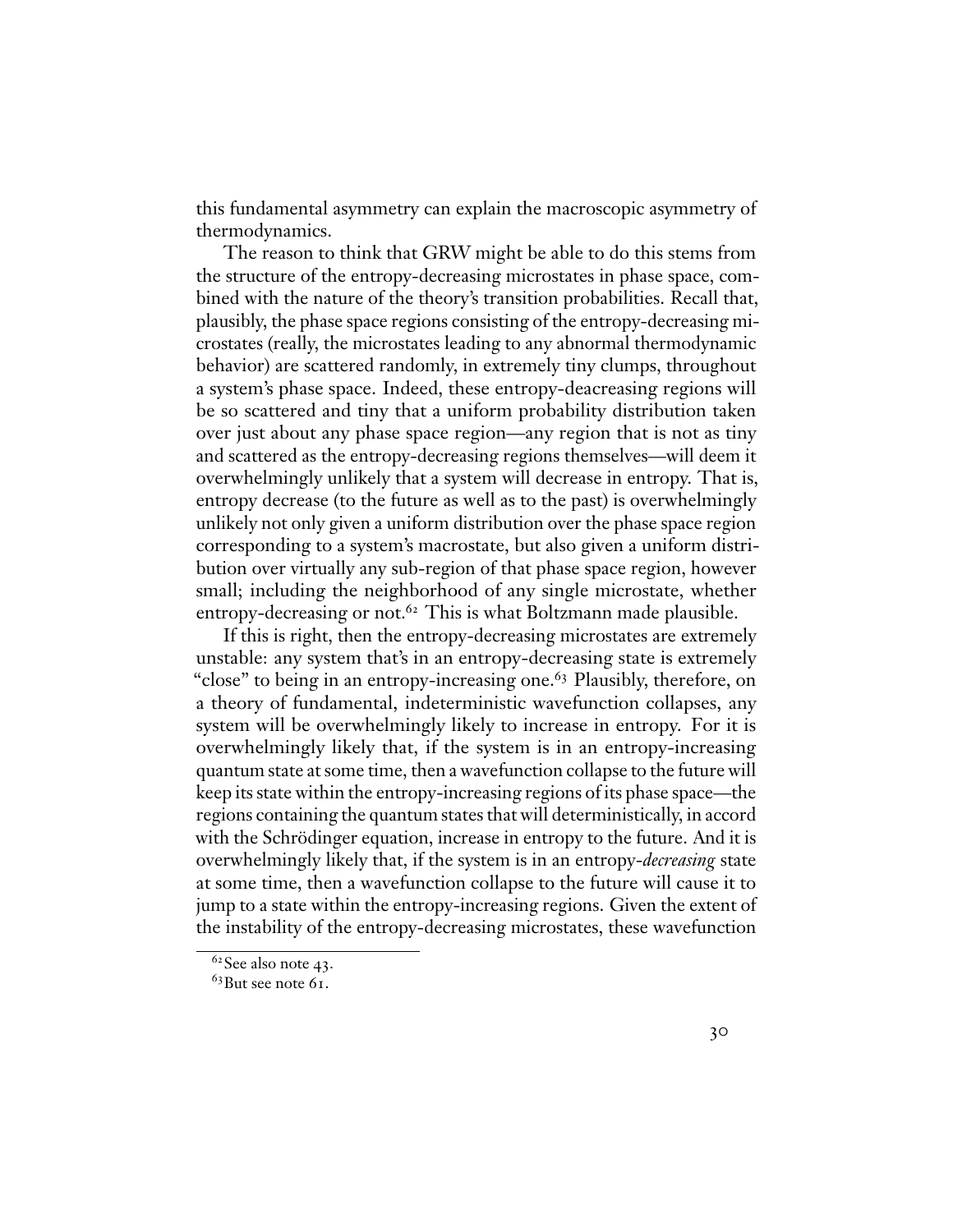jumps should make it overwhelmingly likely that *any*<sup>64</sup> system will evolve in accord with the second law of thermodynamics, even if it starts out in an entropy-decreasing microstate (a microstate on a trajectory that takes the system to a lower entropy future macrostate).

Since the abnormal microstates take up non-zero phase space volumes, not just any kind of collapse will get this result. But there are reasons to think the collapses of a theory like GRW will.<sup>65</sup> The GRW collapse law assigns a probability per unit time to a wavefunction collapse, in accord with the usual quantum mechanical probabilities, at which point the wavefunction is multiplied by a Gaussian. At any time, that is, the theory places a probability distribution over the different possible microstates that a system could evolve into after collapse, given its wavefunction at that time, in accord with the usual Born rule. This probability distribution is centered on the system's initial microstate. It is also uniform over a very small phase space region, smaller than any region representing a macrostate. Given the level of the instability of the abnormal microstates, and given the Gaussian width of the collapsed wavefunction (the width over which the probabilities are distributed), the region over which the this probability distribution is taken should be at least as large as the smallest sub-region of phase space which yields the same probabilistic predictions as the standard distribution over all the microstates compatible with a system's macrostate. At the same time, the region should be small enough that any system, even after undergoing a wavefunction collapse, will remain in one of its possible microstates. Collapses won't cause the system to behave non-thermodynamically by carrying it to some far-off region in phase space, that is.

This is non-rigorous. Calculations are needed to show that the GRW distributions are of this order. But the conclusion seems plausible, given how tiny and scattered the entropy-decreasing portions of a system's phase space should be.

Of course, whether this works as a theory of thermodynamics depends on the truth of GRW as a theory of quantum mechanics. And the ac-

<sup>&</sup>lt;sup>64</sup>That is, any large enough system, large enough to exhibit an entropy-increasing tendency: see Albert (1994), (2000, ch. 7); North (2002). And setting aside the possibility of Maxwell's demon type systems: Albert (2000, ch. 5).

<sup>&</sup>lt;sup>65</sup>Briefly here. See Albert (1994, 2000, ch. 7), also North (2004, ch. 1), for more.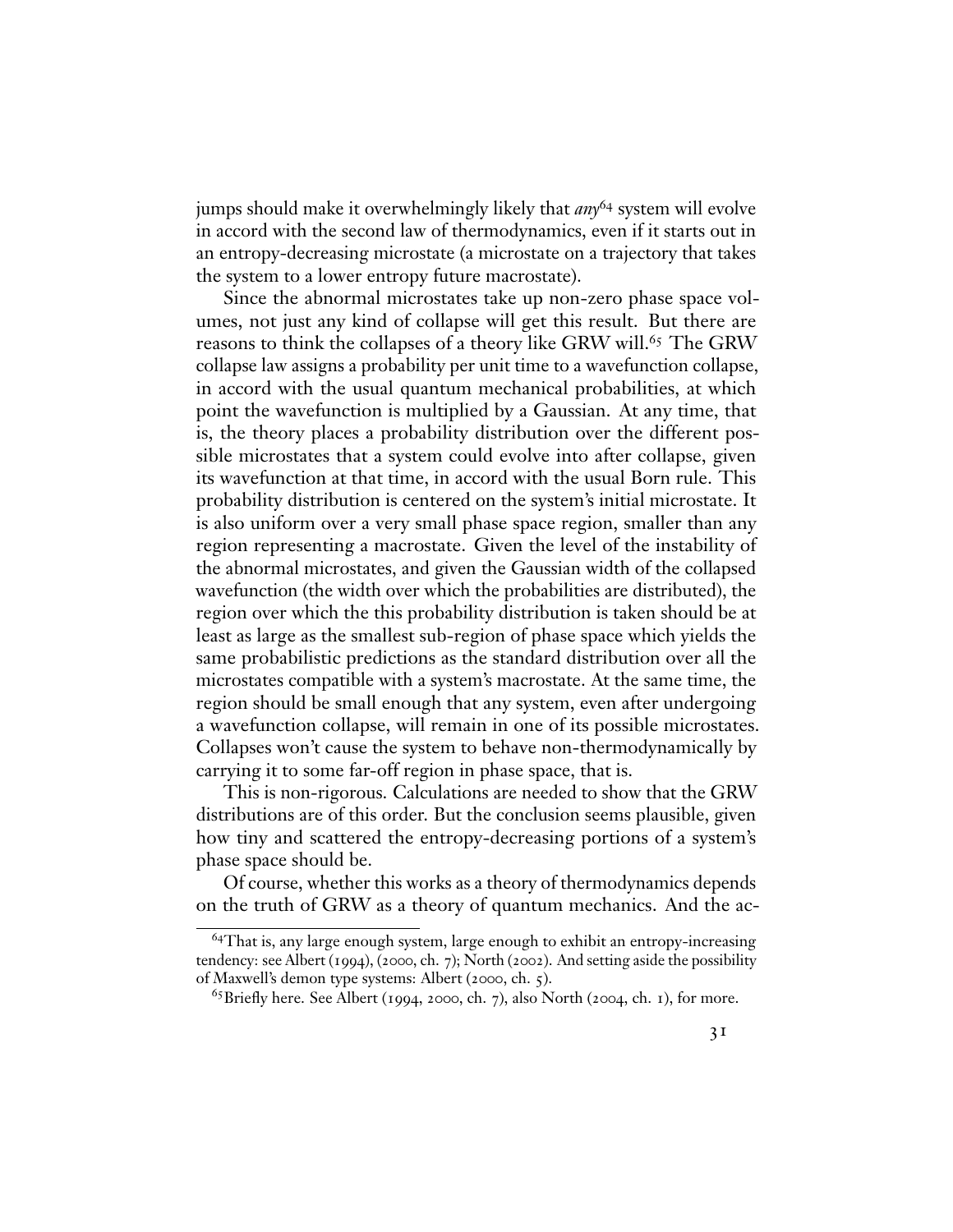count relying on asymmetric boundary conditions arguably succeeds in grounding thermodynamics. So the question is whether GRW, should it turn out to be a true theory, could explain thermodynamics *better*.

There is reason to think that it can. In order to answer the reversibility objections, any time symmetric theory of quantum mechanics will require two fundamental probability distributions: the probabilities of quantum mechanics and the statistical mechanical probability distribution. We are thus left with "two utterly unrelated sorts of chance," as Albert puts it, "one (the quantum-mechanical one) in the fundamental microscopic equations of motion, and the other (the statistical-mechanical one) in the statistical postulate" (2000, 161).

A statistical mechanics based on GRW dynamics, on the other hand, does away with the latter distribution. On this theory, it is the probability per unit time of a wavefunction collapse that yields overwhelmingly likely entropy increase, not a probability distribution over possible initial wavefunctions. There is no need for an additional probability distribution, since no matter which microstate compatible with its macrostate a system starts out in—even an entropy-decreasing one—the stochastic dynamics predicts that it is overwhelmingly likely to evolve with the second law of thermodynamics. No need for an initial distribution to make entropydecreasing quantum states unlikely; the dynamics takes care of this for us. (The past hypothesis is still needed for inferences about the past, but not as a correction to otherwise faulty retrodictions, as it was above.)

On this theory, there would be only one probability law underlying thermodynamics: the probabilistic law of wavefunction collapse. The probability distribution posited by GRW to yield a viable theory of quantum mechanics would also yield the probabilities of statistical mechanics and of thermodynamics. This is then a simpler, more unified theory. Other things equal, it is preferable, assuming that an explanation is better to the extent that it is simpler and more unifying, relying on fewer independent assumptions. Although we must wait and see what the right theory of quantum mechanics is, and although asymmetric boundary conditions should do the job if GRW is not that theory, this is a better theory of thermodynamics, if GRW does turn out to be true.<sup>66</sup>

<sup>&</sup>lt;sup>66</sup>See Albert (2000, ch. 7) for further considerations in its favor, Callender (1997) for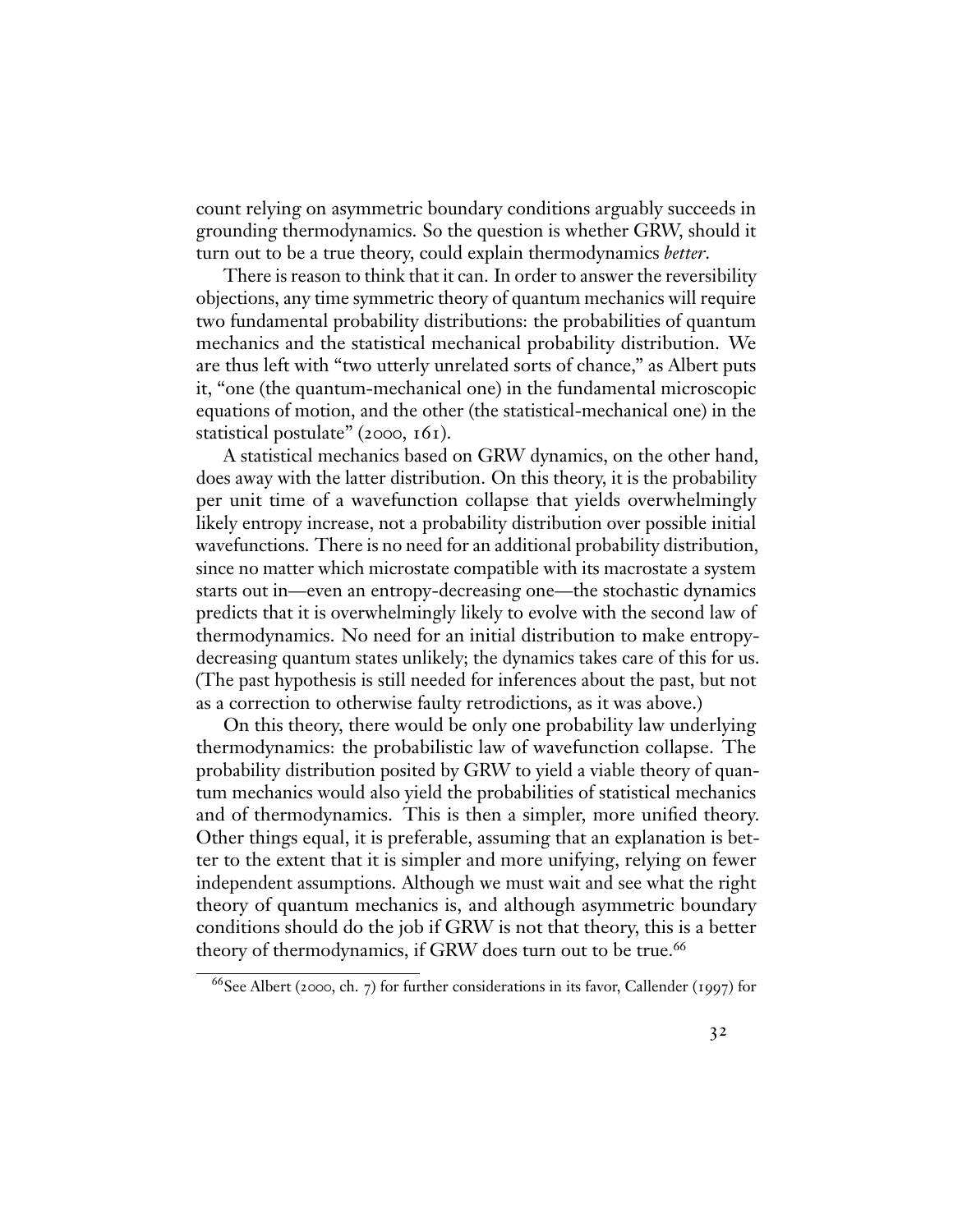## 6. The Status of Statistical Mechanics

Another way to challenge the above attempts at a solution, whether via asymmetric boundary conditions or asymmetric dynamics, is to challenge the view of statistical mechanics as a scientic theory. So far, I've been assuming that statistical mechanics is a fundamental theory. Hence the problem with thermodynamics: if statistical mechanics is a fundamental theory and thermodynamics is not, then where does the asymmetry of the latter come from, if not an asymmetry in the former?

What, then, is the status of statistical mechanics? Could denying it fundamental status help solve the puzzle about thermodynamics?

#### 6.1. Universal and fundamental

As Albert presents it, and as it tends to be treated in physics textbooks, statistical mechanics is a fundamental theory. Statistical mechanics consists of the fundamental dynamics, whether classical or quantum mechanical, for systems consisting of large numbers of particles.<sup>67</sup>

Albert goes further than ordinary statistical mechanics books do. On his version of the theory, the probability distribution is pushed back to the initial state of the universe. This distribution is then updated, by conditionalizing, for use at all other times. Albert argues that this is the right thing to do in the face of the reversibility objections (that is, unless a GRW dynamics is true). But note the effect of this maneuver. Given the deterministic dynamics, the initial distribution yields a probability distribution over each possible microstate of the universe at any time. In so doing, it assigns a probability to anything that supervenes on the fundamental physical state of the universe at any time. This means that the theory makes probabilistic predictions for every physical event in the world's history—for every fundamental physical event, and for every event that supervenes on the fundamental physical state.<sup>68</sup> (Indeed, it

argument against, and North (2004, ch. 1) for more discussion. See Price (2002a,b), Ufnk (2002) for further argument against; North (2002) is a reply to Price.

 $67$ In Albert's presentation, statistical mechanics comprises the following three fundamental laws: the dynamics, the statistical postulate, and the past hypothesis (2000, 96). Remove the past hypothesis to get the version of the theory presented in textbooks.

<sup>68</sup>We can set aside here the question of how to spell out this supervenience relation.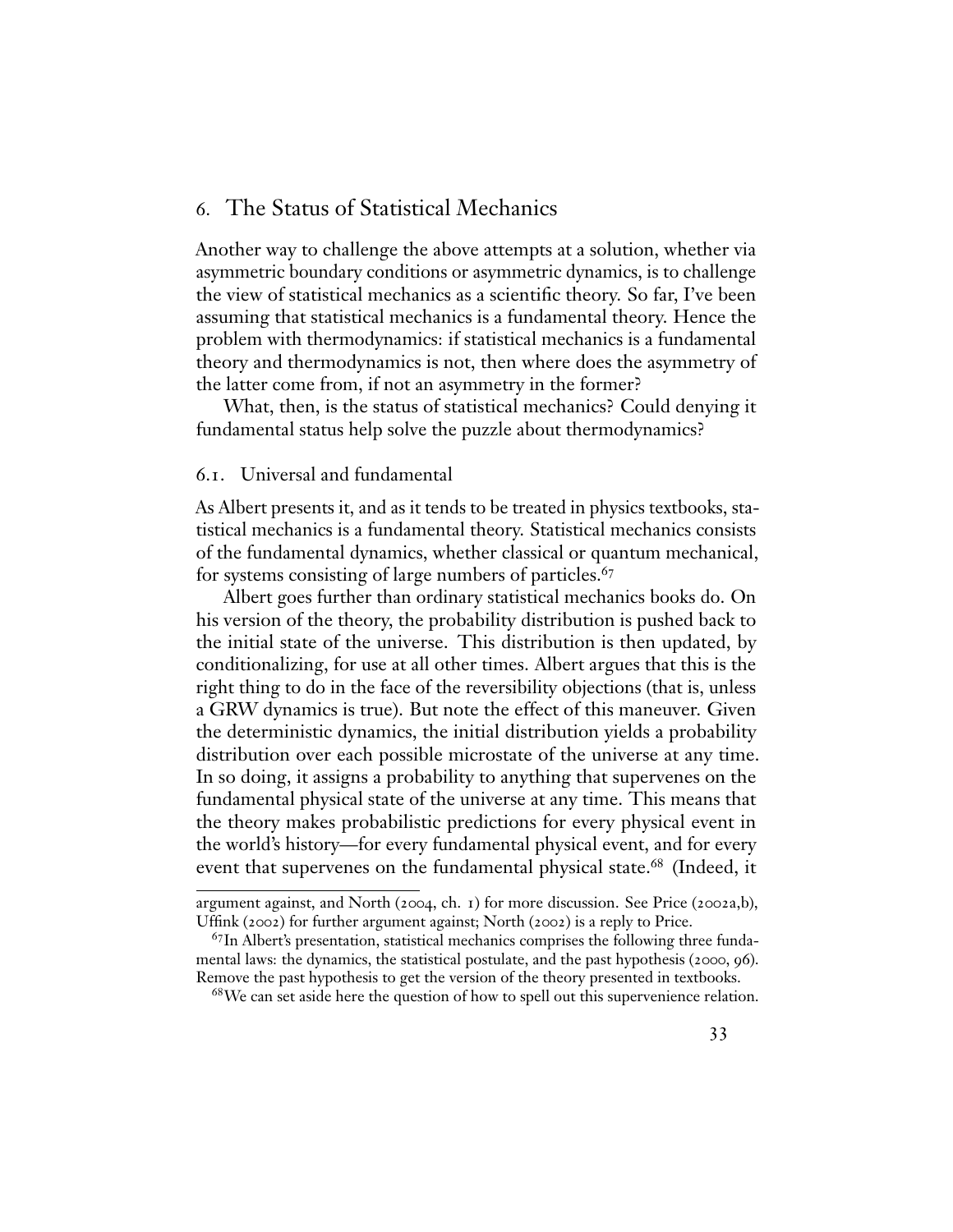assigns probabilities to the possible microstates of a system conditional on *any* less-precisely-specified state.<sup>69</sup>) Since this theory makes probabilistic predictions for everything that happens in the world, everything that happens must either conform to its predictions, else disconfirm the theory.

If this theory is right, then statistical mechanics underlies not only the future behavior of gases, as it does in ordinary textbooks, but it underlies their past behaviors as well. It also underlies all sorts of macroscopic phenomena, even such things as the fact that people tend to keep spatulas in kitchen drawers rather than in their bathtubs, to use an example of Albert's. The idea that statistical mechanics can ground these phenomena might strike you as outlandish. But it follows naturally from the past hypothesis as a solution to the reversibility objections, combined with a realism about statistical mechanics (against a view such as Leeds', below) and a physicalism according to which everything supervenes on the world's fundamental physical state.

Of course, statistical mechanics is not ordinarily used to predict things like spatula locations. Nor should it: the calculations involved would be much too complicated. Why then think it should do so in principle? Because the evidence we have so far supports this theory (at the least, it does not contradict it; more below), and this is the theory we end up with in reply to the reversibility objections. Or if GRW is correct, then because the statistical mechanical probabilities are the fundamental quantum mechanical probabilities.

#### 6.2. A more limited theory

That's an awful lot to ask of statistical mechanics. Leeds (2003) argues that it's too much. Where Albert takes the reversibility objections to motivate a reformulation of the statistical postulate, Leeds suggests that we treat statistical mechanics instrumentally. Statistical mechanics is simply a successful instrument of prediction, and for just those phenomena we have evidence that it is successful for.

Ordinary statistical mechanics takes the uniform distribution over

It suffices to assume that there is such a relation.

<sup>69</sup>Hence Loewer's argument (2009; 2008) that this can account for the existence of the special sciences.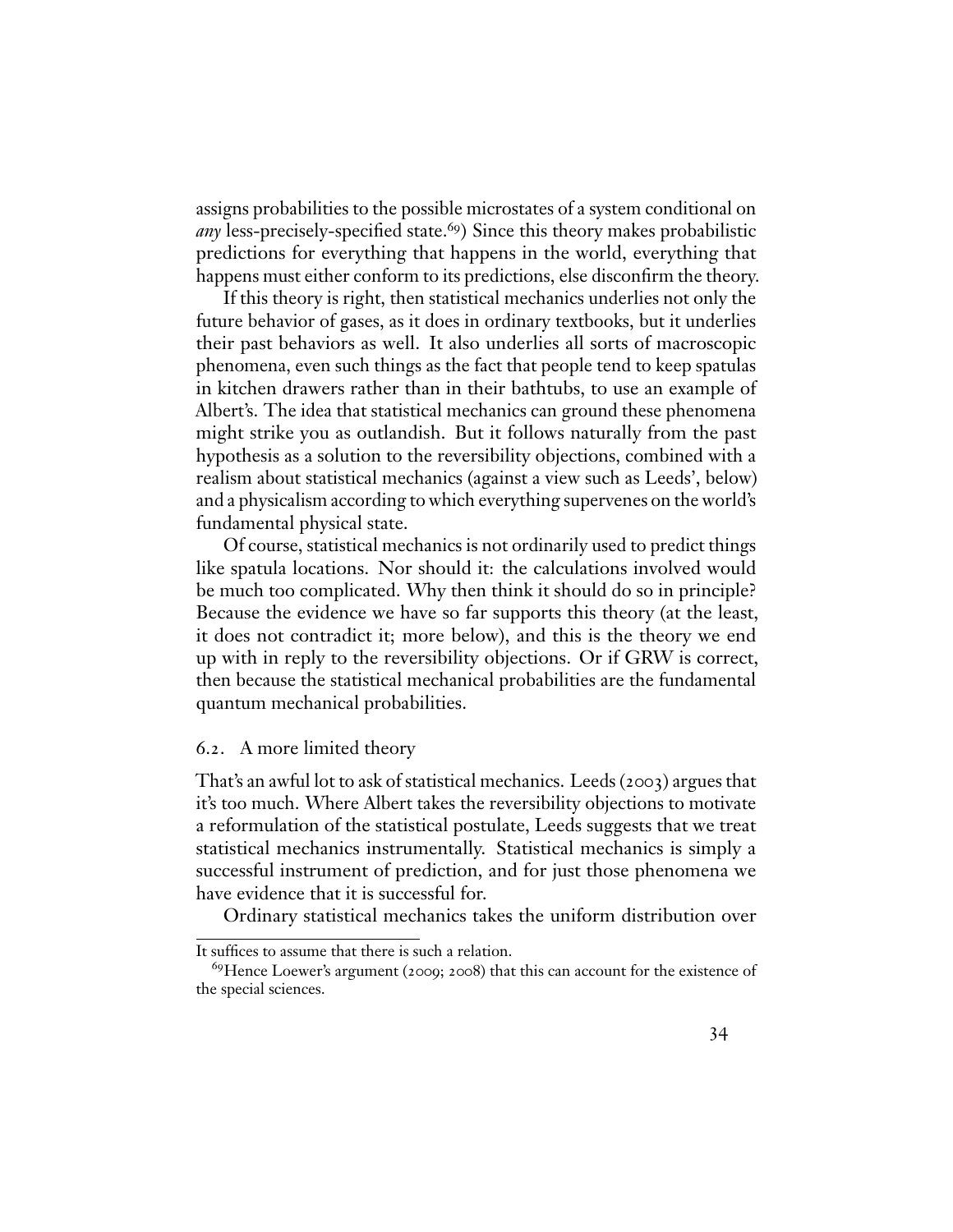the macrostate of a system at any time we choose to call the initial one, regardless of its past behavior. And it is successful in doing so. According to Leeds, we should follow this ordinary practice, using the standard distribution to predict things such as the future behavior of gases and the values of thermodynamic quantities at equilibrium, and leave it at that. For we have no reason to think that statistical mechanics can (or should) yield successful inferences about the past, let alone where people tend to keep their spatulas.<sup>70</sup>,<sup>71</sup> A more limited version of the theory is "all we need, and also the most we are likely to get" (Leeds, 2003, 126).

In Leeds' view, we needn't worry so much about the reversibility objections. For we can simply rely on our records, explaining the fact that an ice cube was more frozen ten minutes ago by describing its macrostate half an hour ago, for instance.<sup>72</sup> In particular, we needn't try to correct the predictions of ordinary statistical mechanics by pushing the statistical postulate back so far as to get a theory with claims to universality. Instead, we should use the standard postulate for making future thermodynamic predictions, since it has proven its mettle in that temporal direction. We should refrain from using it for the past, given its manifest failure in that direction. Empirical evidence shows that statistical mechanics only gives us rules for making inferences about the future, not about the past.

Likewise for other macroscopic phenomena, such as where people tend to keep their spatulas. Here, it's not that we have evidence that statistical mechanics fails, but that we lack any reason to think it can succeed. We certainly don't see any positive evidence in ordinary statistical mechanics textbooks; spatulas are a far cry from the systems that statistical mechanics ordinarily talks about, such as boxes of gas. So we should refrain from using statistical mechanics to predict these things, and not try to alter the theory so that we can.

<sup>70</sup>A similar inductive skepticism could stem from a view like that of Cartwright (1999). Cartwright argues we have no reason to infer that the physical laws will hold of ordinary systems outside the laboratory, even granting their truth in lab situations we set up.

<sup>71</sup>Further, if we regard the distribution as no more than a successful instrument of prediction, we can consistently apply it at arbitrary times, avoiding the inconsistency with the dynamics mentioned at the beginning of 5.1. One of Leeds' motivations is a view of the statistical mechanical probabilities as subjective and epistemic; against, for example, the view of Albert (2000, ch. 4); Loewer (2001).

<sup>72</sup>Cf. Earman (2006, 421-422).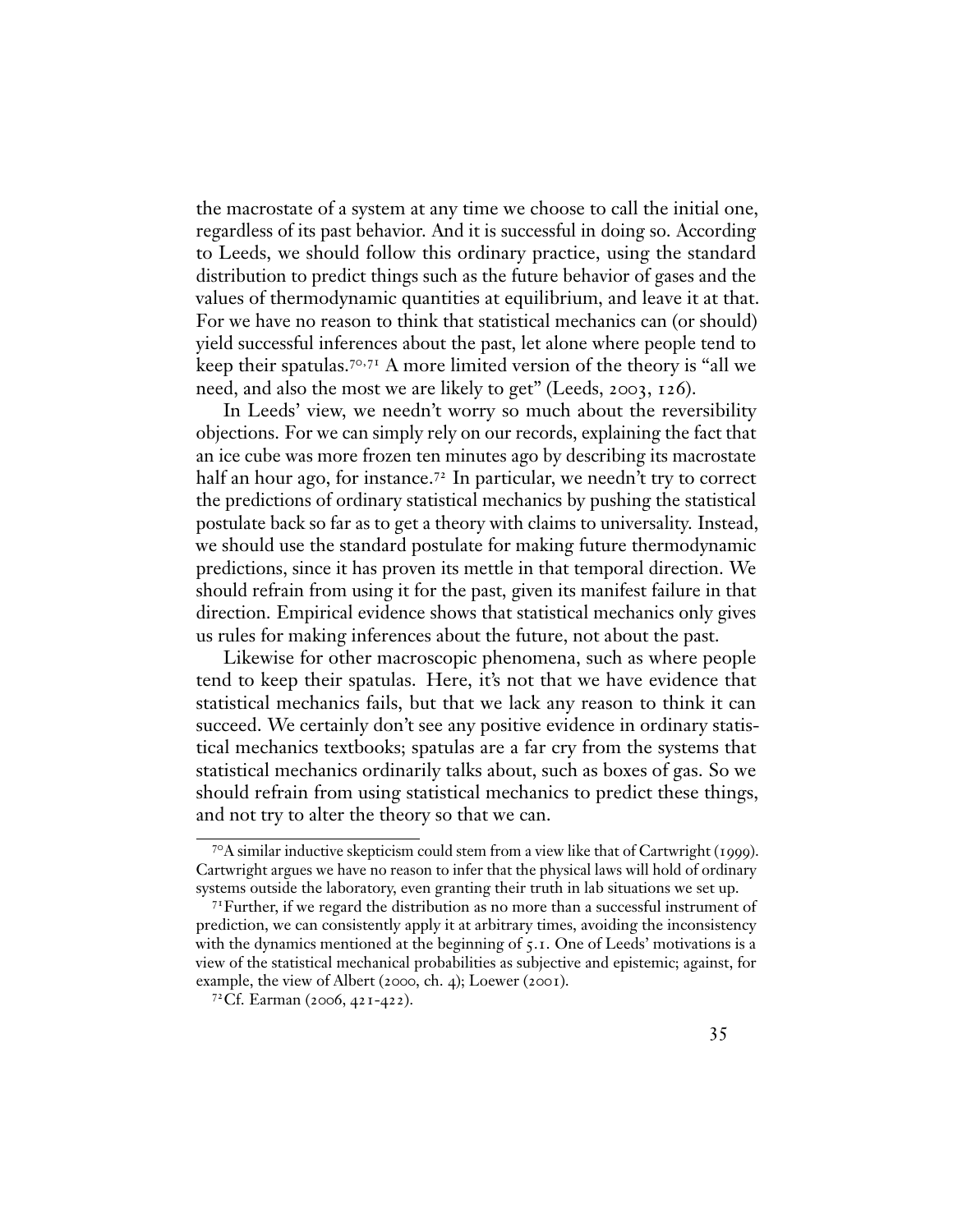The result is a statistical mechanics that is committed to less, and is correspondingly less prone to failure. This also means that we get less out of it, however; it can't be used to predict macroscopic phenomena other than the future behavior of ordinary thermodynamic parameters. And given that we don't yet have disconrmation of the stronger theory, and given the success of statistical mechanics for other macroscopic systems made up of the same kinds of particles,<sup>73</sup> and given the reasoning of Boltzmann and Gibbs, it is not so crazy to hope that it could.

Leeds (and Callender, below) suggests that statistical mechanics, properly understood, doesn't make any inferences about the past; in particular, it doesn't make false inferences that need correcting with a revised statistical postulate. But is this the right view of the theory's range of predictions? Why did we entertain the idea that it makes these predictions? The reason is the time reversal invariance and determinism of the dynamics. The classical dynamics (and the dynamics of no-collapse quantum mechanics), taken by itself, does yield inferences about the past. Plug in the state of a system at any one time, and the dynamics will predict its state at any other time—without taking into account the time of the initial state, and without making a distinction between past and future temporal directions. As far as the dynamics is concerned, the prediction could hold to the past or to the future of the state we plug in. Statistical mechanics, which takes this dynamics and applies it to large systems, should be likewise temporally symmetric, leading again to the reversibility objections and the past hypothesis as a means of responding to them. Without the past hypothesis, that is, statistical mechanics will yield these inferences of past high entropy, inferences that disconfirm the theory unless we do something to prevent them.

But Leeds has pointed to a trade-off. Either we accept a more limited version of the theory and evade the reversibility objections in that way,

<sup>73</sup>Thus Pathria (1996, 1): "Statistical mechanics is a formalism which aims at explaining the physical properties of matter *in bulk* on the basis of the dynamical behavior of its *microscopic* constituents. The scope of the formalism is almost as unlimited as the very range of the natural phenomena, for in principle it is applicable to matter in any state whatsoever. It has, in fact, been applied, with considerable success, to the study of matter in the solid state, the liquid state or the gaseous state, matter composed of several phases and/or several components", and more (italics in the original).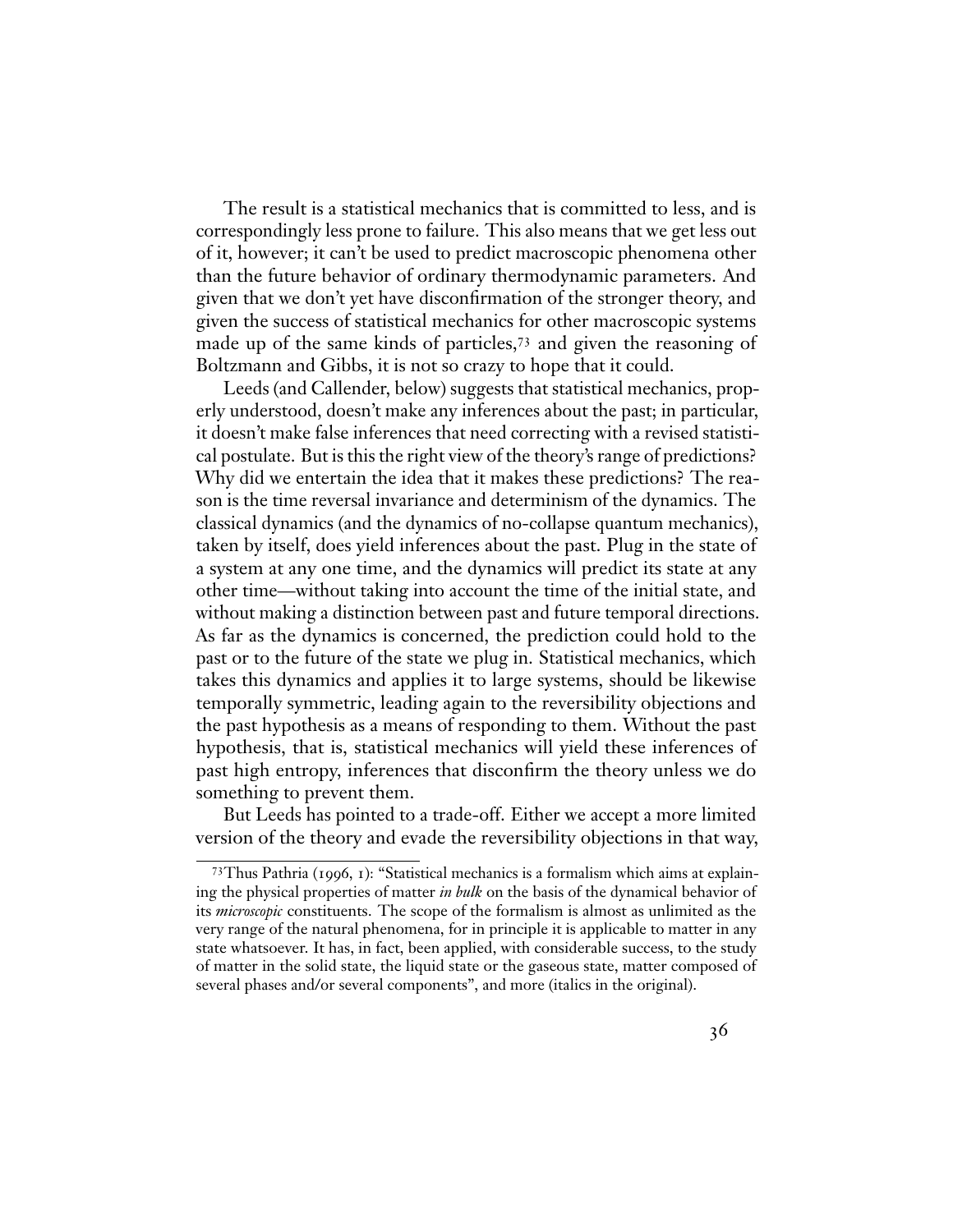or end up with a theory that is committed it to a lot, including much that it can get wrong. Since the stronger theory would be deeper and more unifying, explaining not only individual systems' behavior, but the success of thermodynamics as a whole, and other macroscopic phenomena besides, it seems worthwhile to aim for it, unless we get evidence otherwise.

#### 6.3. Special science

Another take on statistical mechanics comes from Callender (1997, forthcoming). Callender argues that the thermodynamic puzzle shows that statistical mechanics is a special science rather than a fundamental theory (let alone a theory with ambitions to universality). This is because it bears the hallmark of a special science, namely, the requiring of special initial conditions—in this case, initial low entropy—for its generalizations, such as the second law of thermodynamics, to hold.

Compare this with a special science generalization such as Fisher's fundamental theorem of natural selection, which says that the rate of evolution in a population is roughly equal to the variance in fitness. This law does not always hold of real organisms (as in articial selection by breeders). But by regarding it as a special science law with an implicit ceteris paribus clause, we understand that it is only supposed to hold given initial conditions where natural selection is the lone force at work.

Similarly here. By regarding statistical mechanics as a special science, we understand that its predictions are only supposed to hold when the requisite initial conditions are in place. Statistical mechanics simply does not hold of models of the world with high entropy pasts.

This view of statistical mechanics has its own solution to the puzzle of thermodynamics: there was no problem to begin with. Statistical mechanics, properly understood, does not make any high entropy predictions about the past. Not once the requisite boundary conditions are in place.

There are reasons to disagree with this view of statistical mechanics, however. Take the past hypothesis as a fundamental law, and statistical mechanics is a fundamental theory which rules out past high entropy, without the need for special initial conditions; the initial state is itself a law that rules out models with high entropy pasts. Take the fundamental dynamics to be GRW, and there is no problem of past high entropy,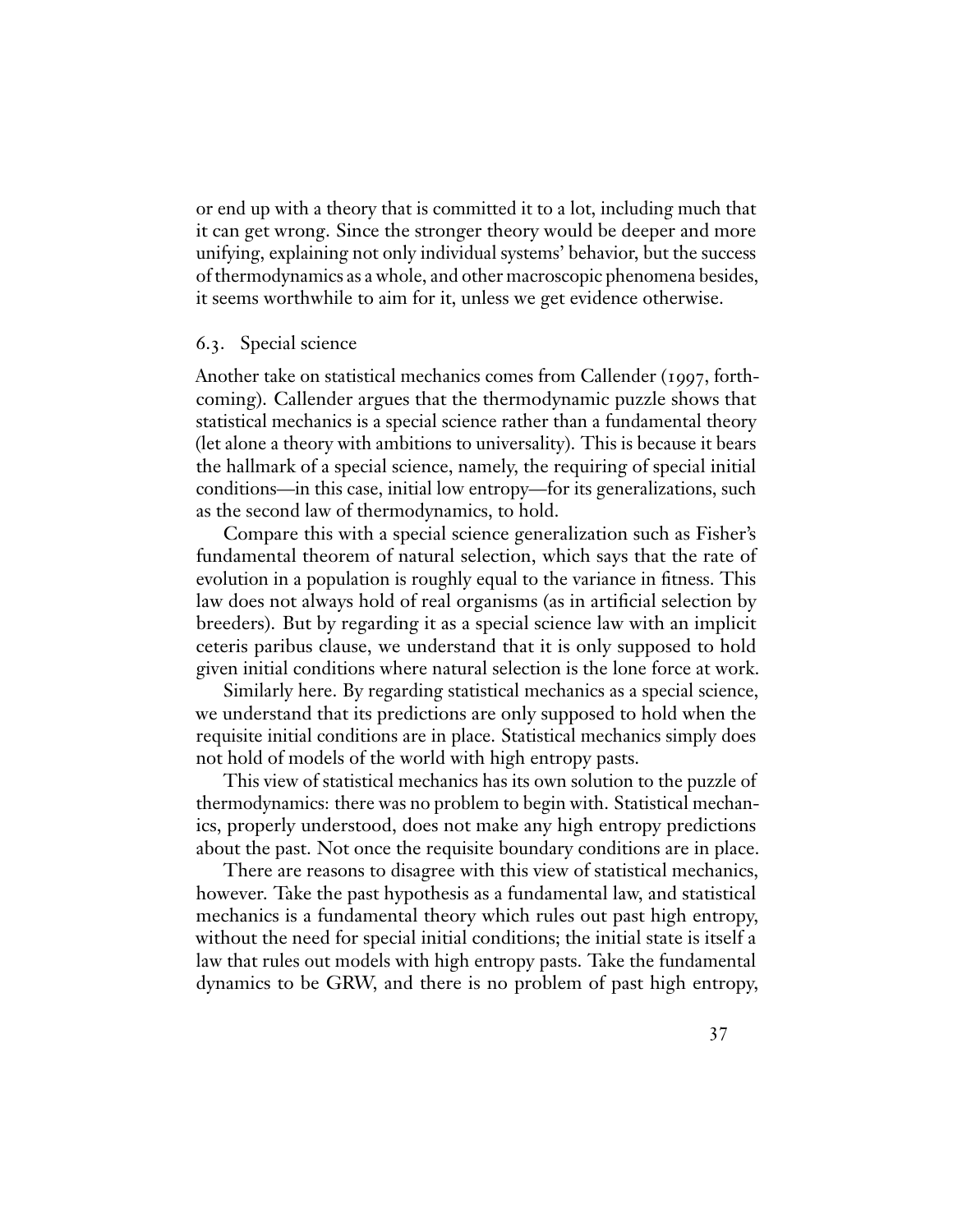because the theory does not say anything about the past. Both these accounts avoid the conflict with thermodynamics. Yet neither one requires statistical mechanics to be a special science.

Even without those views, one might deny that statistical mechanics is a special science. For the way in which statistical mechanics requires special boundary conditions is different from the way that ordinary special sciences do. First, the initial constraints of statistical mechanics, initial low entropy and a uniform probability distribution over the microstates compatible with that state, are very simple and natural. A special science generalization like Fisher's law posits constraints that are intuitively contrived: the initial state must be such that there are no articial breeders, for instance. Second, statistical mechanics requires an initial state for which we arguably have independent evidence from cosmology. Fisher's law approximates what happens only by ignoring intervening factors that actually occur. Third, statistical mechanics makes extremely successful predictions about the future; it is in order to get it to succeed for the past that we need the initial constraint. None of the predictions of Fisher's theorem would come out absent its initial constraints. Fourth, without the past hypothesis, it is not just that statistical mechanics makes predictions that conflict with thermodynamics. Most of our inferences about the world would fail, and fail radically. If the initial conditions required of Fisher's law did not hold, though, we wouldn't lose the same handle on our evidence about the world.

Here's a different idea. Suppose that statistical mechanics comprises the fundamental dynamical laws and a statistical postulate. (Add the past hypothesis to get Albert's version.) The second law of thermodynamics is then a consequence of statistical mechanics, not a generalization of statistical mechanics itself. In that case, it is not the generalizations of statistical mechanics that fail absent special initial conditions; it is the generalizations of thermodynamics, and even then, only when applied to the past. Thermodynamics is the special science here, not statistical mechanics.

Of course, if statistical mechanics is fundamental and thermodynamics is not, then we will want an account of the latter on the basis of the former. Callender suggests that we elude this puzzle with a different conception of statistical mechanics. But the puzzle stems from the fact that statistical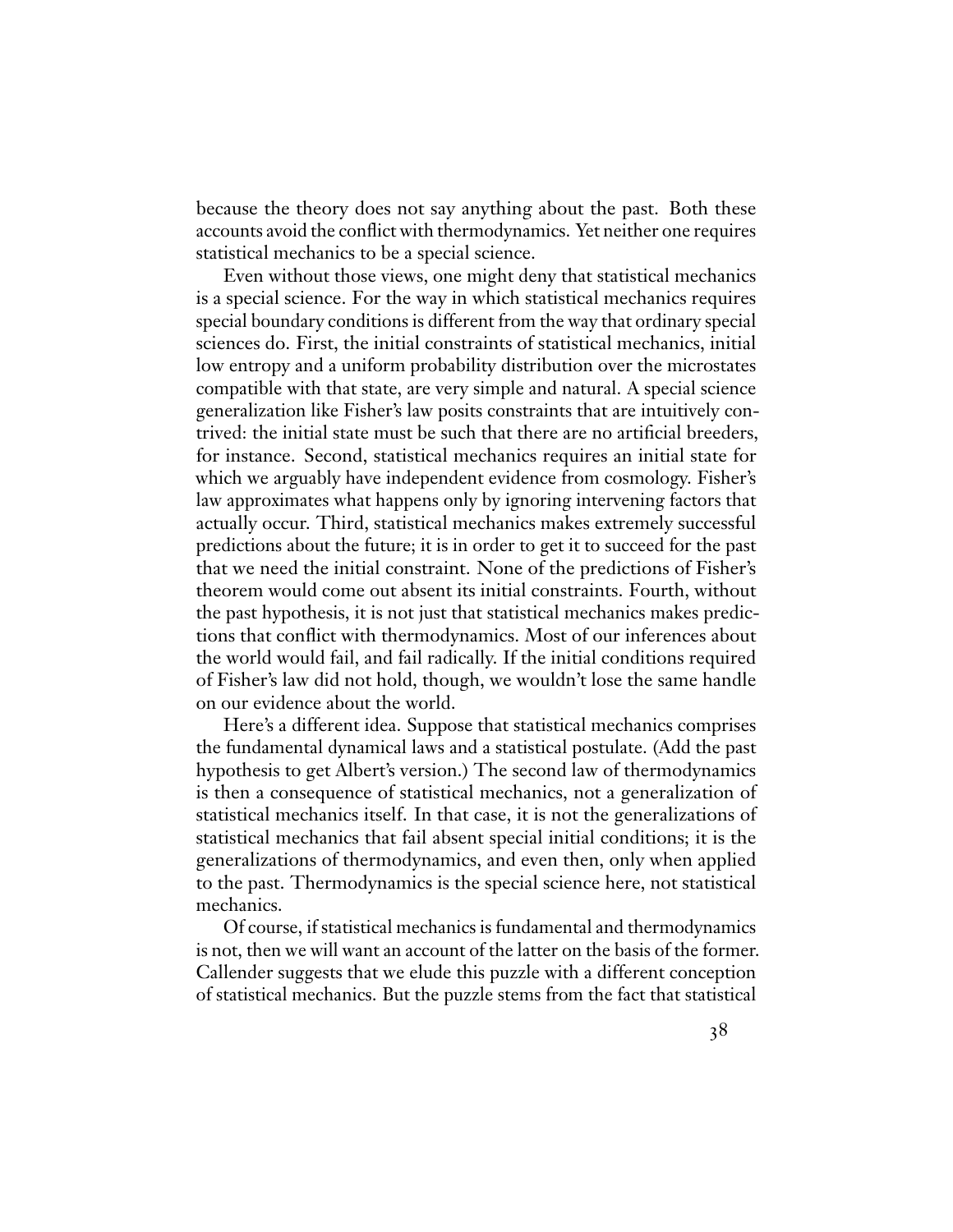mechanics applies directly to the fundamental constituents of the world: it describes macroscopic systems in virtue of their comprising fundamental particles. That's why it is so puzzling that it should fail to ground the widespread and familiar macroscopic regularities. The generalizations of thermodynamics (or of a science like evolutionary theory), on the other hand, are stated independently of the fact that systems are composed of particles (see note 11). Ordinary special science generalizations hold without reference to the fundamental physical ontology; that is part of why they are special sciences. And if GRW is true, all the more reason to think that statistical mechanics is not a special science in the way that evolutionary theory is, for it would be a direct consequence of the fundamental dynamics, even without the initial constraint.

## 7. Other time asymmetries and the direction of time

Thermodynamics covers a surprisingly wide range of the time asymmetric phenomena of our ordinary experience: the spreading of gases, the cooling of cups of coffee, the melting of popsicles, and more besides. This raises a tempting prospect. Perhaps whatever explains thermodynamics can explain all of the widespread macroscopic asymmetries we are familiar with—the asymmetry of knowledge, of counterfactuals, of causation, and more.

It might seem strange to hope that it could. Less strange, once we notice that these other asymmetries, like the thermodynamic one, all involve sequences of fundamental physical states that can occur in one temporal order and not the other. This raises the same question. Where do these macroscopic asymmetries come from, if not from asymmetries in the underlying laws?

As an example, take the wave asymmetry. Waves (water waves, electromagnetic waves) behave asymmetrically in time. Waves propagate away from their sources to the future and not to the past. We see waves spread out from their sources after those sources (a rock dropped in a pond, a light switch flipped on) begin to accelerate; we don't see waves converging on sources which then begin to accelerate. The puzzle is that the physical laws governing waves are symmetric in time. This is similar to the puzzle of thermodynamics, and solutions tend to fall into one of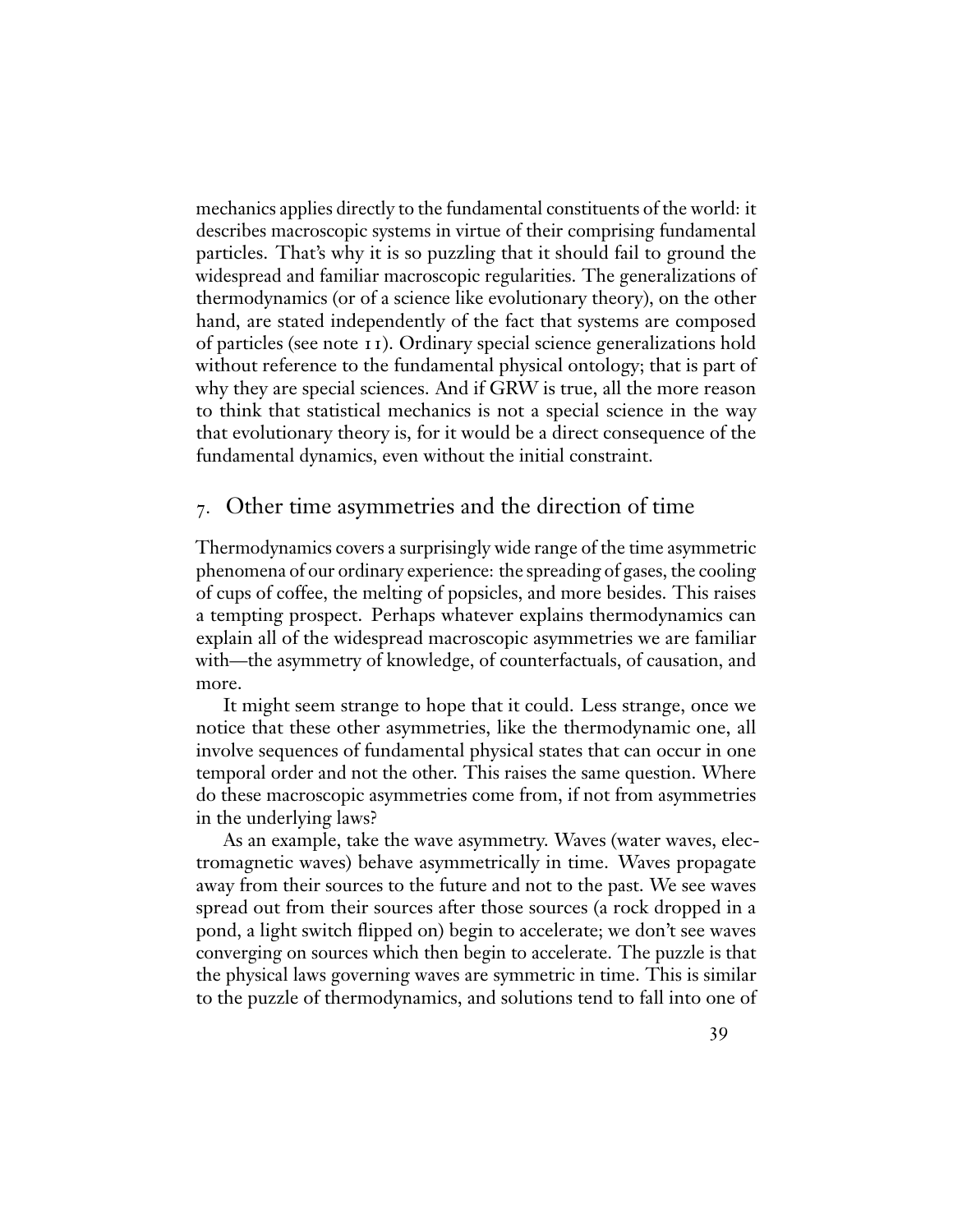the two same camps: posit an asymmetry in boundary conditions or in the dynamics. Thus, Frisch (2000, 2005b, 2006) argues that the wave asymmetry is an additional fundamental dynamical law, whereas Price (1996, 2006, ch. 3) argues that it stems from special initial conditions. My own view (North, 2003) is that the wave asymmetry can be explained analogously to the thermodynamic one, by means of initial low entropy; so that it is not the additional law it is for Frisch, but neither is it the same explanation as the one for Price.<sup>74</sup> I argue that this is a reason to prefer the account: it can explain, in one simple and unied theory, both the asymmetry of thermodynamics and the asymmetry of wave phenomena.

More generally, if any account of the thermodynamic asymmetry is able to explain other macroscopic time asymmetries, then this would be a reason to prefer it. Indeed, if one such account could give a single, unified explanation for all the pervasive time asymmetries of our experience, then that would be a huge—perhaps decisive—mark in its favor. Some accounts of thermodynamics aim to do just this.<sup>75</sup>

One reason that thermodynamics seems so central to questions about time and our experience is that thermodynamics covers such a wide range of the everyday processes we experience. The correct theory of thermodynamics might even account for the asymmetry of records, as well as the asymmetries of knowledge and memory (see section 5.1), all of which are particularly central to our ordinary experience in time.<sup>76</sup>

Another is that the best theory of the thermodynamic asymmetry may be able tell us whether time itself has a direction: whether there is an objective distinction between past and future, a distinction that is intrinsic to the nature of time itself. (That is, whether there is a temporal orientation on the spacetime manifold.) We can't directly observe whether time has this structure. Nor do the phenomena, however asymmetric

<sup>74</sup>See also **?**; North (2004, ch. 2); Atkinson (2006). Zeh (1999) is a different initial conditions approach. See Price (2006); Earman (2010) for more on the radiation asymmetry.

<sup>75</sup>This is a current area of research in philosophy. On other time asymmetries and ways of accounting for them, see, among others: Reichenbach (1999); Horwich (1987); Savitt (1995, 1996); Price (1996); Callender (1998, 2008); Zeh (1999); Albert (2000, ch. 6); Rohrlich (2000); Elga (2001); Huggett (2002); Kutach (2002, 2007); Rovelli (2004); Frisch (2005a); Eckhardt (2006); and references therein.

<sup>76</sup>Against this, see Earman (2006).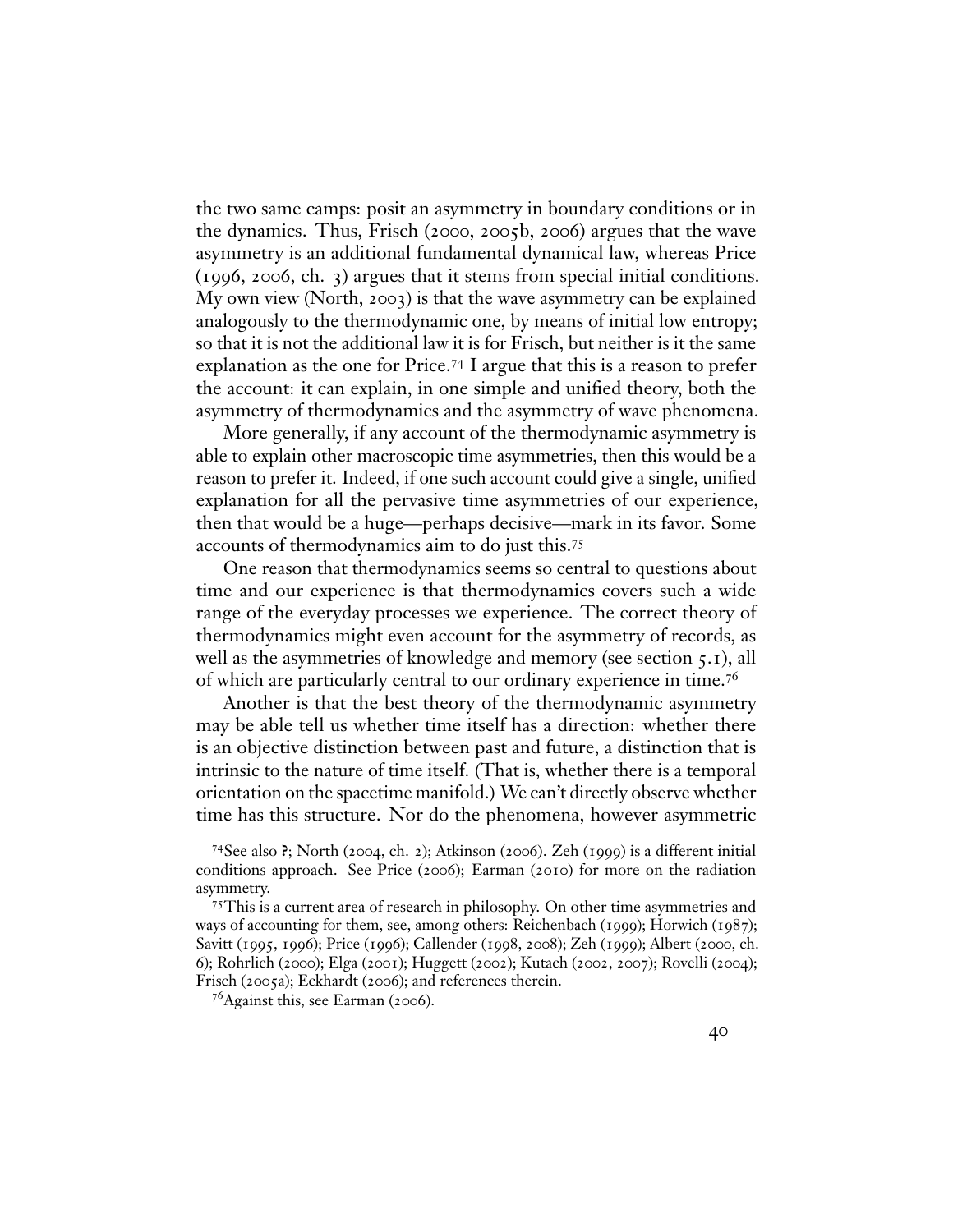they appear to be, suffice to tell us this. Things are asymmetrically distributed in space, but we don't conclude from this alone that space itself is asymmetric.

We can learn about the structure of time another way: from the fundamental dynamical laws. In general, we infer a certain structure to the world from features of the dynamics. If the fundamental dynamical laws can't be formulated without referring to some structure, then we infer that this structure must exist in order to support the laws—"support" in the sense that the laws could not be formulated without it. Thus, if these laws are non-time reversal invariant, then we couldn't state them without presupposing an objective distinction between the two temporal directions; a structural difference picking out which time direction things are allowed to evolve in and which they are not. This would then give us reason to infer that time has a direction. If the laws are time reversal invariant, on the other hand, then they do not presuppose a temporal direction. They "say the same thing" regardless of which direction things are evolving in. In that case, we would not infer a direction of time.

Non-time reversal invariant, fundamental laws would thus give us reason to believe that time has a direction. However, this inference won't be conclusive. There could instead be highly non-local laws or asymmetric boundary conditions, neither of which suggest a direction of time. How do we decide?

Any inference to fundamental structure in the world, whether a direction of time or some other, must take into account the best, most fundamental physical theory. And this is where the account of thermodynamics comes in. Thermodynamic phenomena are asymmetric in time; they encompass much of our everyday experience of asymmetric processes in time. Recall the two approaches to explaining thermodynamics: posit an asymmetry in boundary conditions or in the dynamics. If the former is the best account of the thermodynamic asymmetry, then we arguably would not have reason to infer that time has a direction.<sup>77</sup> If the latter is the best account of thermodynamics, then we arguably would have reason to infer that time is asymmetric, ultimately responsible for

<sup>77</sup>But see Maudlin (2007a) for argument that an asymmetry in boundary conditions is evidence for a direction of time.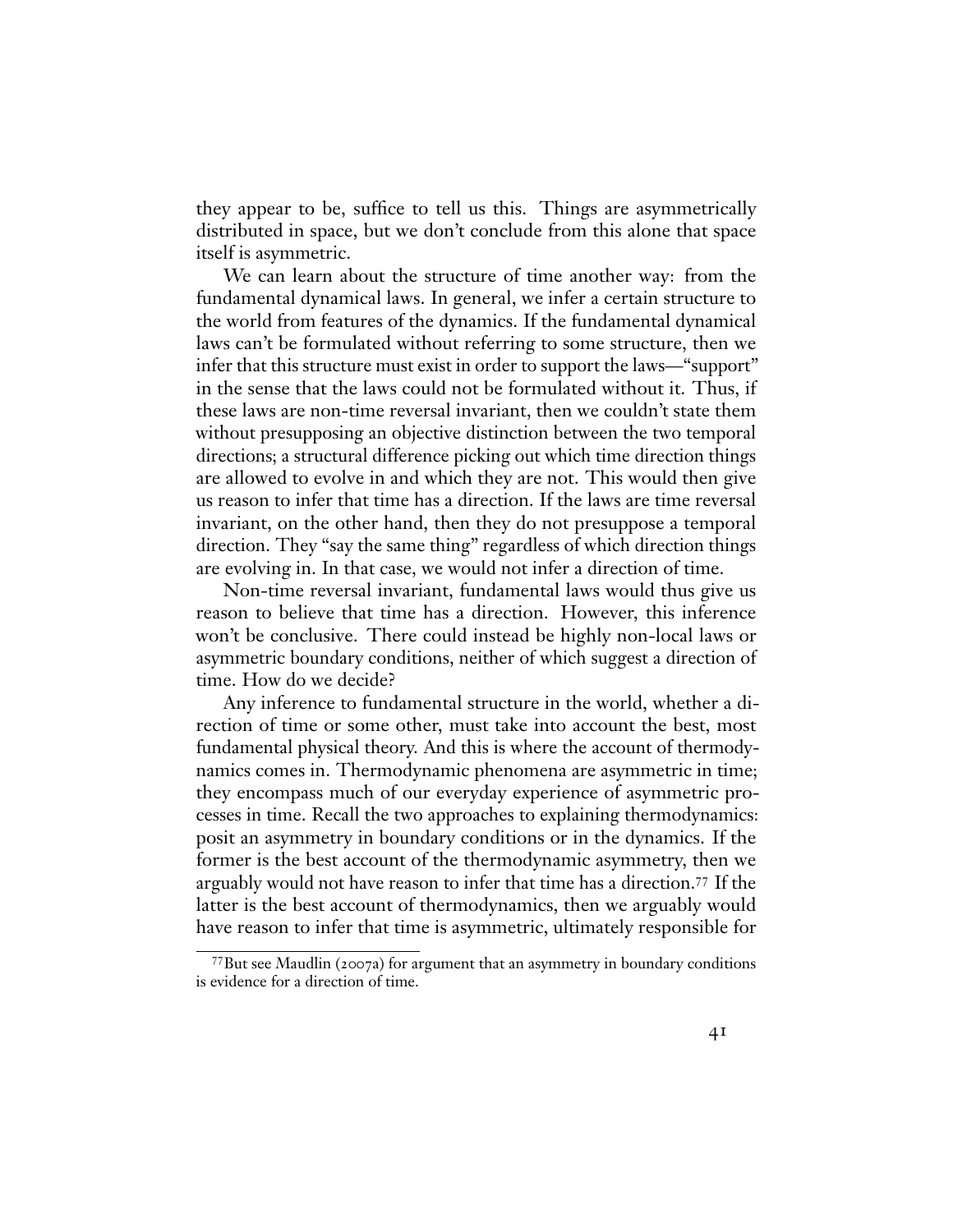the asymmetries we observe.<sup>78</sup> On this view, GRW, for example, posits non-time reversal invariant laws that would give us a reason to infer a direction of time.<sup>79</sup> A no-collapse theory such as Bohmian mechanics does not. (On that theory, the asymmetry in the phenomena is not a matter of fundamental dynamical law, but the result of asymmetric boundary conditions.<sup>80</sup>)

The best account of our ordinary macroscopic experience in time, in other words, can give us insight into the nature of time itself. All of which is to say that thermodynamics, which covers such a wide range of the ordinary phenomena of our experience—including, perhaps, the fact that we have memories of the past and not the future—is central to our explanation of, and our experience in, time.

## References

Albert, David and Barry Loewer (1995). "Tails of Schrödinger's Cat." In R. Clifton, ed., *Perspectives on Quantum Reality*, pp. 181–192. Kluwer.

Albert, David Z. (1992). *Quantum Mechanics and Experience*. Cambridge, Mass.: Harvard University Press.

—— (1994). "The Foundations of Quantum Mechanics and the Approach to Thermodynamic Equilibrium." *British Journal for the Philosophy of Science* 45, 669–677.

—— (1996). "Elementary Quantum Metaphysics." In J. T. Cushing, A. Fine, and S. Goldstein, eds., *Bohmian Mechanics and Quantum Theory: An Appraisal*, pp. 277–284. Dordrecht: Kluwer Academic Publishers.

—— (2000). *Time and Chance*. Cambridge, MA: Harvard University Press.

<sup>78</sup>A different view says that time's passage, over and above any structural asymmetry between past and future, explains our experience in time: Maudlin (2007a).

<sup>79</sup>Price disagrees: see note 60.

<sup>&</sup>lt;sup>80</sup>See Arntzenius (1995). Which theories of quantum mechanics do, and which do not, indicate time's asymmetry is debatable: see Callender (2000).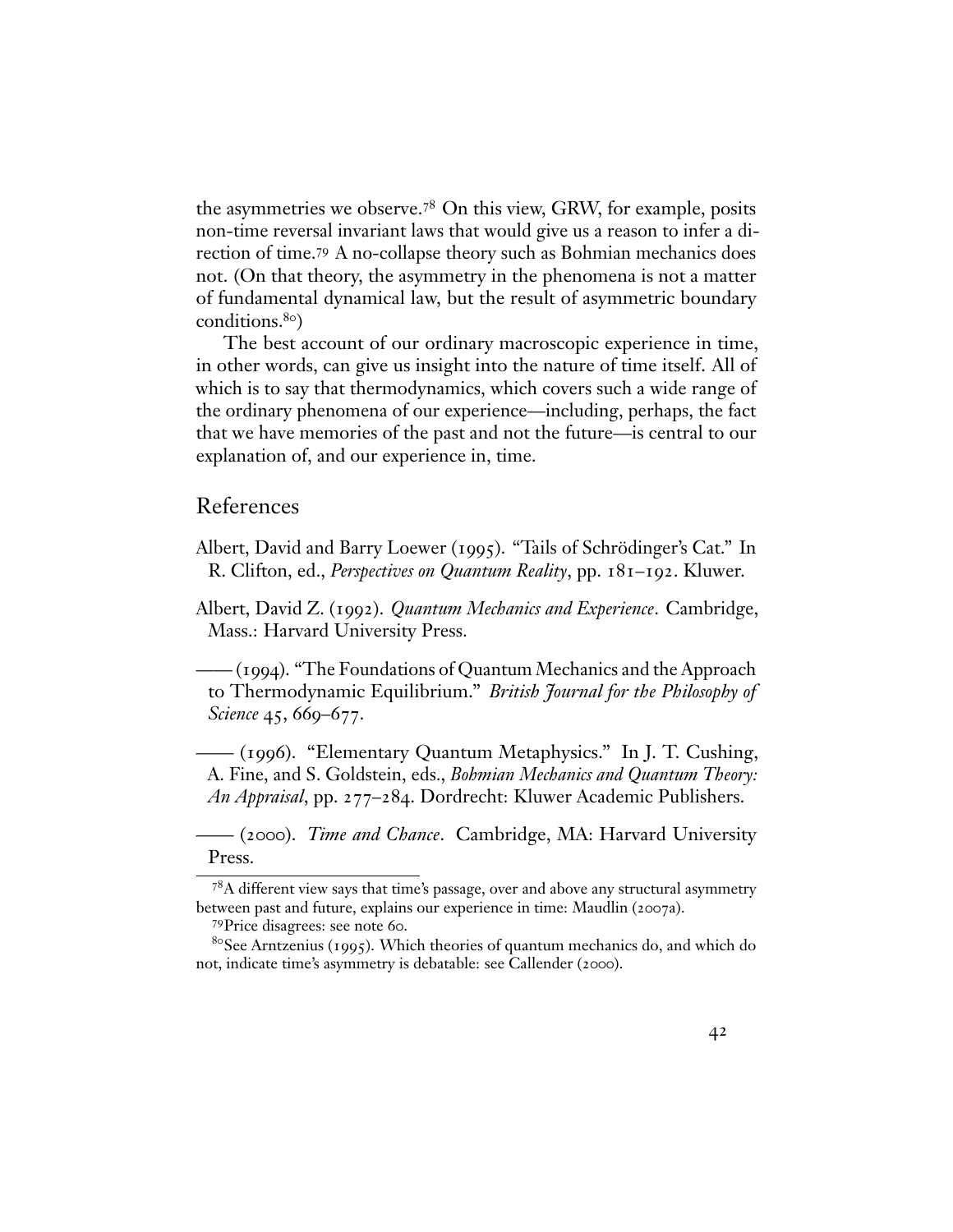Arntzenius, Frank (1995). "Indeterminism and the Direction of Time." *Topoi* 14, 67–81.

—— (1997a). "Mirrors and the Direction of Time." *Philosophy of Science (Proceedings)* 64, S213–S222.

—— (1997b). "Transition Chances and Causation." *Pacic Philosophical Quarterly* 78, 144–168.

—— (2000). "Are There Really Instantaneous Velocities?" *The Monist* 83, 187–208.

—— (2003). "An Arbitrarily Short Reply to Sheldon Smith on Instantaneous Velocities." *Studies in History and Philosophy of Modern Physics* 34B, 281–282.

—— (2004). "Time Reversal Operations, Representations of the Lorentz Group, and the Direction of Time." *Studies in History and Philosophy of Modern Physics* 35, 31–43.

—— (2010). "The CPT Theorem." In *Oxford Handbook on Time*. Oxford: Oxford University Press.

- Arntzenius, Frank and Hilary Greaves (2009). "Time Reversal in Classical Electromagnetism." *British Journal for the Philosophy of Science* 60(3), 557–584.
- Atkinson, David (2006). "Does Quantum Electrodynamics Have an Arrow of Time?" *Studies in History and Philosophy of Modern Physics* 37, 528–541.

Bacciagaluppi, Guido (2007). "Probability, Arrow of Time, and Decoherence." *Studies in History and Philosophy of Modern Physics* 38, 439–456.

Balian, Roger (2005). "Information in Statistical Physics." *Studies in History and Philosophy of Modern Physics* 36, 323–353.

Batterman, Robert W. (2005). "Critical Phenomena and Breaking Drops: Infinite Idealizations in Physics." *Studies in History and Philosophy of Modern Physics* 36, 225–244.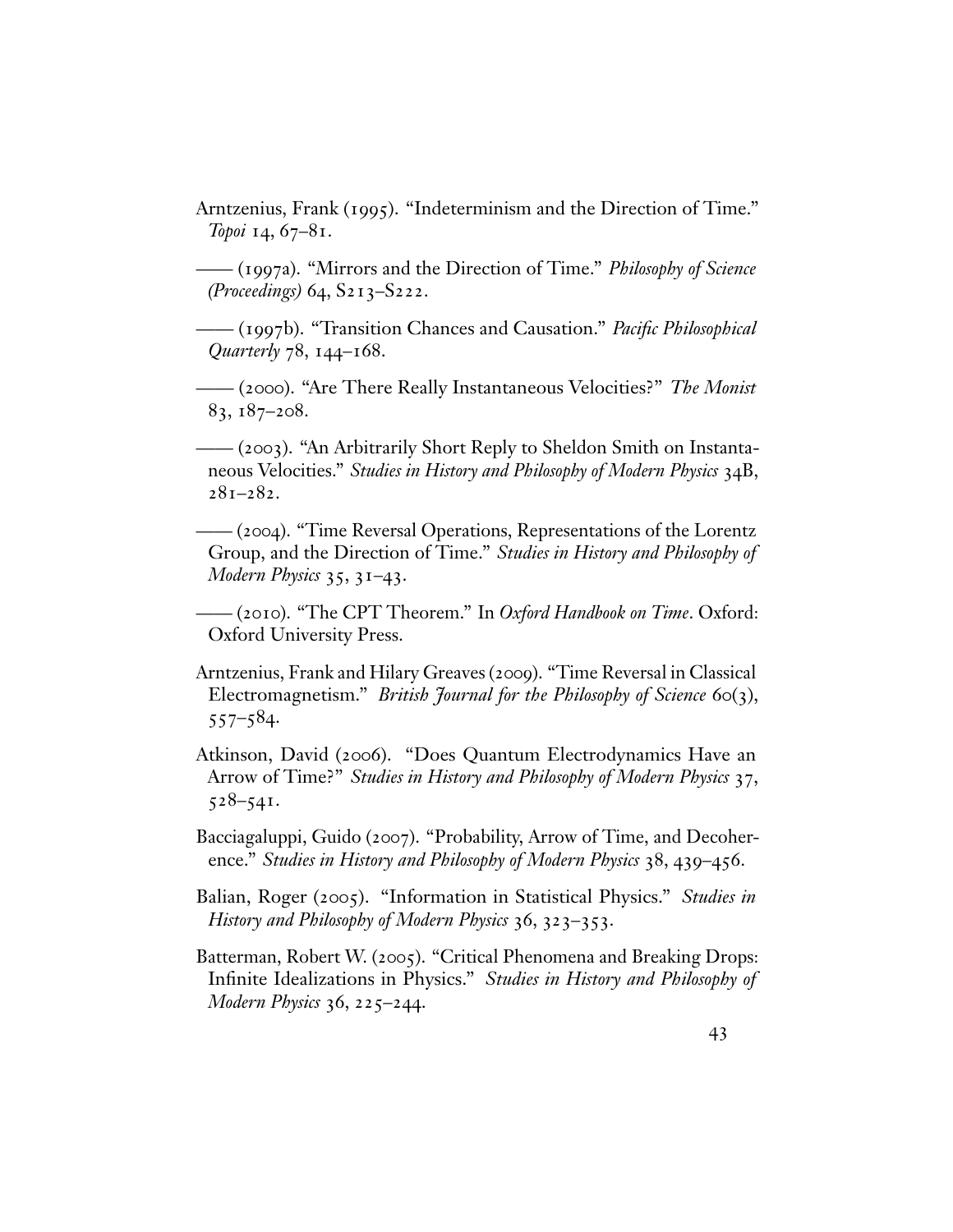- Berkowitz, Joseph, Roman Frigg, and Fred Kronz (2006). "The Ergodic Hierarchy, Randomness and Hamiltonian Chaos." *Studies in History and Philosophy of Modern Physics* 37, 661–691.
- Boltzmann, Ludwig (1964). *Lectures on Gas Theory*. Berkeley: University of California Press. Tr. S. G. Brush. Originally published in German in 1896.
- Bricmont, Jean (1995). "Science of Chaos or Chaos in Science?" *Physicalia* 17, 159–208.
- Brush, Stephen G. (1975). *The Kind of Motion We Call Heat*. Amsterdam: North-Holland.
- Bub, Jeffrey (2001). "Maxwell's Demon and the Thermodynamics of Computation." *Studies in History and Philosophy of Modern Physics* 32, 569–579.
- Callender, Craig (1995). "The Metaphysics of Time Reversal: Hutchison on Classical Mechanics." *British Journal for the Philosophy of Science* 46, 331–340.
- —— (1997). "What is "The Problem of the Direction of Time"?" *Philosophy of Science (Proceedings)* 2, S223–S234.
- —— (1998). "Review: The View from No-When." *British Journal for the Philosophy of Science* 49, 135–159.
- —— (1999). "Reducing Thermodynamics to Statistical Mechanics: The Case of Entropy." *Journal of Philosophy* 96, 348–373.
- —— (2000). "Is Time 'Handed' in a Quantum World?" *Proceedings of the Aristotelian Society* pp. 247–269.
- —— (2001). "Taking Thermodynamics (Too) Seriously." *Studies in History and Philosophy of Modern Physics* 32, 539–553.
- —— (2002). "Who's Afraid of Maxwell's Demon—and Which One?" In D. Sheehan, ed., *Quantum Limits to the Second Law*, pp. 399–407.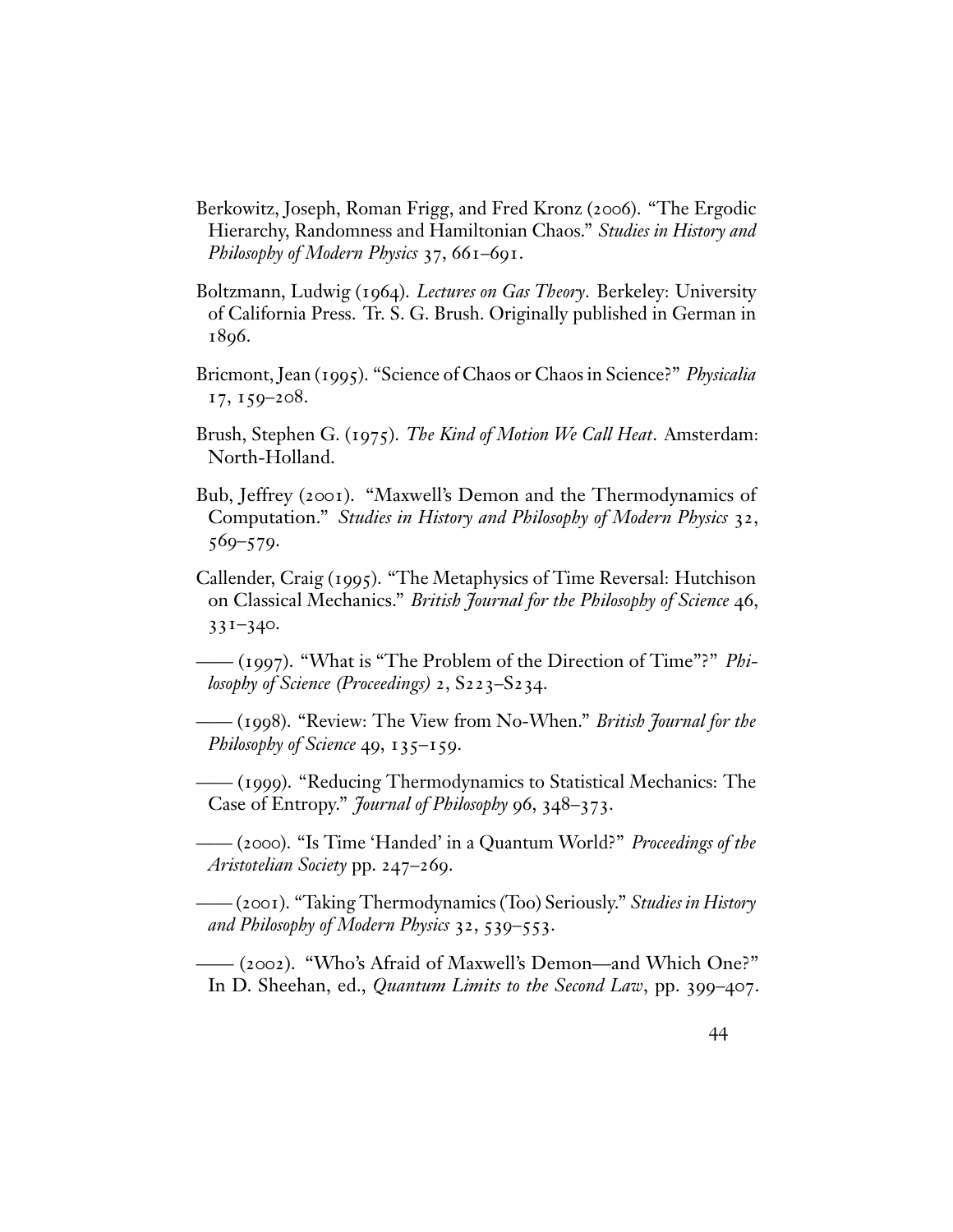American Institute of Physics. Reprinted as "A Collision Between Dynamics and Thermodynamics" in *Entropy* 6 (2004), 11-20.

—— (2004a). "Measures, Explanation and the Past: Should 'Special' Initial Conditions Be Explained?" *British Journal for the Philosophy of Science* 55, 195–217.

—— (2004b). "There Is No Puzzle about the Low-Entropy Past." In Christopher Hitchcock, ed., *Contemporary Debates in Philosophy of Science*, pp. 240–255. Oxford: Blackwell.

—— (2008). "Thermodynamic Asymmetry in Time." URL http://plato.stanford.edu/entries/time-thermo/.

—— (2010). "The Past Hypothesis Meets Gravity." In Gerhard Ernst and Andreas Hüttemann, eds., *Time, Chance and Reduction*, pp. 34–58. Cambridge: Cambridge University Press.

—— (forthcoming). "The Past Histories of Molecules." In Claus Beisbart and Stephan Hartmann, eds., *Probabilities in Physics*. Oxford University Press.

Campisi, Michele (2005). "On the Mechanical Foundations of Thermodynamics: the Generalized Helmholtz Theorem." *Studies in History and Philosophy of Modern Physics* 36, 275–290.

—— (2008). "Statistical Mechanical Proof of the Second Law of Thermodynamics Based on Volume Entropy." *Studies in History and Philosophy of Modern Physics* 39, 181–194.

Carroll, Sean M. (2008). "Does Time Run Backward in Other Universes?" *Scientic American* June.

Carroll, Sean M. and J. Chen (2004). "Spontaneous Inflation and the Origin of the Arrow of Time." URL hep-th/0410270.

 $-(2005)$ . "Does Inflation Provide Natural Initial Conditions for the Universe?" URL gr-qc/0505037.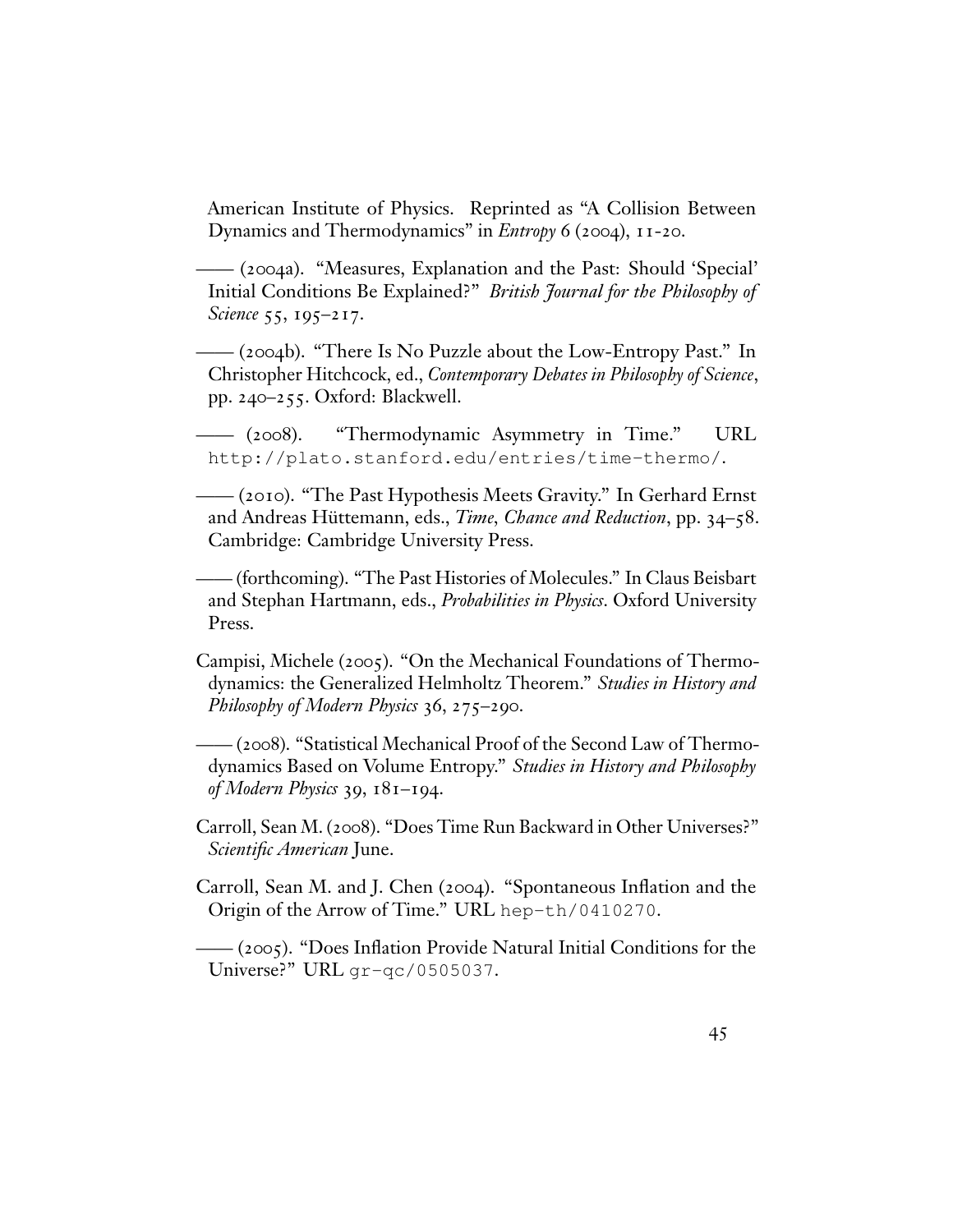- Cartwright, Nancy (1999). *The Dappled World: A Study of the Boundaries of Science*. Cambridge: Cambridge University Press.
- Dürr, Detlef, Sheldon Goldstein, and Nino Zanghì (1992a). "Quantum Chaos, Classical Randomness, and Bohmian Mechanics." *Journal of Statistical Physics* 68, 259–270.
- —— (1992b). "Quantum Equilibrium and the Origin of Absolute Uncertainty." *Journal of Statistical Physics* 67, 843–908.
- Earman, John (1974). "An Attempt to Add a Little Direction to the Problem of 'the Direction of Time'." *Philosophy of Science* 41, 15–47.
- —— (1981). "Combining Statistical-Thermodynamics and Relativity Theory: Methodological and Foundations Problems." In P. Asquith and I. Hacking, eds., *Proceedings of the 1978 Biennial Meeting of the Philosophy of Science Association*, vol. 2, pp. 157–185.

—— (1986). *A Primer on Determinism*, vol. 32. University of Western Ontario Series in the Philosophy of Science: Reidel.

—— (2002). "What Time Reversal Invariance Is and Why It Matters." *International Studies in the Philosophy of Science* 16, 245–264.

—— (2006). "The 'Past Hypothesis': Not Even False." *Studies in History and Philosophy of Modern Physics* 37, 399–430.

—— (2010). "The Electromagnetic Arrow of Time." In *Oxford Handbook on Time*. Oxford: Oxford University Press.

Earman, John and John Norton (1998). "Exorcist XIV: The Wrath of Maxwell's Demon. Part I. From Maxwell to Szillard." *Studies in History and Philosophy of Modern Physics* 29, 435–471.

—— (1999). "Exorcist XIV: The Wrath of Maxwell's Demon. Part II. From Szilard to Landauer and Beyond." *Studies in History and Philosophy of Modern Physics* 30, 1–40.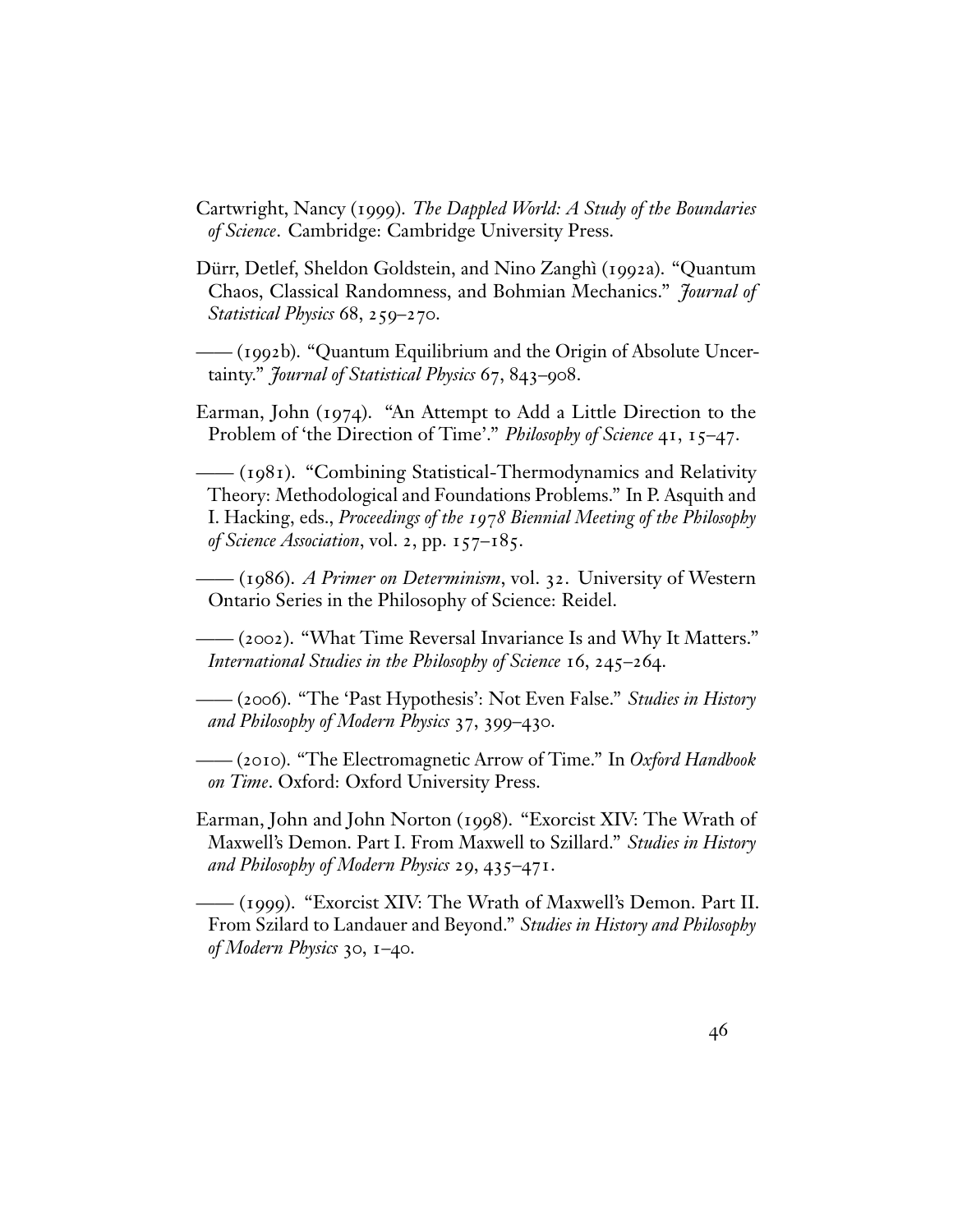- Earman, John and Miklós Rédei (1996). "Why Ergodic Theory Does Not Explain the Success of Equilibrium Statistical Mechanics." *British Journal for the Philosophy of Science* 47, 63–78.
- Eckhardt, William (2006). "Causal Time Asymmetry." *Studies in History and Philosophy of Modern Physics* 37, 439–466.
- Ehrenfest, Paul and Tatiana Ehrenfest (2002). *The Conceptual Foundations of the Statistical Approach in Mechanics*. New York: Dover. Translated by Michael J. Moravcsik. First edition in English published in 1959 by Cornell University Press. Originally published in 1912.
- Elga, Adam (2001). "Statistical Mechanics and the Asymmetry of Counterfactual Dependence." *Philosophy of Science (Proceedings)* 68, S313-S324.
- —— (2007). "Isolation and Folk Physics." In Huw Price and Richard Corry, eds., *Causation, Physics, and the Constitution of Reality: Russell's Republic Revisited*, pp. 106–119. Oxford: Oxford University Press.
- Ellis, George F. R. (2007). "Issues in the Philosophy of Cosmology." In Jeremy Butterfield and John Earman, eds., *Philosophy of Physics, Part B*, pp. 1183–1283. Amsterdam: North-Holland.
- Emch, Gérard (2007). "Quantum Statistical Physics." In Jeremy Butter eld and John Earman, eds., *Philosophy of Physics, Part B*, pp. 1075–1182. North-Holland.
- Fermi, Enrico (1956). *Thermodynamics*. New York: Dover. Originally published in 1937.
- Feynman, Richard (1965). *The Character of Physical Law*. Cambridge, Mass.: MIT Press.
- Friedman, K. S. (1976). "A Partial Vindication of Ergodic Theory." *Philosophy of Science* 43, 151–162.
- Frigg, Roman (2008a). "Chance in Boltzmannian Statistical Mechanics." *Philosophy of Science (Proceedings)* 75(5), 670–681.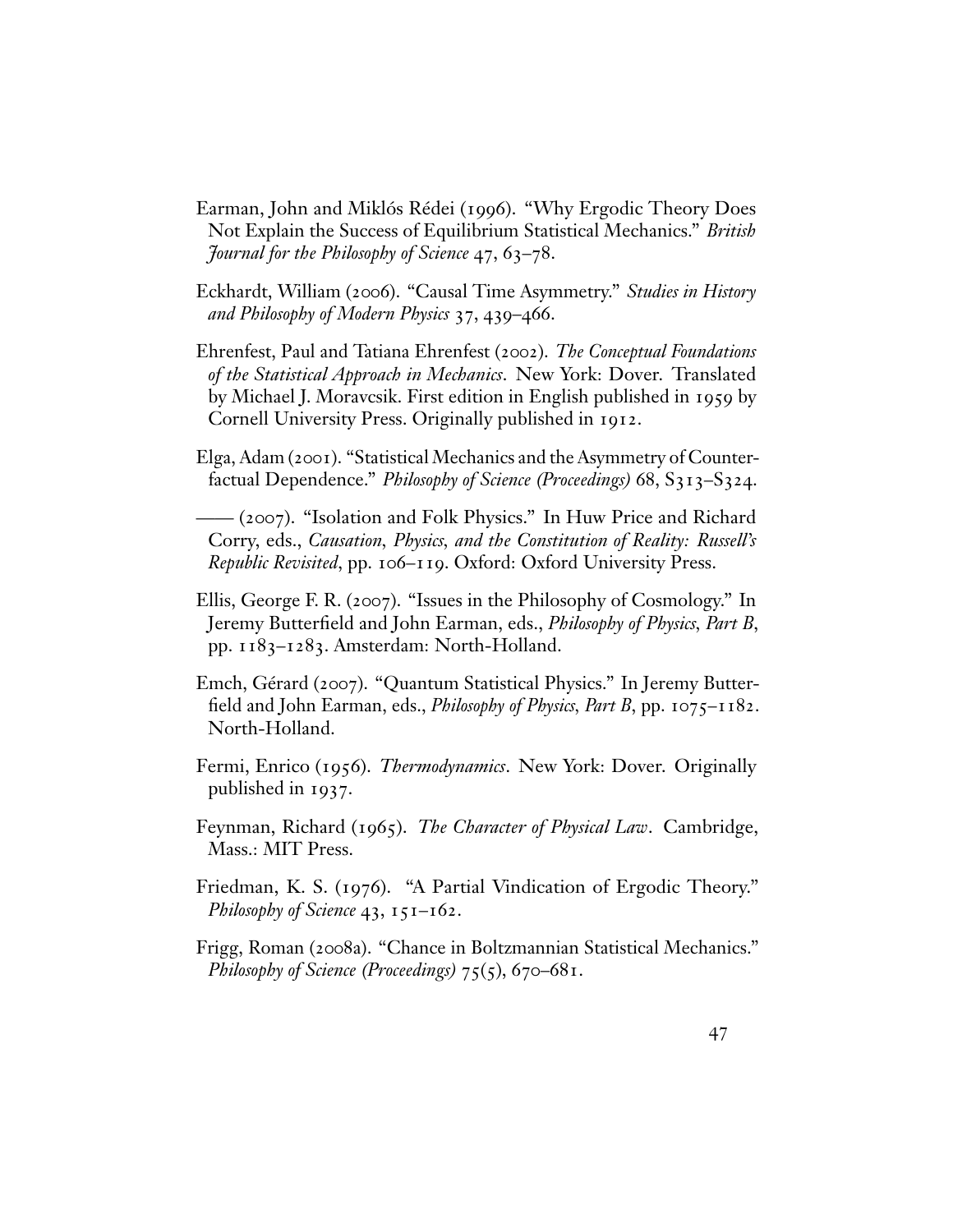—— (2008b). "A Field Guide to Recent Work on the Foundations of Statistical Mechanics." In Dean Rickles, ed., *The Ashgate Companion to Contemporary Philosophy of Physics*, pp. 99–196. London: Ashgate.

—— (2010). "Probability in Boltzmannian Statistical Mechanics." In Gerhard Ernst and Andreas Hüttemann, eds., *Time, Chance and Reduction: Philosophical Aspects of Statistical Mechanics*, pp. 92–118. Cambridge University Press.

Frisch, Mathias (2000). "(Dis-)Solving the Puzzle of the Arrow of Radiation." *British Journal for the Philosophy of Science* 51, 381–410.

—— (2005a). "Counterfactuals and the Past Hypothesis." *Philosophy of Science (Proceedings)* 72, 739–750.

—— (2005b). *Inconsistency, Asymmetry, and Non-Locality: A Philosophical Investigation of Classical Electrodynamics*. Oxford: Oxford University Press.

—— (2006). "A Tale of Two Arrows." *Studies in History and Philosophy of Modern Physics* 37, 542–558.

—— (2007). "Causation, Counterfactuals, and Entropy." In Huw Price and Richard Corry, eds., *Causation, Physics, and the Constitution of Reality: Russell's Republic Revisited*, pp. 351–395. Oxford: Oxford University Press.

- Ghirardi, G. C., A. Rimini, and T. Weber (1985). "A Model for a Unified Quantum Description of Macroscopic and Microscopic Systems." In L. Accardi, ed., *Quantum Probability and Applications*. Berlin: Springer.
- —— (1986). "Unied Dynamics for Microscopic and Macroscopic Systems." *Physical Review* D 34, 470.

Gibbs, W. (1902). *Elementary Principles of Statistical Mechanics*. New Haven: Yale University Press.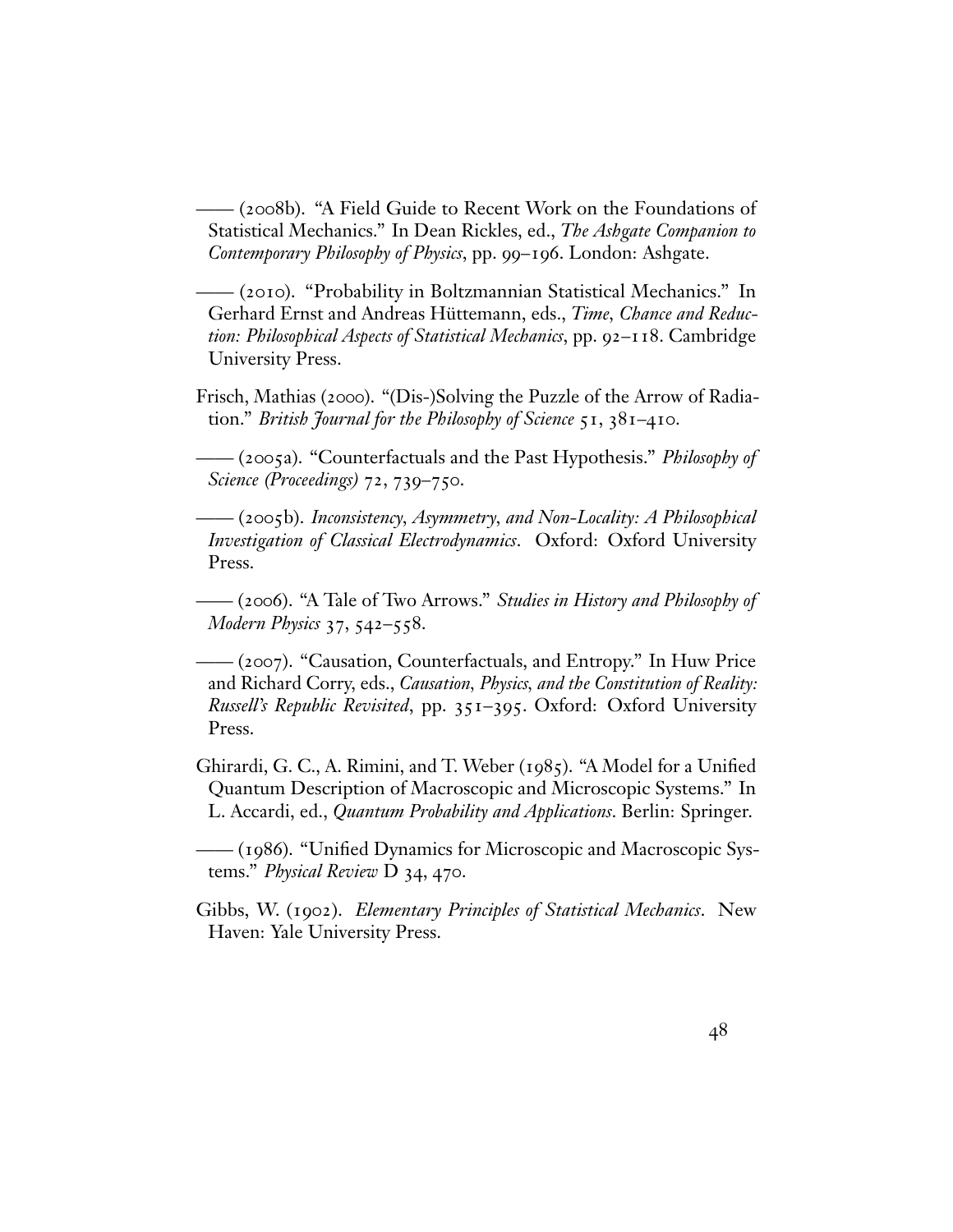- Goldstein, Sheldon (2001). "Boltzmann's Approach to Statistical Mechanics." In Jean Bricmont, ed., *Chance in Physics: Foundations and Perspectives*, pp. 39–54. Springer-Verlag. Available at arXiv:cond-mat/0105242v1.
- Goldstein, Sheldon and Joel L. Lebowitz (2004). "On the (Boltzmann) Entropy of Non-Equilibrium Systems." *Physica D* 193, 53–66.
- Greene, Brian (2004). *The Fabric of the Cosmos: Space, Time, and the Texture of Reality*. New York: Knopf.
- Hagar, Amit (2005). "The Foundations of Statistical Mechanics-Questions and Answers." *Philosophy of Science (Proceedings)* 72, 468–478.
- Hellman, Geoffrey (1999). "Reduction to *What*?" *Philosophical Studies* 95, 203–214.
- Hemmo, Meir (2003). "Remarks on the Direction of Time in Quantum Mechanics." *Philosophy of Science (Proceedings)* 70, 1458–1471.
- Hemmo, Meir and Orly Shenker (2001). "Can We Explain Thermodynamics by Quantum Decoherence?" *Studies in History and Philosophy of Modern Physics* 32, 555–568.
- —— (2003). "Quantum Decoherence and the Approach to Equilibrium I." *Philosophy of Science* 70, 330–358.
- —— (2005). "Quantum Decoherence and the Approach to Equilibrium II." *Studies in History and Philosophy of Modern Physics* 36, 626–648.
- —— (2006). "Von Neumann's Entropy Does Not Correspond to Thermodynamic Entropy." *Philosophy of Science* 73, 153–174.
- Horwich, Paul (1987). *Asymmetries in Time: Problems in the Philosophy of Science*. Cambridge, Mass.: MIT Press.
- Huggett, Nick (2002). "Review of David Albert, *Time and Chance*." URL http://ndpr.nd.edu/review.cfm?id=1261.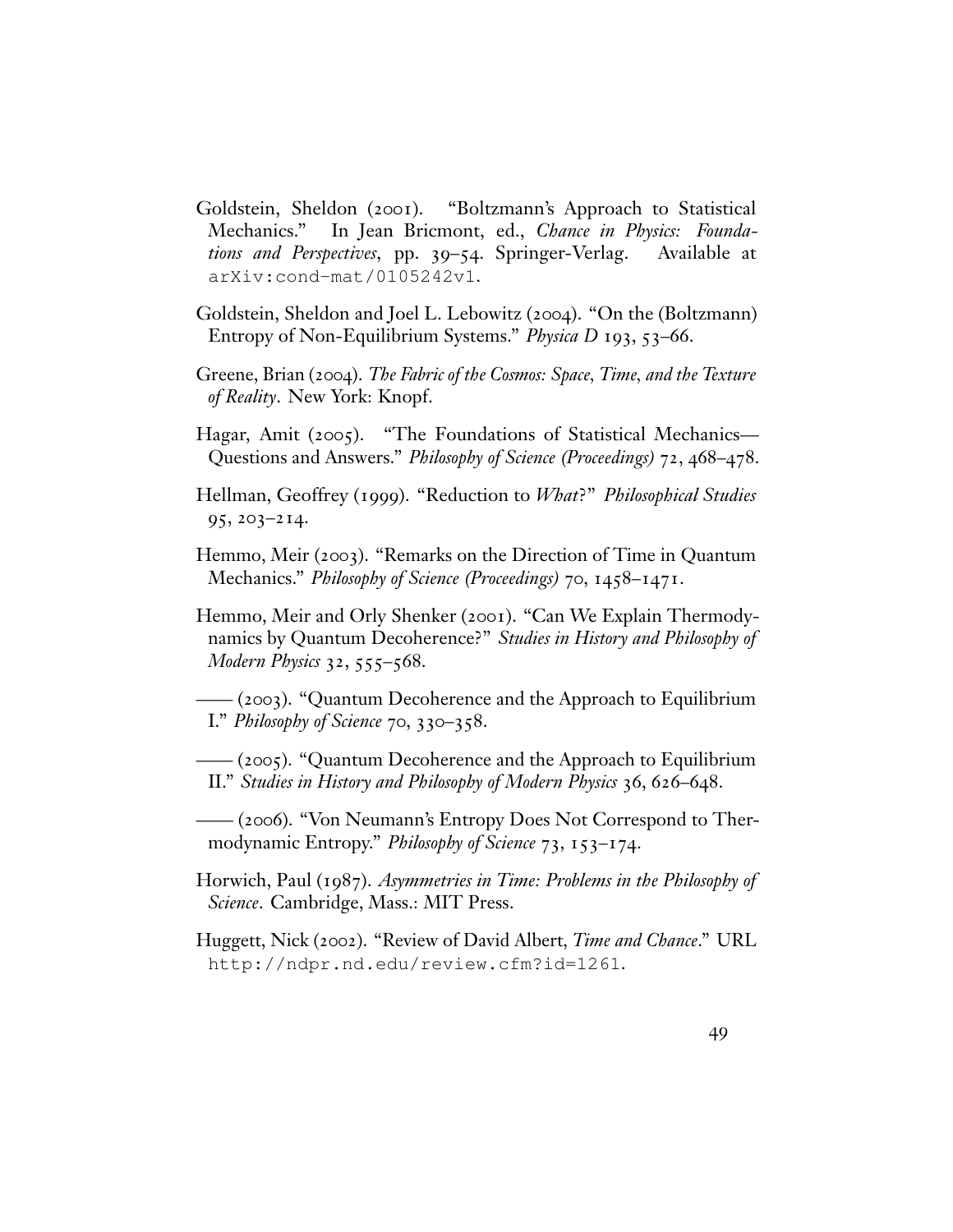- Hutchison, Keith (1993). "Is Classical Mechanics Really Time-reversible and Deterministic?" *British Journal for the Philosophy of Science* 44, 307– 323.
- —— (1995). "Differing Criteria for Temporal Symmetry." *British Journal for the Philosophy of Science* 46, 341–347.
- Jaynes, Edwin T. (1983). *Papers on Probability, Statistics, and Statistical Physics*. Dordrecht, Holland: D. Reidel.
- Khinchin, A. I. (1949). *Mathematical Foundations of Statistical Mechanics*. New York: Dover. First English translation. Tr. by G. Gamow.
- Kutach, Douglas N. (2002). "The Entropy Theory of Counterfactuals." *Philosophy of Science* 69, 82–104.
- —— (2007). "The Physical Foundations of Causation." In Huw Price and Richard Corry, eds., *Causation, Physics, and the Constitution of Reality: Russell's Republic Revisited*, pp. 327–350. Oxford: Clarendon Press.
- Ladyman, James, Stuart Presnell, and Anthony J. Short (2008). "The Use of the Information-Theoretic Entropy in Thermodynamics." *Studies in History and Philosophy of Modern Physics* 39, 315–324.
- Ladyman, James, Stuart Presnell, Anthony J. Short, and Berry Groisman (2007). "The Connection Between Logical and Thermodynamic Irreversibility." *Studies in History and Philosophy of Modern Physics* 38, 58–79.
- Landau, L. D. and E. M. Lifshitz (1980). *Statistical Physics*. Oxford: Butterworth-Heinemann, 3rd edn.
- Lavis, David A. (2005). "Boltzman and Gibbs: an Attempted Reconciliation." *Studies in History and Philosophy of Modern Physics* 36, 245–273.
- —— (2008). "Boltzmann, Gibbs, and the Concept of Equilibrium." *Philosophy of Science (Proceedings)* 75(5), 682–696.
- Lebowitz, Joel L. (1993a). "Boltzmann's Entropy and Time's Arrow." *Physics Today* pp. 32–38.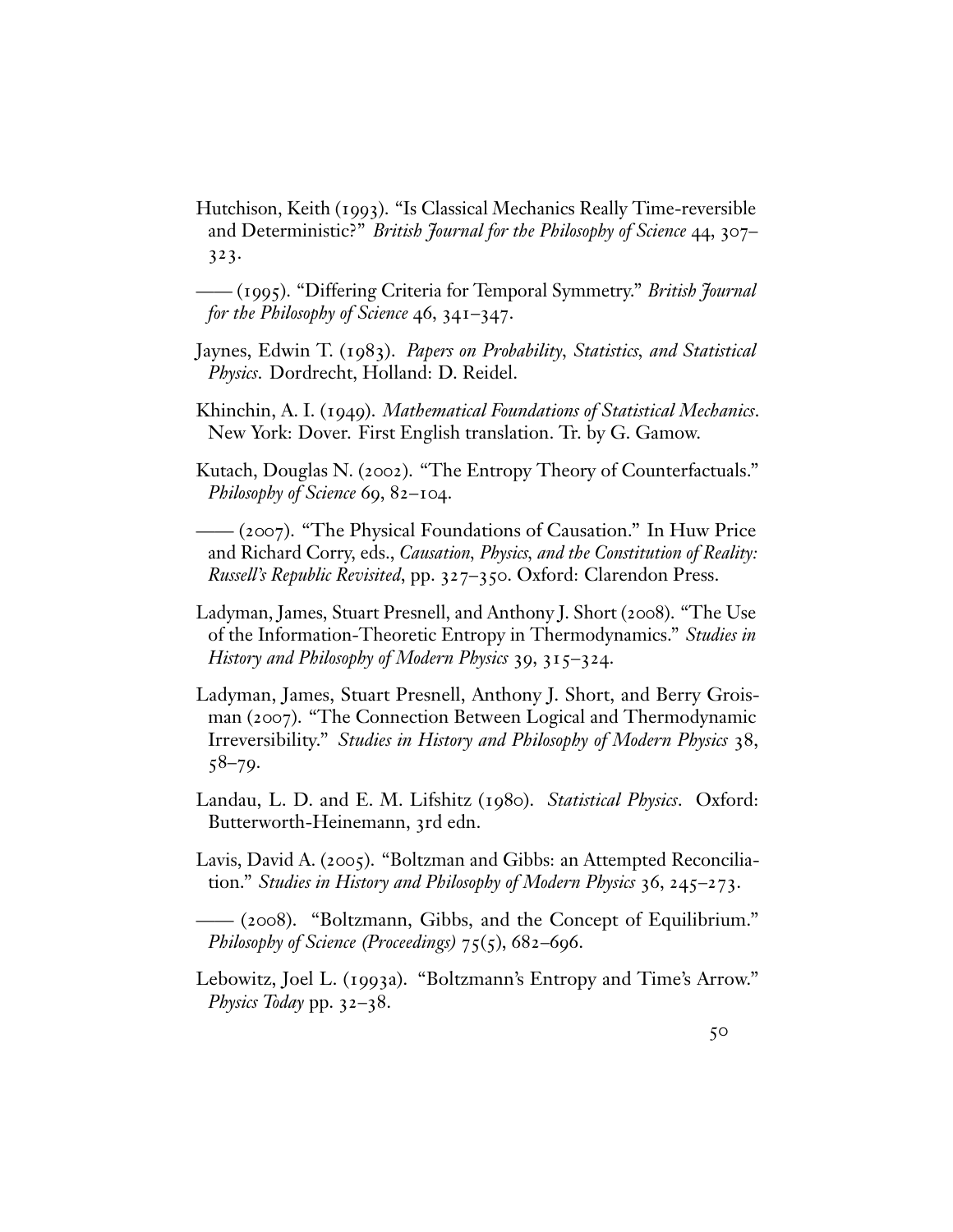—— (1993b). "Macroscopic Laws, Microscopic Dynamics, Time's Arrow and Boltzmann's Entropy." *Physica A* 194, 1–27.

—— (1993c). "Microscopic Reversibility and Macroscopic Behavior: Physical Explanations and Mathematical Derivations." *Physics Today* 46,  $I-2O$ .

—— (1999a). "Microscopic Origins of Irreversible Macroscopic Behavior." *Physica A* 263, 516–527.

—— (1999b). "Statistical Mechanics: A Selective Review of Two Central Issues." *Reviews of Modern Physics* 71, 346–357.

Leeds, Stephen (1989). "Malament and Zabell on Gibbs Phase Averaging." *Philosophy of Science* 56, 325–340.

—— (2003). "Foundations of Statistical Mechanics—Two Approaches." *Philosophy of Science* 70, 126–144.

Lewis, David (1979). "Counterfactual Dependence and Time's Arrow." *Noûs* 13, 455–476.

Lieb, E. H. and J. Yngvason (2000). "A Fresh Look at Entropy and the Second Law of Thermodynamics." *Physics Today* 53/4, 32–37.

Liu, Chang (1994). "Is There a Relativistic Thermodynamics? A Case Study of the Meaning of Special Relativity." *Studies in History and Philosophy of Modern Physics* 25, 983–1004.

—— (2001). "Innite Systems in SM Explanations: Thermodynamic Limit, Renormalization (Semi-) Groups, and Irreversibility." *Philosophy of Science (Proceedings)* 68, S325–S344.

Loewer, Barry (2001). "Determinism and Chance." *Studies in History and Philosophy of Modern Physics* 32, 609–620.

—— (2004). "David Lewis's Humean Theory of Objective Chance." *Philosophy of Science (Proceedings)* 71, 1115–1125.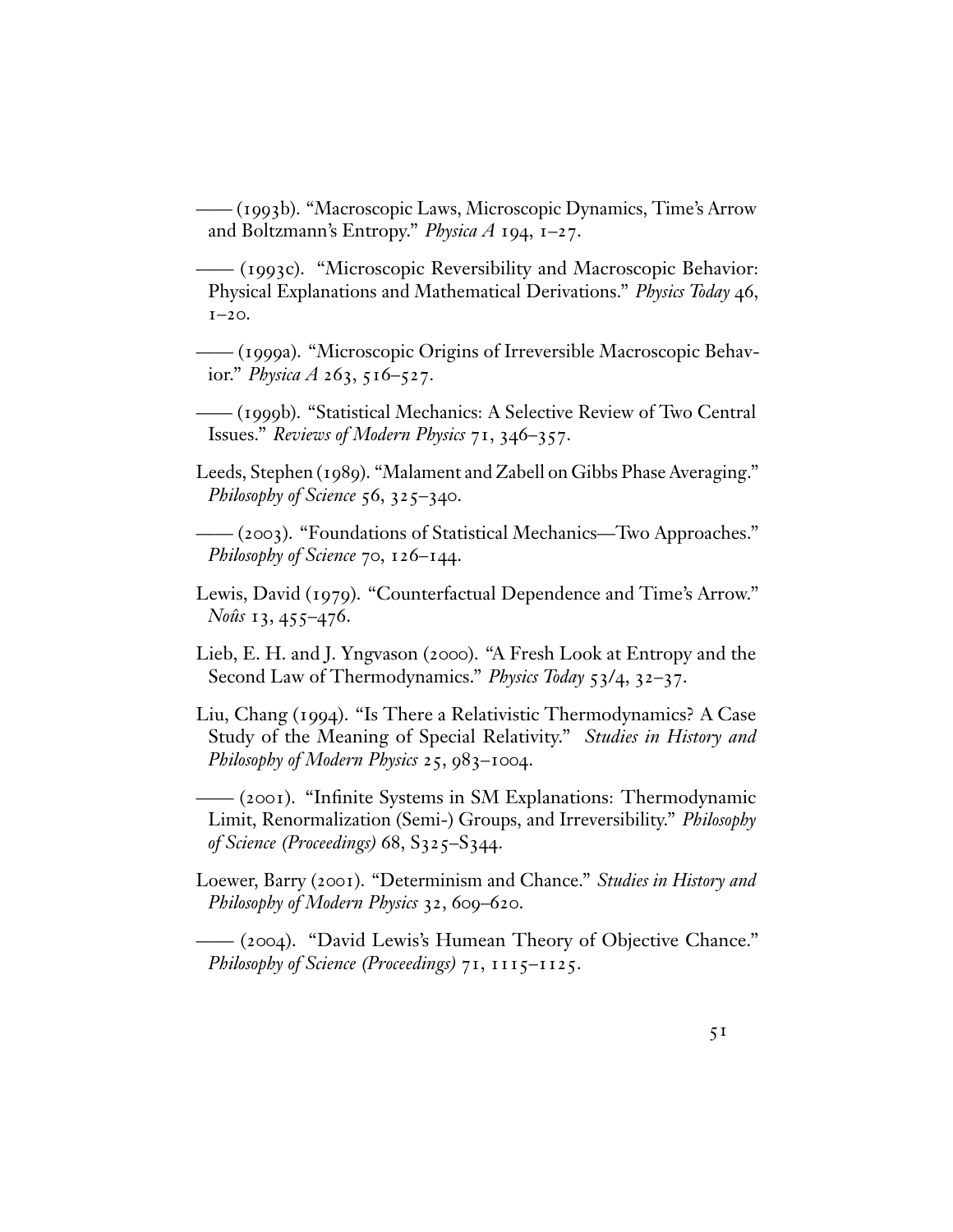—— (2007). "Counterfactuals and the Second Law." In Huw Price and Richard Corry, eds., *Causation, Physics, and the Constitution of Reality: Russell's Republic Revisited*, pp. 293–326. Oxford: Oxford University Press.

—— (2008). "Why There *Is* Anything Except Physics." In Jakob Hohwy and Jesper Kallestrup, eds., *Being Reduced: New Essays on Reduction, Explanation, and Causation*, pp. 149–163. Oxford: Oxford University Press.

—— (2009). "Why Is There Anything Except Physics?" *Synthese* 170(2), 217–233.

Malament, David (2004). "On the Time Reversal Invariance of Classical Electromagnetic Theory." *Studies in History and Philosophy of Modern Physics* 35, 295–315.

—— (2008). "Norton's Slippery Slope." *Philosophy of Science (Proceedings)* 75(5), 799–816.

Malament, David and Sandy L. Zabell (1980). "Why Gibbs Phase Averages Work—The Role of Ergodic Theory." *Philosophy of Science* 47, 339–349.

Maroney, O. J. E. (2005). "The (Absence of a) Relationship Between Thermodynamic and Logical Reversibility." *Studies in History and Philosophy of Modern Physics* 36, 355–374.

Maudlin, Tim (1995). "Review of Lawrence Sklar's *Physics and Chance* and *Philosophy of Physics*." *British Journal for the Philosophy of Science* 46, 145–149.

—— (2007a). "On the Passing of Time." In *The Metaphysics Within Physics*, pp. 104–142. Oxford: Oxford University Press.

—— (2007b). "What Could Be Objective About Probabilities?" *Studies in History and Philosophy of Modern Physics* 38, 275–291.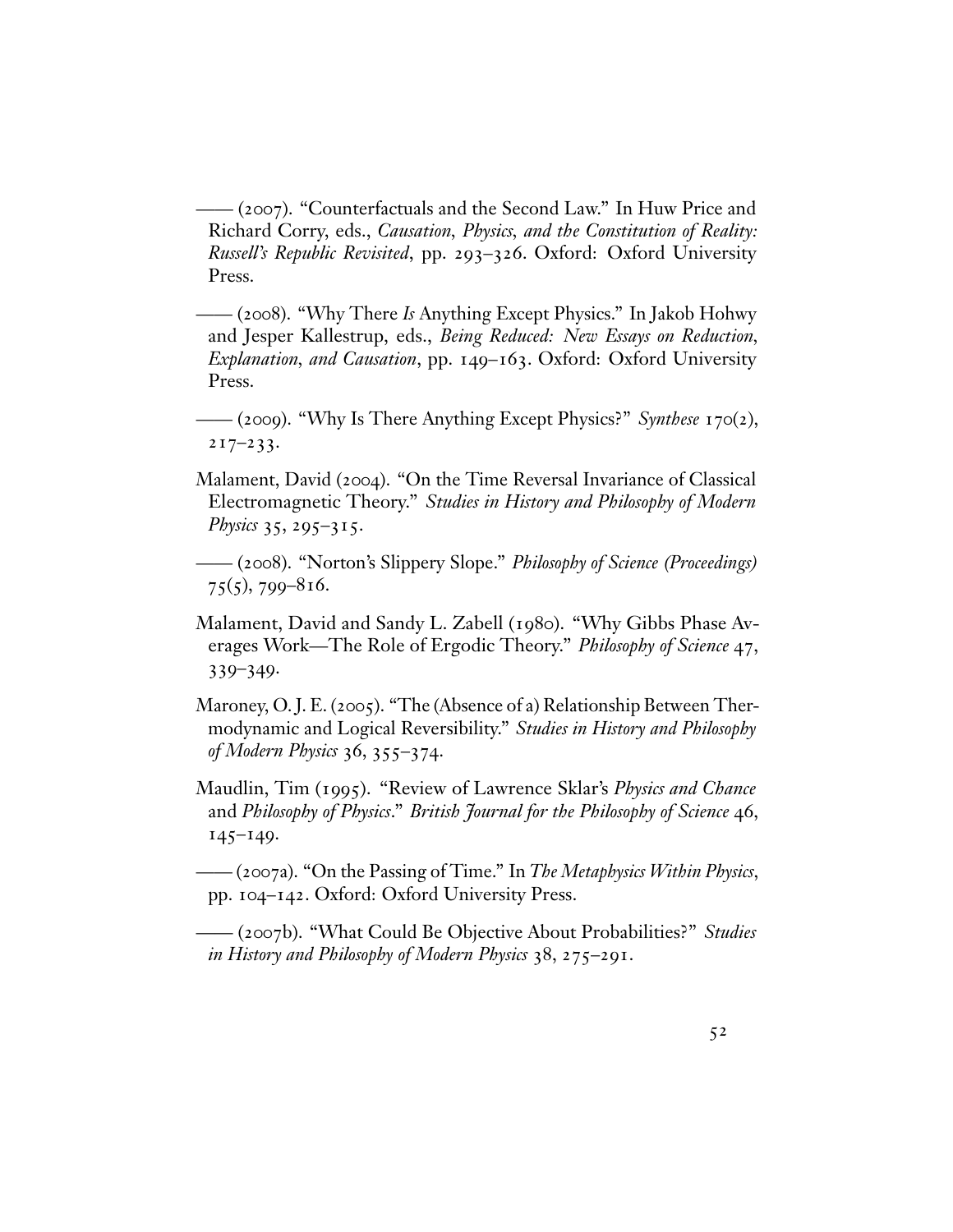North, Jill (2002). "What is the Problem about the Time-Asymmetry of Thermodynamics?—A Reply to Price." *British Journal for the Philosophy of Science* 53, 121–136.

—— (2003). "Understanding the Time-Asymmetry of Radiation." *Philosophy of Science (Proceedings)* 70, 1086–1097.

—— (2004). *Time and Probability in an Asymmetric Universe*. Ph.D. thesis, Rutgers, New Jersey.

—— (2008). "Two Views on Time Reversal." *Philosophy of Science* 75(2),  $201 - 223$ .

—— (2010). "An Empirical Approach to Symmetry and Probability." *Studies in History and Philosophy of Modern Physics* 41, 27–40.

Norton, John (2005). "Eaters of the Lotus: Landauer's Principle and the Return of Maxwell's Demon." *Studies in History and Philosophy of Modern Physics* 36, 375–411.

—— (2008). "The Dome: An Unexpectedly Simple Failure of Determinism." *Philosophy of Science (Proceedings)* 75(5), 786–798.

- Parker, Daniel (2005). "Thermodynamic Irreversibility: Does the Big Bang Explain What It Purports to Explain?" *Philosophy of Science (Proceedings)* 72, 751–763.
- Pathria, R. K. (1996). *Statistical Mechanics*. Oxford: Butterworth-Heinemann, 2nd edn. First edition published in 1972.

Penrose, Oliver (1979). "Foundations of Statistical Mechanics." *Reports on Progress in Physics* 42(12), 1937–2006.

—— (2005a). *Foundations of Statistical Mechanics: A Deductive Treatment*. New York: Dover. First edition published in 1970.

Penrose, Roger (1989). *The Emperor's New Mind*. Oxford: Oxford University Press.

—— (2005b). *The Road to Reality*. New York: Knopf.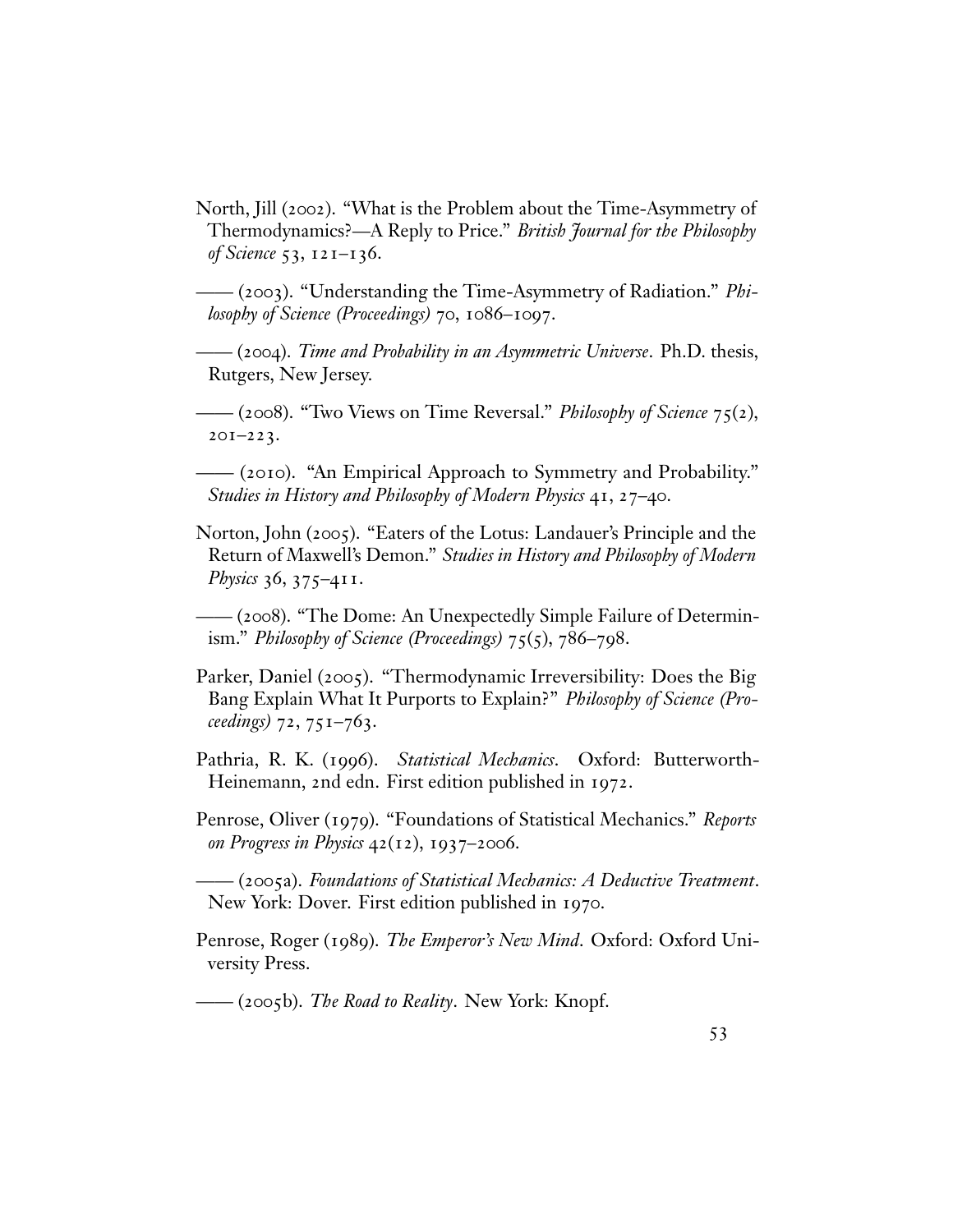Pitowsky, Itamar (2006). "On the Definition of Equilibrium." *Studies in History and Philosophy of Modern Physics* 37, 431–438.

Price, Huw (1996). *Time's Arrow and Archimedes' Point: New Directions for the Physics of Time*. Oxford: Oxford University Press.

—— (2002a). "Boltzmann's Time Bomb." *British Journal for the Philosophy of Science* 53, 83–119.

—— (2002b). "Burbury's Last Case: The Mystery of the Entropic Arrow." In Craig Callender, ed., *Time, Reality and Experience*, pp. 19–56. Cambridge University Press.

 $-(2004)$ . "On the Origins of the Arrow of Time: Why There is Still a Puzzle about the Low-Entropy Past." In Christopher Hitchcock, ed., *Contemporary Debates in Philosophy of Science*, pp. 219–239. Oxford: Blackwell.

—— (2006). "Recent Work on the Arrow of Radiation." *Studies in History and Philosophy of Modern Physics* 37, 498–527.

Prigogine, Ilya (1961). *Introduction to the Thermodynamics of Irreversible Processes*. New York: Interscience, 2nd edn.

Reichenbach, Hans (1999). *The Direction of Time*. New York: Dover. First edition published in 1956 by University of California Press, Berkeley, CA.

Rohrlich, Fritz (2000). "Causality and the Arrow of Classical Time." *Studies in History and Philosophy of Modern Physics* 31, 1–13.

Rovelli, Carlo (2004). "Comment on: 'Causality and the Arrow of Classical Time', by Fritz Rohrlich." *Studies in History and Philosophy of Modern Physics* 35, 397–405.

Sachs, Robert G. (1987). *The Physics of Time Reversal*. Chicago: University of Chicago Press.

Savitt, Steven (1994). "Is Classical Mechanics Time Reversal Invariant?" *British Journal for the Philosophy of Science* 45, 907–913.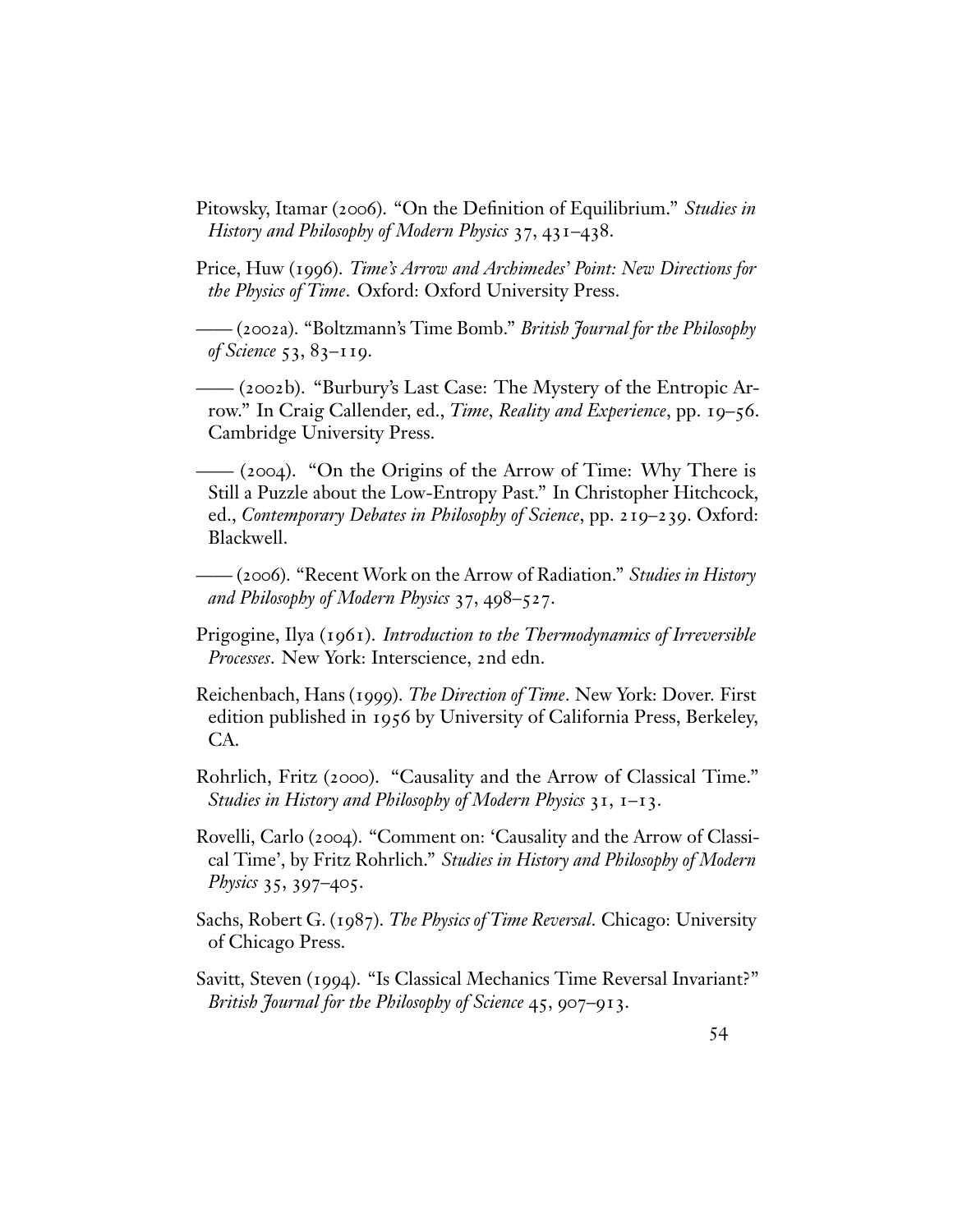- Savitt, Steven, ed. (1995). *Time's Arrows Today: Recent Physical and Philosophical Work on the Direction of Time*. Cambridge: Cambridge University Press.
- Savitt, Steven (1996). "The Direction of Time." *British Journal for the Philosophy of Science* 47, 347–370.
- Sklar, Lawrence (1973). "Statistical Explanation and Ergodic Theory." *Philosophy of Science* 40, 194–212.
- —— (1993). *Physics and Chance: Philosophical Issues in the Foundations of Statistical Mechanics*. Cambridge: Cambridge University Press.

—— (2000). "Interpreting Theories: the Case of Statistical Mechanics." *British Journal for the Philosophy of Science* 51, 729–742.

—— (2001). "Philosophy of Statistical Mechanics." *Stanford Encyclopedia of Philosophy* .

- —— (2007). "Why Does the Standard Measure Work in Statistical Mechanics?" In Vincent F. Hendricks, Klaus Frovin Jørgensen, Jesper Lützen, and Stig Andur Pedersen, eds., *Interactions: Mathematics, Physics and Philosophy, 1860-1930 (Boston Studies in the Philosophy of Science)*, pp. 307–320. Dordrecht, Holland: Springer.
- Smith, Sheldon (2003). "Are Instantaneous Velocities Real and Really Instantaneous? An Argument for the Afrmative." *Studies in History and Philosophy of Modern Physics* 34, 261–80.
- Strevens, Michael (1998). "Inferring Probabilities from Symmetries." *Noûs* 32, 231–246.

—— (2003). *Bigger Than Chaos: Understanding Complexity through Probability*. Cambridge, Mass.: Harvard University Press.

- —— (2005). "How Are the Sciences of Complex Systems Possible?" *Philosophy of Science* 72, 531–556.
- Tolman, Richard C. (1979). *The Principles of Statistical Mechanics*. New York: Dover. Originally printed in 1938 by Oxford University Press.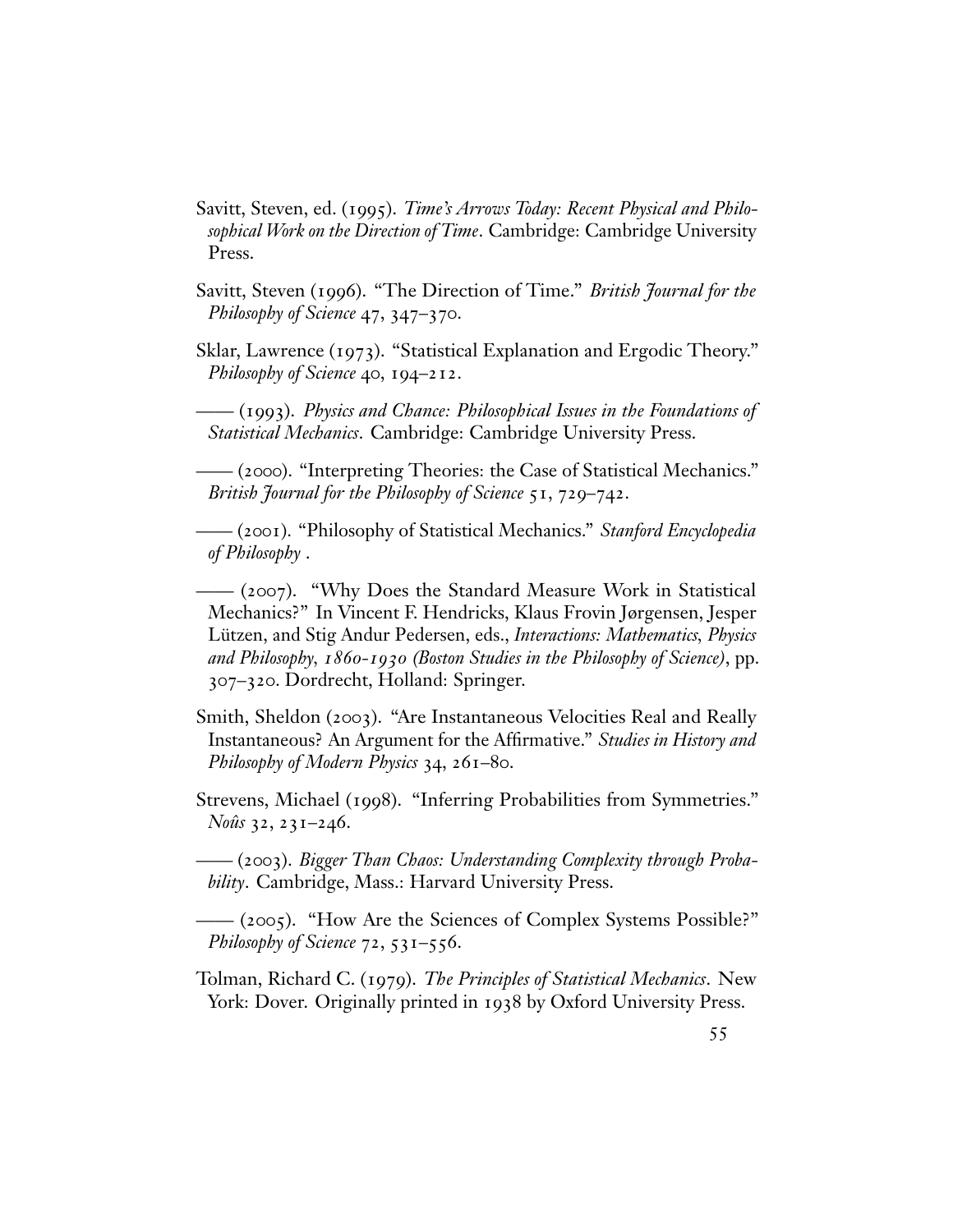Torretti, Roberto (2007). "The Problem of Time's Arrow Historico-Critically Reexamined." *Studies in History and Philosophy of Modern Physics* 38, 732–756.

Ufnk, Jos (1996). "Nought but Molecules in Motion." *Studies in History and Philosophy of Modern Physics* 27(3), 373–387.

—— (2001). "Bluff Your Way Through the Second Law of Thermodynamics." *Studies in History and Philosophy of Modern Physics* 32, 305–394.

—— (2002). "Essay Review: *Time and Chance*." *Studies in History and Philosophy of Modern Physics* 33, 555–563.

—— (2004). "Boltzmann's Work in Statistical Physics." *Stanford Encyclopedia of Philosophy* Available at http://plato.stanford.edu/entries/statphys-Boltzmann/.

—— (2007). "Compendium of the Foundations of Classical Statistical Physics." In Jeremy Butterfield and John Earman, eds., *Philosophy of Physics, Part B*, pp. 923–1074. North-Holland.

van Lith, Janneke (2001). "Ergodic Theory, Interpretations of Probability and the Foundations of Statistical Mechanics." *Studies in History and Philosophy of Modern Physics* 32, 581–594.

Vranas, Peter B. M. (1998). "Epsilon-Ergodicity and the Success of Equilibrium Statistical Mechanics." *Philosophy of Science* 65, 688–708.

- Wald, Robert M. (2006). "The Arrow of Time and the Initial Conditions of the Universe." *Studies in History and Philosophy of Modern Physics* 37, 394–398.
- Wallace, David (2002). "Implications of Quantum Theory in the Foundations of Statistical Mechanics." Available at http://philsci-archive.pitt.edu/.
- Weinstein, Steven (2003). "Objectivity, Information, and Maxwell's Demon." *Philosophy of Science (Proceedings)* 70, 1245–1255.